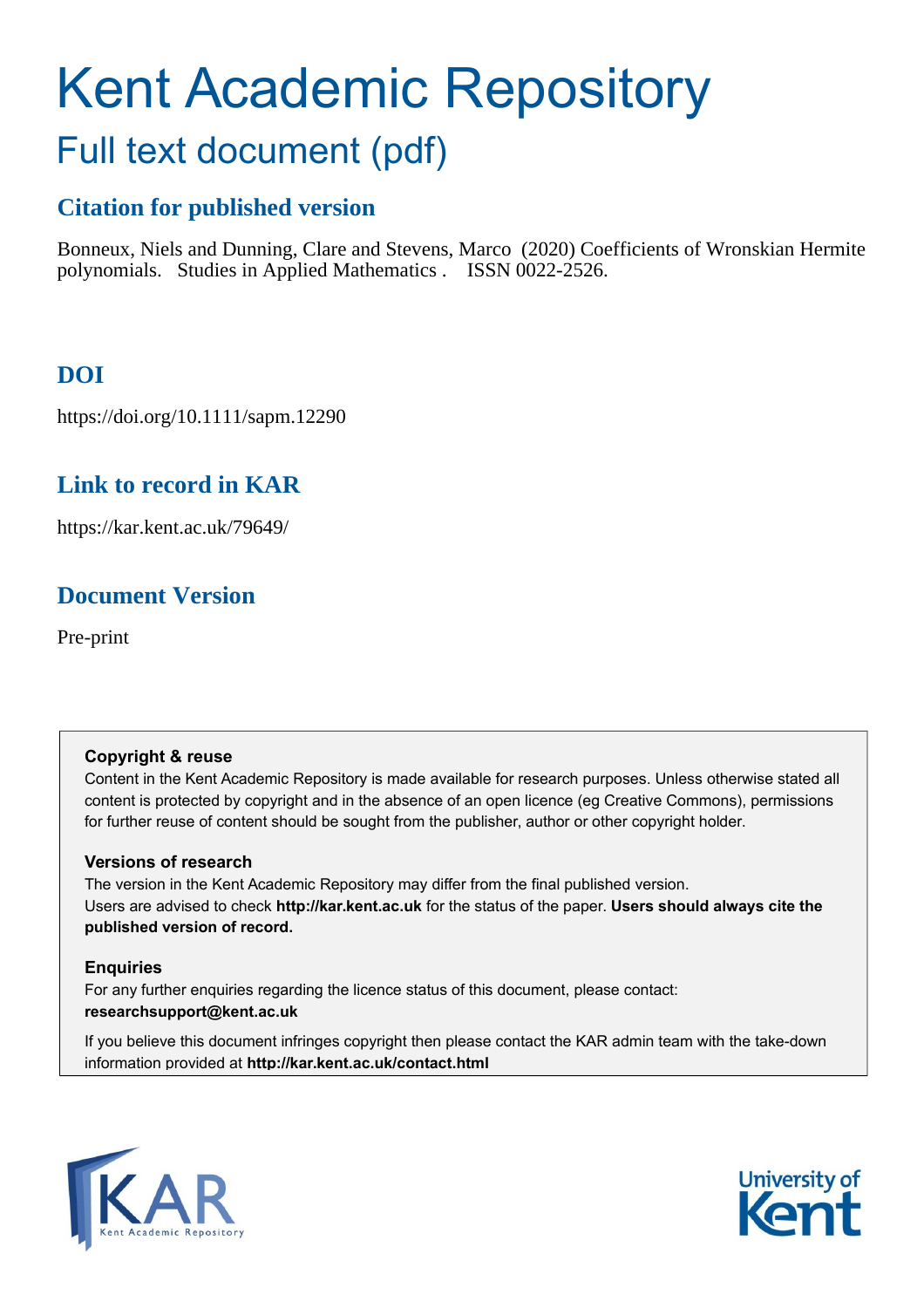# Coefficients of Wronskian Hermite polynomials

Niels Bonneux<sup>1</sup>, Clare Dunning<sup>2</sup>, and Marco Stevens<sup>3</sup>

<sup>1,3</sup>KU Leuven, Department of Mathematics, Celestijnenlaan 200B box 2400, 3001 Leuven, Belgium.

 $E\text{-}mail:$  niels.bonneux@kuleuven.be and marco.stevens@kuleuven.be

<sup>2</sup> University of Kent, School of Mathematics, Statistics and Actuarial Science, Canterbury CT2 7FS,

United Kingdom. E-mail: t.c.dunning@kent.ac.uk

January 14, 2020

#### Abstract

We study Wronskians of Hermite polynomials labelled by partitions and use the combinatorial concepts of cores and quotients to derive explicit expressions for their coefficients. These coefficients can be expressed in terms of the characters of irreducible representations of the symmetric group, and also in terms of hook lengths. Further, we derive the asymptotic behaviour of the Wronskian Hermite polynomials when the length of the core tends to infinity, while fixing the quotient. Via this combinatorial setting, we obtain in a natural way the generalization of the correspondence between Hermite and Laguerre polynomials to Wronskian Hermite polynomials and Wronskians involving Laguerre polynomials. Lastly, we generalize most of our results to polynomials that have zeros on the p-star.

Keywords: Asymptotic behaviour, coefficients, cores and quotients, characters, Hermite polynomials, hook ratios, Laguerre polynomials, Maya diagrams, partitions, Wronskians.

# 1 Introduction

In this paper we focus on Wronskians of Hermite polynomials from a combinatorial viewpoint. For every **partition**  $\lambda = (\lambda_1, \lambda_2, \dots, \lambda_{\ell(\lambda)})$ , i.e., a vector of positive integers such that  $\lambda_1 \geq \lambda_2 \geq \cdots \geq \lambda_{\ell(\lambda)} > 0$ , we consider the **Wronskian Hermite polynomial** 

$$
\text{He}_{\lambda} := \frac{\text{Wr}[\text{He}_{n_1}, \text{He}_{n_2}, \dots, \text{He}_{n_{\ell(\lambda)}}]}{\Delta(n_{\lambda})}
$$
(1)

where  $n_{\lambda} = (n_1, n_2, \ldots, n_{\ell(\lambda)})$ , defined by  $n_i = \lambda_i + \ell(\lambda) - i$ , is the **degree vector** and  $\Delta(n_{\lambda}) = \prod_{i < j} (n_j - n_i)$  is the Vandermonde determinant of this vector. We use the notation  $\text{He}_n$ for the  $n<sup>th</sup>$  Hermite polynomial, which in our convention is a monic polynomial of degree n defined by

$$
He_n(x) = x He_{n-1}(x) - (n-1) He_{n-2}(x)
$$
\n(2)

for  $n > 2$ , along with the initial conditions  $He_0(x) = 1$  and  $He_1(x) = x$ .

These Wronskian Hermite polynomials appear in the theory of exceptional orthogonal polynomials [21, 28, 30, 32, 33, 48, 50] and the related topic of rational extensions of the quantum harmonic oscillator [20, 27, 39, 47]. These polynomials are well-studied. For example, they fulfil recurrence relations [9, 31], the asymptotic behaviour of their zeros is derived in [37], and moreover, via iterating rational Darboux transformations applied to the harmonic oscillator, one obtains appealing identities between (pseudo-)Wronskians involving Hermite polynomials [18, 26]. Another place where they appear is in the study of rational solutions of the fourth Painlevé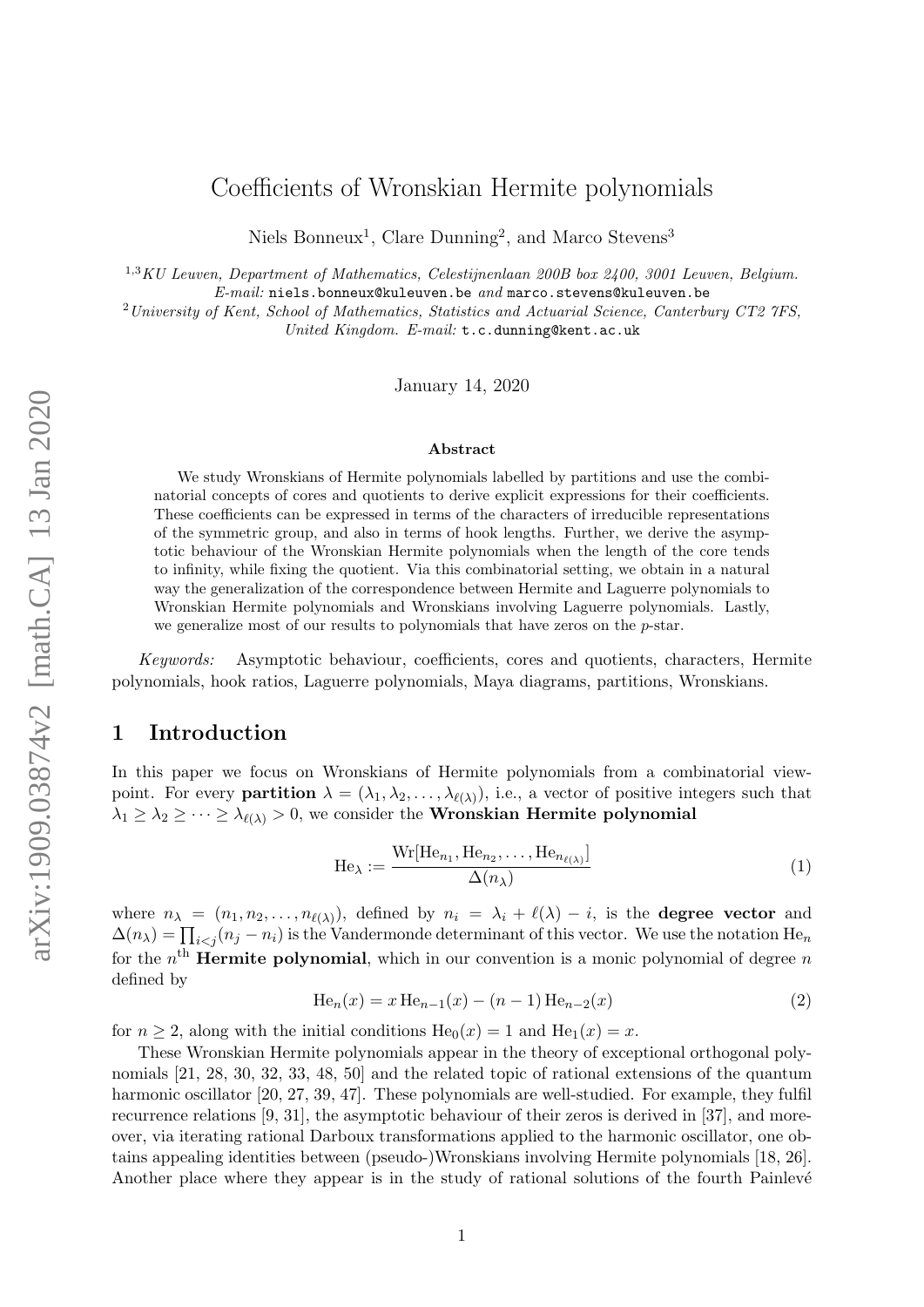

Figure 1: All possible choices of sequentially removing domino tiles from the Young diagram of  $(4, 2^2, 1)$ . The process terminates at the core  $(2, 1)$  and the associated Wronskian Hermite polynomial is  $\text{He}_{(4,2^2,1)}(x) = x^3(x^6 + x^4 - 7x^2 - 35).$ 

equation, and in that setting they are called the generalized Hermite and generalized Okamoto polynomials [2, 13, 14, 34, 42, 45, 46, 49, 56, 57], which also appear in the rational solutions of the Boussinesq equation via a symmetry reduction to Painlevé IV, see [15, 16]. An overview of the properties of the generalized Hermite and generalized Okamoto polynomials as well as the precise associated partitions is given in [57]. Moreover, it was recently shown that any Wronskian Hermite polynomial is a rational solution of either the Painlevé IV equation itself or one of its higher order analogues [17]. In that paper, the authors use the notion of cyclic Maya diagrams to derive rational solutions of the  $A_{2k}$ -Painlevé system and conjecture that all rational solutions are captured in such a way. In [9], the first and third author established fundamental relations for Wronskian Hermite polynomials in terms of the structure of the Young lattice. The most notable contribution therein was a recurrence relation that generates all Wronskian Hermite polynomials along with two initial conditions [9, Theorem 3.1]. Subsequently, these relations were extended by replacing the Hermite polynomials by an arbitrary Appell sequence and an explicit connection with the theory of symmetric functions was made in [7]. A subclass of Wronskian Hermite polynomials also appear in connection with a certain integrable massless quantum field theory [11].

In this article, we use a combinatorial framework to investigate the coefficients and zeros of the Wronskian Hermite polynomials. The multiplicity of their zeros is well-known to be a triangular number [20]. Moreover, Veselov's conjecture, quoted in [24], states that the zeros are all simple, except possibly at the origin. The multiplicity  $k(k+1)/2$  at the origin can be stated exactly according to the number of odd (denoted  $p$ ), respectively even (denoted  $q$ ), elements in the degree vector  $n_{\lambda}$  as  $(p - q)(p - q + 1)/2$ . This was observed in [24], although without proof. Later, this statement was shown to hold true for Wronskians of a given sequence of eigenfunctions of the Schrödinger equation provided the sequence is *semi-degenerate* [25]. However, it remains an open question as to whether the Hermite setting fulfils this semi-degenerate property. We prove via a combinatorial framework that the Wronskian Hermite polynomial can be factorized as

$$
\text{He}_{\lambda}(x) = x^{\frac{k(k+1)}{2}} R_{\lambda}(x^2)
$$
\n(3)

where  $R_{\lambda}(0) \neq 0$ . Moreover, we give a simple combinatorial interpretation for the integer k. Henceforth we call  $R_{\lambda}$  the remainder polynomial.

It was proven in [7] that the coefficients of Wronskian Hermite polynomials, using the convention (1), are integers, but explicit values or expressions for the coefficients were not given. We now show that the coefficients and zeros can be understood by considering domino tilings of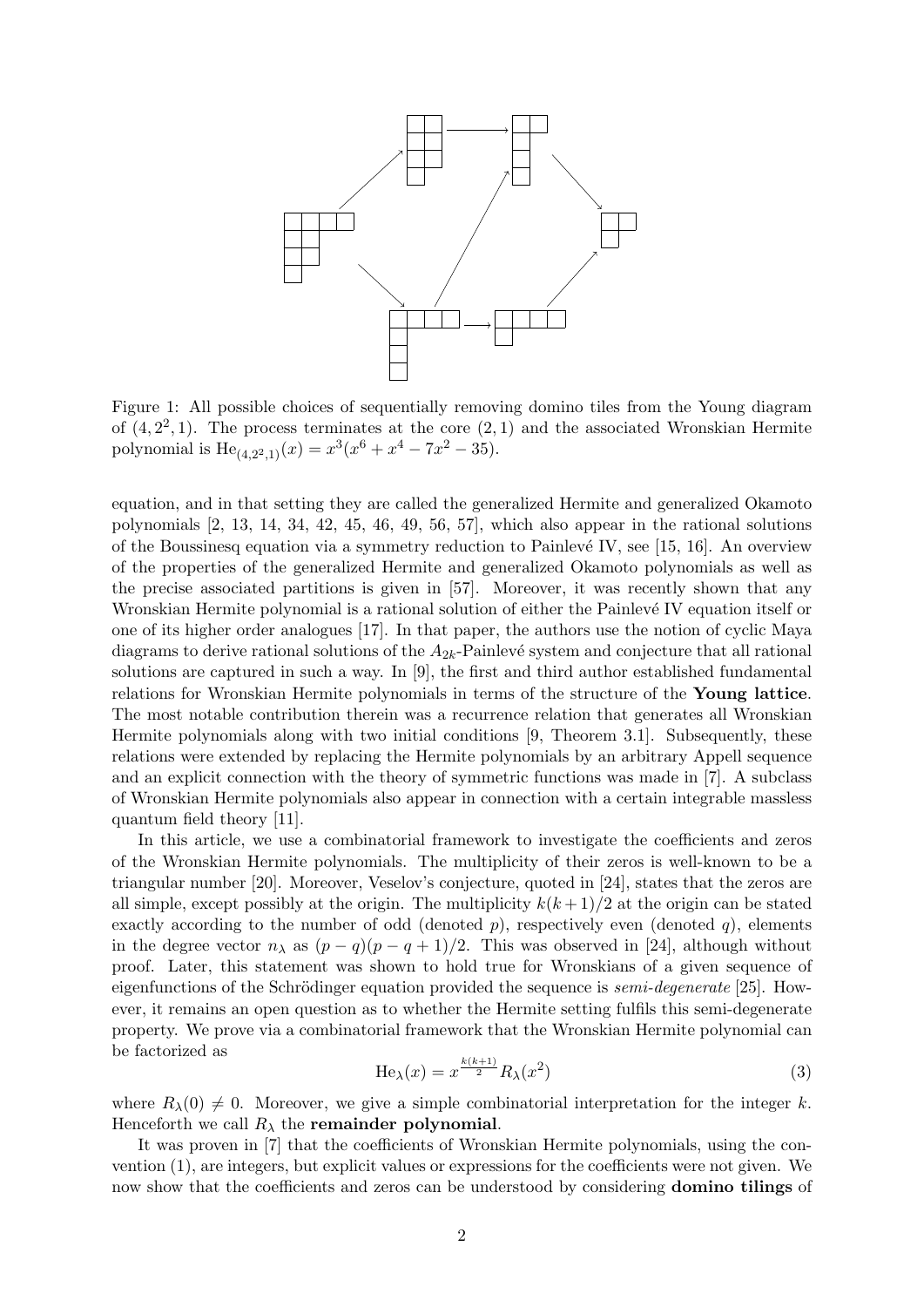

Figure 2: The process of removing domino tiles from the Young diagram of  $(4, 2^2, 1)$  in terms of quotients  $(\mu, \nu)$ .

the Young diagram associated to the partition. The key ingredient is the process of removing rectangles of size 2 (that we naturally refer to as domino tiles), in such a way that the remaining diagram is still a Young diagram of a partition. An example of such a process is given in Figure 1. Each process terminates when one arrives at a partition of the form  $(k, k-1, \ldots, 2, 1)$ for some  $k \geq 1$ , or the empty partition which we refer to as  $k = 0$ . We prove that the value k is precisely the same k as that specifying the multiplicity of the zero at the origin  $(3)$ . The terminating partition, which always has a staircase Young diagram, is called the core of the original partition [38, I.1, Ex. 8] and has size  $k(k+1)/2$ . Hence the result concerning the multiplicity of the zero at the origin has the combinatorial interpretation as the size of the core associated to the partition, see Theorem 1. The coefficients of the remainder polynomial  $R_{\lambda}$  can also be expressed within this combinatorial setting and a precise statement is given in Theorem 3.

If we let d be the number of domino tiles that one has to remove from the Young diagram of  $\lambda$  to obtain its core, we have that  $\deg(R_\lambda) = d$ . In fact, we show that if  $0 \leq l \leq d$ , then the coefficient of  $x^{d-l}$  corresponds to data contained in the partitions one obtains after removing l domino tiles. This process of removing domino tiles from a partition is related to the quotient of the original partition [38, I.1, Ex. 8]. The quotient is an ordered pair of partitions and they form a lattice isomorphic to the graded lattice  $\mathbb{Y} \times \mathbb{Y}$ . If  $(\mu, \nu)$  is the quotient of the partition  $\lambda$ , then the domino process corresponds to all directed paths from  $(\mu, \nu)$  to  $(\emptyset, \emptyset)$  in  $\mathbb{Y} \times \mathbb{Y}$ . The example in Figure 1 translates to Figure 2.

The combinatorial preliminaries for this article are given in Section 2. In the subsequent sections, we state and prove our main results as described in the following list.

Section 3. The precise statement of the factorization in (3) is given in Theorem 1.

Section 4. We give several expressions for the coefficients of Wronskian Hermite polynomials.

- Section 4.1. Coefficients in terms of characters of irreducible representations of the symmetric group in Theorem 2.
- Section 4.2. Coefficients in terms of hook lengths in Theorem 3.
- **Section 4.3.** Coefficients as polynomials in the parameter  $k$  in Theorem 4.
- Section 4.4. The subleading coefficient of the remainder polynomial in terms of the content in Proposition 3.
- Section 5. We fix the quotient and derive the asymptotic behaviour of the remainder polynomial  $R_{\lambda}$  when the size of the core  $k(k+1)/2$  tends to infinity; see Theorem 5.
- Section 6. We identify Wronskian Hermite polynomials with Wronskians involving Laguerre polynomials [8, 22, 23, 29]. The obtained identity is naturally labelled by the partition and its core and quotient; see Proposition 5. This generalizes well-known identities that interpret Hermite polynomials in terms of Laguerre polynomials; see (55) below.
- Section 7. Dominoes  $2 \times 1$  or  $1 \times 2$  rectangles can be viewed as *border strips* of size 2. Removing dominoes from a Young diagram can be generalized to removing border strips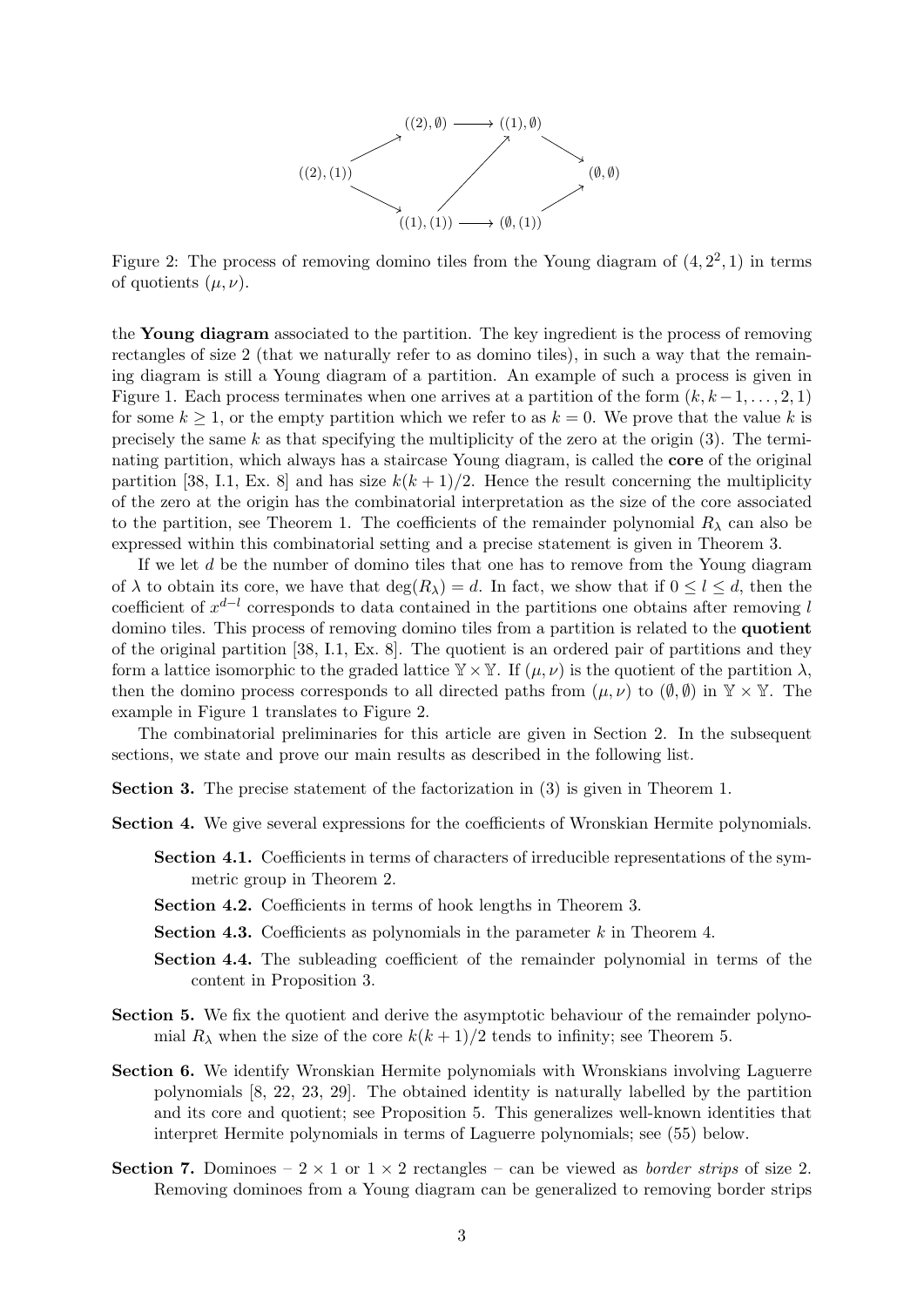of size p. In this way we obtain the p-core and the associated p-quotient of a partition [38, I.1, Ex. 8, with  $p = 2$  representing the removal of dominoes described in the Hermite setting. Therefore we can generalize most of our results to general integers  $p$ , as explained in Section 7.

As a by-product of our work, we obtain results concerning ratios of hook lengths, see Corollary 1 and Corollary 5. Both corollaries also follow from a more general statement about hooks in partitions, see Theorem 4.4 and Remark 4.5 in [5], although our argument to arrive at these statements is completely different. Other related results about hook ratios can be found in [19].

Finally, we end with a conclusion including a description of further research possibilities. The appendix contains a combinatorial identity and an extension of Proposition 3 to Wronskian Appell polynomials [7].

# 2 Preliminaries

We introduce the combinatorial concepts of partitions, cores and quotients and related aspects including Sato's Maya diagrams. A standard reference for partitions is [38] or [54] where these concepts (except for Maya diagrams) are clearly explained, and [52, 53] for an introduction to Maya diagrams. For some recent advances about cores, we refer to [43] and the references therein.

#### 2.1 Partitions and Maya diagrams

A **partition** is a vector  $\lambda = (\lambda_1, \lambda_2, \dots, \lambda_{\ell(\lambda)})$  of integers such that  $\lambda_1 \geq \lambda_2 \geq \dots \geq \lambda_{\ell(\lambda)} > 0$ . Its size is denoted by  $|\lambda| = \lambda_1 + \lambda_2 + \cdots + \lambda_{\ell(\lambda)}$  and its length by  $\ell(\lambda)$ . The degree vector associated to  $\lambda$  is given by  $n_{\lambda} = (n_1, n_2, \ldots, n_{\ell(\lambda)})$ , where  $n_i = \lambda_i + \ell(\lambda) - i$ . We especially note that this implies that  $n_1 > n_2 > \cdots > n_{\ell(\lambda)} > 0$ . Each partition  $\lambda$  can be visualized by its Young diagram

$$
D_{\lambda} = \{(i, j) \in \mathbb{Z}^2 : 1 \le i \le \ell(\lambda), \ 1 \le j \le \lambda_i\}
$$

which consists of  $\ell(\lambda)$  rows, and the i<sup>th</sup> row has  $\lambda_i$  boxes. The points  $(i, j) \in D_\lambda$  are often depicted as unit squares with matrix-style coordinates. Clearly, the size of the partition is equal to the number of boxes in its Young diagram. The Young lattice  $\mathbb Y$  is the set of all partitions partially ordered by inclusion of the corresponding Young diagrams, that is  $\mu \leq \lambda$  if  $\mu_i \leq \lambda_i$  for all  $i = 1, 2, \ldots, \ell(\mu)$ . We write  $\mu \le \lambda$  or  $\lambda > \mu$  to indicate that  $\lambda$  covers  $\mu$  in Y; that is  $\mu < \lambda$ and  $|\lambda| - |\mu| = 1$ . For convenience, within a partition we let  $\lambda_i^t$  denote  $\lambda_i$  repeated t times, and ∅ denotes the unique partition of zero.

The Maya diagram  $M_{\lambda}$  associated to a partition  $\lambda$  is the set

$$
M_{\lambda} = \{n \in \mathbb{Z} \mid n < 0\} \cup \{n_i \mid 1 \leq i \leq \ell(\lambda)\} \subset \mathbb{Z}
$$

where the elements  $n_i$  form the degree vector of  $\lambda$ . This diagram can be visualized by a doublyinfinite sequence of consecutive boxes that are either filled with a dot or are empty. The boxes are labelled by the integers and the  $n<sup>th</sup>$  box is filled precisely when  $n \in M_{\lambda}$ . Furthermore, a vertical line is placed between the boxes labelled −1 and 0; subsequently we can omit the labels. We can shift the origin t steps (for any positive integer t) to the left such that the sequence of filled and empty boxes remains unchanged, but the labelling differs. We call such Maya diagrams, denoted by  $M_{\lambda} + t$ , equivalent to  $M_{\lambda}$  and we refer to  $M_{\lambda}$  as the canonical Maya diagram associated to  $\lambda$ . From the assumption  $\lambda_{\ell(\lambda)} > 0$  it follows that  $M_{\lambda}$  is the unique diagram in which the first box to the right of the origin is empty, whereas equivalent Maya diagrams start with filled boxes. This can be interpreted as adding  $t$  zeros to the partition. See Figure 3 (left) for an example and observe that the number of filled boxes to the right of the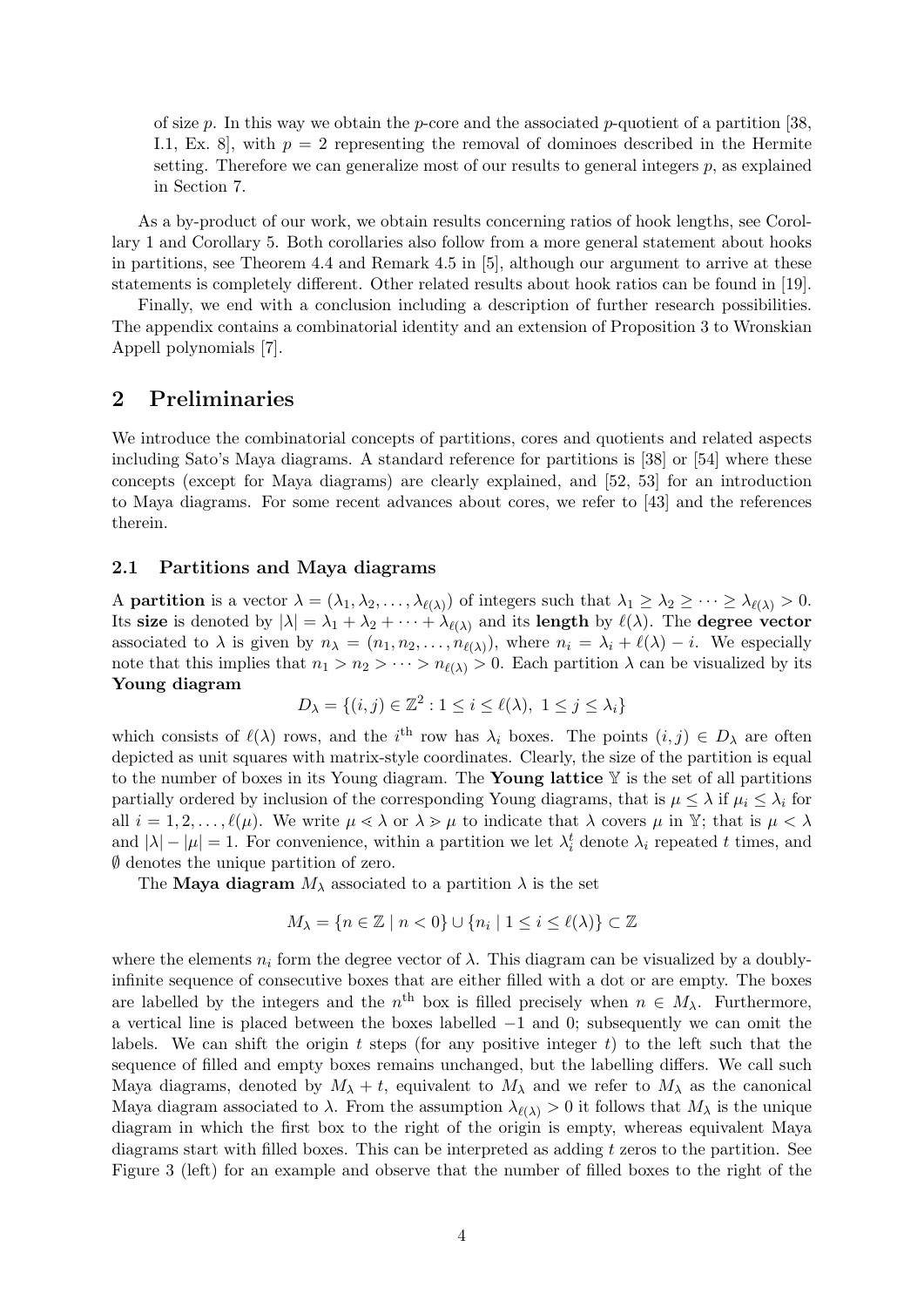

Figure 3: Left: the canonical and an equivalent Maya diagram associated to the partition  $\lambda = (4^2, 2^2, 1)$ . Right: the corresponding Young diagram and its hook lengths.

origin is equal to  $\ell(\lambda) + t$  for any equivalent Maya diagram. The parts of the partition are read off any Maya diagram by counting the number of empty boxes to the left of each filled box.

If one reflects a Young diagram in the diagonal, that is rows switch to columns and vice versa, one obtains the Young diagram of the **conjugate partition**  $\lambda'$ . In terms of Maya diagrams, conjugation amounts to reflecting the diagram under the mapping  $z \mapsto -z - 1$ , interchanging the filled boxes with the empty boxes and shifting the vertical line so that it lies before the first empty box.

For every box in a Young diagram, the hook length is the number of boxes in the column below the box, plus the number of boxes to the right plus one to account for the box itself. See Figure 3 (right) for an example, where the hook lengths are written inside the boxes. One observes that the hook lengths in the first column of the Young diagram are precisely the elements of the degree vector of the partition.

The number of **directed paths** (equivalently *saturated chains*) in the Young lattice between the empty partition  $\emptyset$  and a partition  $\lambda$  is denoted by  $F_{\lambda}$ . It is also the number of standard Young tableaux of shape  $\lambda$  and it equals the dimension of the irreducible representation of the symmetric group associated to  $\lambda$ . This number has several useful expressions in terms of partition data. For this, we write  $h_{i,j}$  for the hook length of the j<sup>th</sup> box in the i<sup>th</sup> row and define  $H(\lambda) := \prod_{(i,j)\in\lambda} h_{i,j}$ . Furthermore, we let  $\Delta(n_\lambda)$  be the Vandermonde determinant of the degree vector  $n_{\lambda}$ , that is  $\Delta(n_{\lambda}) = \prod_{i < j} (n_j - n_i)$ . Then

$$
F_{\lambda} = \frac{|\lambda|!}{H(\lambda)} \qquad H(\lambda) = \frac{\prod_{i} n_i!}{|\Delta(n_{\lambda})|} \tag{4}
$$

for every partition  $\lambda$ . Further, for any pair of partitions  $\tilde{\lambda} \leq \lambda$  we write  $F_{\lambda/\tilde{\lambda}}$  for the number of paths from  $\tilde{\lambda}$  to  $\lambda$ . In particular,  $F_{\lambda/\emptyset} = F_{\lambda}$ .

The set  $\mathbb{Y} \times \mathbb{Y}$  is a graded lattice, when using the ordering  $(\tilde{\mu}, \tilde{\nu}) \leq (\mu, \nu)$ , if and only if  $\tilde{\mu} \leq \mu$  and  $\tilde{\nu} \leq \nu$ . We set  $|(\mu, \nu)| := |\mu| + |\nu|$  and for each non-negative integer j we write  $(\tilde{\mu}, \tilde{\nu}) \leq j (\mu, \nu)$  if  $(\tilde{\mu}, \tilde{\nu}) \leq (\mu, \nu)$  and  $|(\tilde{\mu}, \tilde{\nu})| + j = |(\mu, \nu)|$ . When  $j = 1$ , we sometimes write  $\leq$ instead of  $\lt_1$ . In this case either  $\tilde{\mu} = \mu$  or  $\tilde{\nu} = \nu$ . Lastly, we set  $F_{(\mu)}^{(2)}$  $\binom{n^{(2)}}{(\mu,\nu)}$  to be the number of directed paths in the lattice  $\mathbb{Y} \times \mathbb{Y}$  from  $(\emptyset, \emptyset)$  to  $(\mu, \nu)$  and similarly we denote by  $F_{(\mu)}^{(2)}$  $(\mu,\nu)/(\tilde{\mu},\tilde{\nu})$ the number of paths in  $\mathbb{Y} \times \mathbb{Y}$  from  $(\tilde{\mu}, \tilde{\nu})$  to  $(\mu, \nu)$ . One then immediately has that

$$
F^{(2)}_{(\mu,\nu)} = {\mu| + |\nu| \choose |\mu|} F_{\mu} F_{\nu}, \qquad F^{(2)}_{(\mu,\nu)/(\tilde{\mu},\tilde{\nu})} = {\mu/\tilde{\mu}| + |\nu/\tilde{\nu}| \choose |\mu/\tilde{\mu}|} F_{\mu/\tilde{\mu}} F_{\nu/\tilde{\nu}}.
$$
 (5)

#### 2.2 2-quotients and 2-cores

The following construction of the 2-core, labelled by  $k$ , and the 2-quotient is based on [38, I.1, Ex. 8] and is comparable with [17, Definition 4.5]. An equivalent construction using the language of an abacus is well-known and is clearly explained, for example, in [58].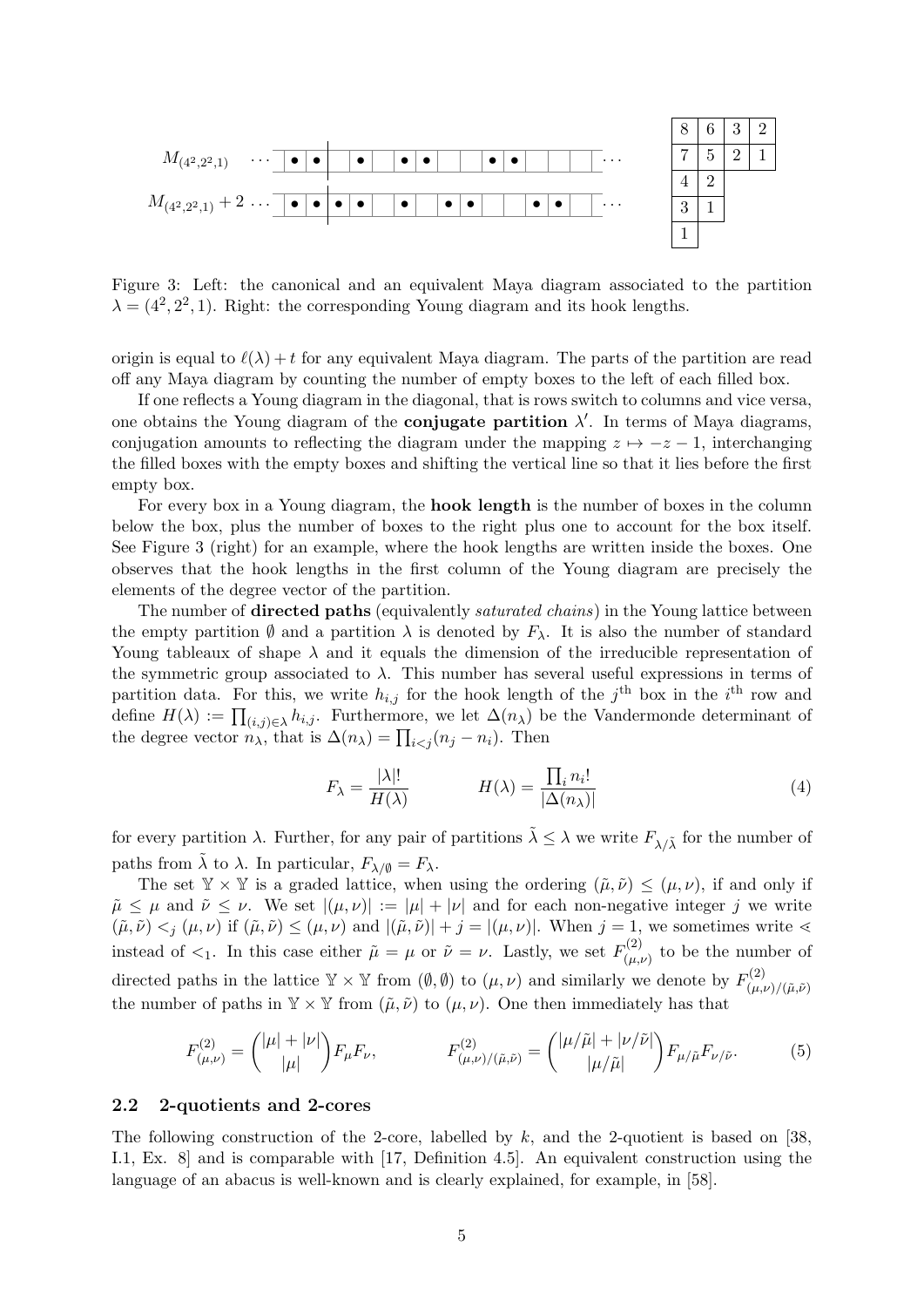

Figure 4: The Maya diagrams corresponding to Example 1.

Define the map

$$
\Phi: \mathbb{Y} \times \mathbb{Y} \times \mathbb{Z} \to \mathbb{Y}: (\mu, \nu, k) \mapsto \lambda \tag{6}
$$

in the following way. For a given pair of partitions  $(\mu, \nu)$  and integer k, pick two non-negative integers  $s$  and  $s'$  such that

$$
\ell(\nu) + s' - \ell(\mu) - s = k \tag{7}
$$

and consider the following equivalent Maya diagrams

$$
M^{(0)} = M_{\mu} + s, \qquad \qquad M^{(1)} = M_{\nu} + s'.
$$

Next, define a third Maya diagram M so that the 2-modular decomposition of M, see [17], is given by  $(M^{(0)}, M^{(1)})$ . That is, the elements in M are such that

$$
M^{(i)} = \{ m \in \mathbb{Z} \mid 2m + i \in M \}
$$
 (8)

for  $i = 0, 1$ . Finally, the image  $\Phi(\mu, \nu, k)$  is the unique partition  $\lambda$  such that M is equivalent to  $M_{\lambda}$ . We give an example.

**Example 1.** Let  $\mu = (3, 2), \nu = (1)$  and  $k = 1$ . We choose  $s = 1$  and  $s' = 3$  so that (7) holds. The upper part in Figure 4 represents the Maya diagrams  $M^{(0)}$  and  $M^{(1)}$ . Subsequently, the Maya diagram M is obtained by taking each box of  $M^{(0)}$  and  $M^{(1)}$  alternatively as indicated in the figure. Finally, observe that  $M = M_{\lambda} + 2$  for  $\lambda = (4^2, 2^2, 1)$  and therefore  $\Phi((3,2),(1),1) = (4^2,2^2,1).$ 

The map  $(6)$  is well-defined because, although we have one degree of freedom in choosing s and s', see (7), any other choice leads to two Maya diagrams  $\widetilde{M}^{(0)}$  and  $\widetilde{M}^{(1)}$  that are equivalent to  $M^{(0)}$  and  $M^{(1)}$ . Then  $\widetilde{M}$  is equivalent to M and so we end up with the same partition. We trivially have that by construction  $\Phi$  is surjective, but not injective. In fact, one can show that

$$
\Phi(\mu, \nu, k) = \Phi(\tilde{\mu}, \tilde{\nu}, \tilde{k}) \quad \Leftrightarrow \quad (\mu, \nu, k) = (\tilde{\nu}, \tilde{\mu}, -\tilde{k} - 1). \tag{9}
$$

Hence the restriction of  $\Phi$  to  $\mathbb{Y} \times \mathbb{Y} \times \mathbb{Z}_{\geq 0}$  is a bijection.

**Definition 1.** For any partition  $\lambda$ , take the ordered pair  $(\mu, \nu)$  and integer  $k \geq 0$  such that  $\lambda = \Phi(\mu, \nu, k)$ . Then we call  $(\mu, \nu)$  the 2-quotient (shortly the **quotient**) of  $\lambda$ . The partition  $\bar{\lambda} := (k, k-1, \ldots, 2, 1)$  is called the 2-core (shortly the **core**) of  $\lambda$ .

The precise ordering of the partitions  $\mu$  and  $\nu$  in the 2-quotient specified by (8) is necessary for our purposes since it uniquely distinguishes between  $(\mu, \nu)$  and  $(\nu, \mu)$  whenever  $\mu \neq \nu$ . Our ordering matches that which are given for 2-quotients in [58]. With our ordering convention, the quotient of the conjugate partition  $\lambda'$  is  $(\nu', \mu')$  and its core is  $(k, k-1, \ldots, 2, 1)$  obviously.

Let  $\lambda$  be a partition obtained by removing a domino tile  $(2 \times 1$  or  $1 \times 2$  rectangle) from the Young diagram of  $\lambda$ . Removing any domino corresponds in the Maya diagram picture to swapping a filled box with an empty box two places to its left. Removing a horizontal domino in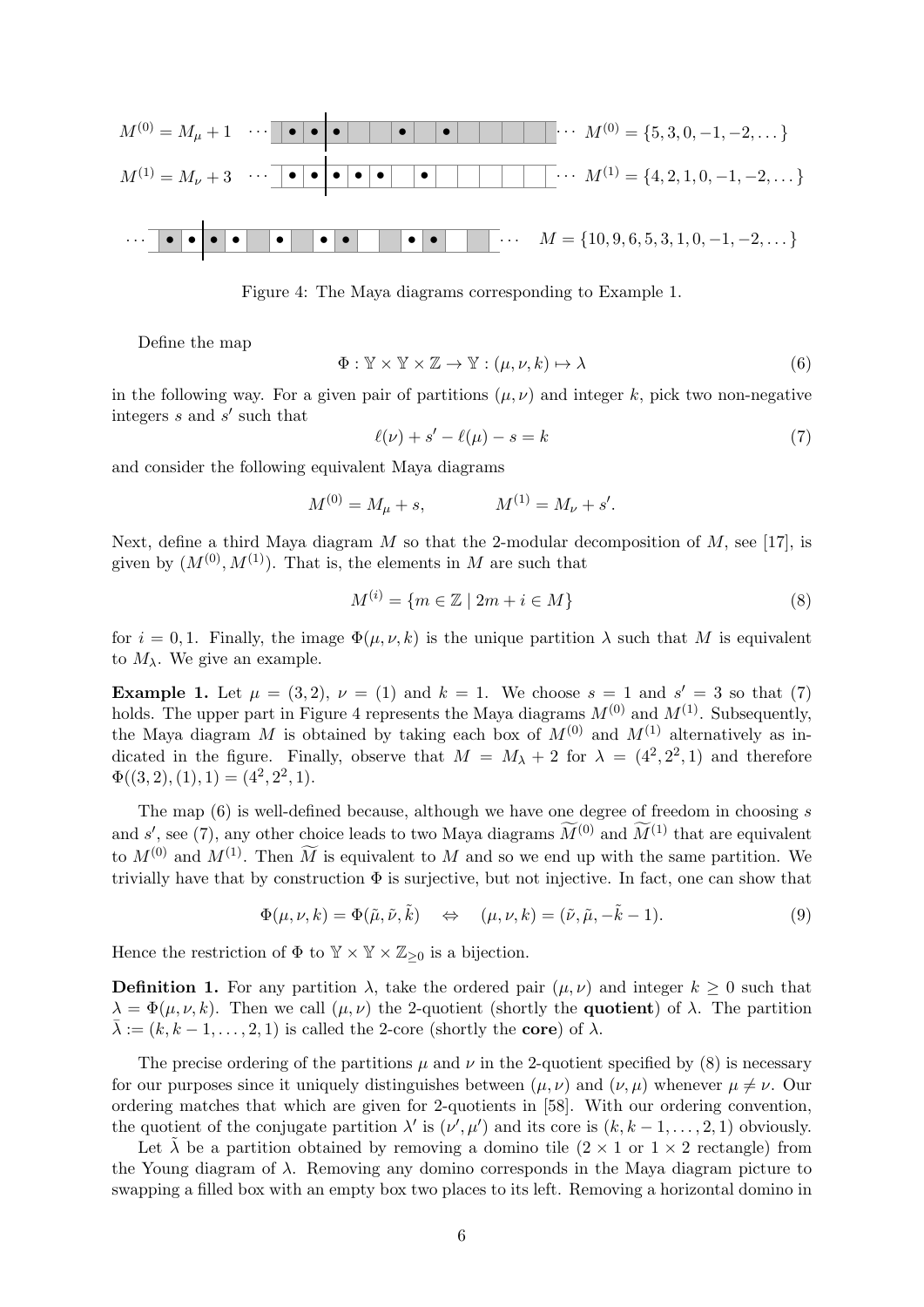

Figure 5: Left: the Young diagram of  $(4^2, 2^2, 1)$  and its hook lengths. Right: the Young diagrams of  $\mu = (3, 2)$  and  $\nu = (1)$ , which form the quotient  $(\mu, \nu)$ , and their hook lengths.

a partition is equivalent to exchanging an ordered triplet of empty, empty and filled boxes with filled, empty, empty boxes. Similarly, deleting a vertical domino is represented by exchanging a triplet of empty, filled, filled boxes with filled, filled, empty boxes. Therefore we have that the quotient of  $\lambda$ , denoted by  $(\tilde{\mu}, \tilde{\nu})$ , must satisfy  $(\tilde{\mu}, \tilde{\nu}) \leq (\mu, \nu)$  where  $(\mu, \nu)$  is the quotient of  $\lambda$ . This then implies that at most  $|\mu| + |\nu|$  dominoes can be removed from  $\lambda$ . After deleting this maximal number of dominoes, one ends up with the core  $\lambda = (k, k - 1, \ldots, 2, 1)$ . Defining the skew Young diagram  $\lambda/\lambda$  to be the set-difference between the Young diagram of  $\lambda$  and  $\lambda$ , it is therefore trivial that one can always tile the skew Young diagram  $\lambda/\overline{\lambda}$  with dominoes. Moreover

$$
|\lambda| = |\bar{\lambda}| + 2(|\mu| + |\nu|)
$$
\n(10)

and, obviously,  $|\bar{\lambda}| = k(k+1)/2$ .

In accordance with the standard conventions, if  $\tilde{\lambda}$  is obtained by removing a domino tile from  $\lambda$ , then the height is defined to be ht $(\lambda/\lambda) = 1$  if the domino tile is vertical, and ht $(\lambda/\lambda) = 0$ if it is horizontal. Both numbers equal the number of rows that the domino occupies minus one. More generally, if  $\lambda$  is obtained by removing a certain number of domino tiles from  $\lambda$ , of which m tiles are vertical, then we set  $\text{ht}_2(\lambda/\lambda) = m$ , which is the sum of all individual heights. The subscript 2 indicates that we remove domino tiles, that is border strips of size 2. It is well-known that the parity of  $\text{ht}_2(\lambda/\lambda)$  is independent of the choice of tiling. In other words, the parity of the number of vertical tiles is invariant [38].

If one considers the hook lengths in the Young diagram of a partition  $\lambda$ , one can determine the (unordered) elements  $\mu$  and  $\nu$  of the quotient and its core. We illustrate this explicitly in Figure 5 for our running example partition  $\lambda = (4^2, 2^2, 1)$ . Namely, note that in this example, there are 6 cells with an even hook length and 7 with an odd hook length. In general, there will always be at least as many odd hook lengths as even hook lengths. In fact, the difference (in the example  $7 - 6 = 1$ ) is a triangular number for every partition, since it is the size of the core of the partition. Next, we shade all the cells with an even hook length, using two colours. If two such cells are in the same row or column, they are required to have the same colour. It can be proven that this divides the cells with even hook lengths into two (possibly-empty) groups; see [38, I.1, Ex. 8]. These two groups form the Young diagrams of partitions  $\mu$  and  $\nu$ , as shown on the right in Figure 5. Moreover, the hook lengths in the shaded cells are precisely twice the hook lengths in the diagrams of  $\mu$  and  $\nu$ . The order of the partitions is not easily read off from the hook lengths, but for the following formulas, this does not matter. We write  $H_{odd}(\lambda)$  for the product of all odd hook lengths of  $\lambda$ , and  $H_{\text{even}}(\lambda)$  for the product of all even hook lengths of  $\lambda$ . Using (4), it is clear that

$$
F_{\lambda} = \frac{|\lambda|!}{H_{\text{odd}}(\lambda)H_{\text{even}}(\lambda)} = \frac{|\lambda|!}{H_{\text{odd}}(\lambda)2^{|\mu|+|\nu|}H(\mu)H(\nu)}.\tag{11}
$$

One also observes that the hook lengths of all cores are odd, where a core is said to be a partition that has empty quotient or, equivalently, a partition that is its own core.

Remark 1. The above definitions can easily be generalized to the notion of p-quotients and p-cores using the p-modular decomposition of a Maya diagram; see Section 7. This is connected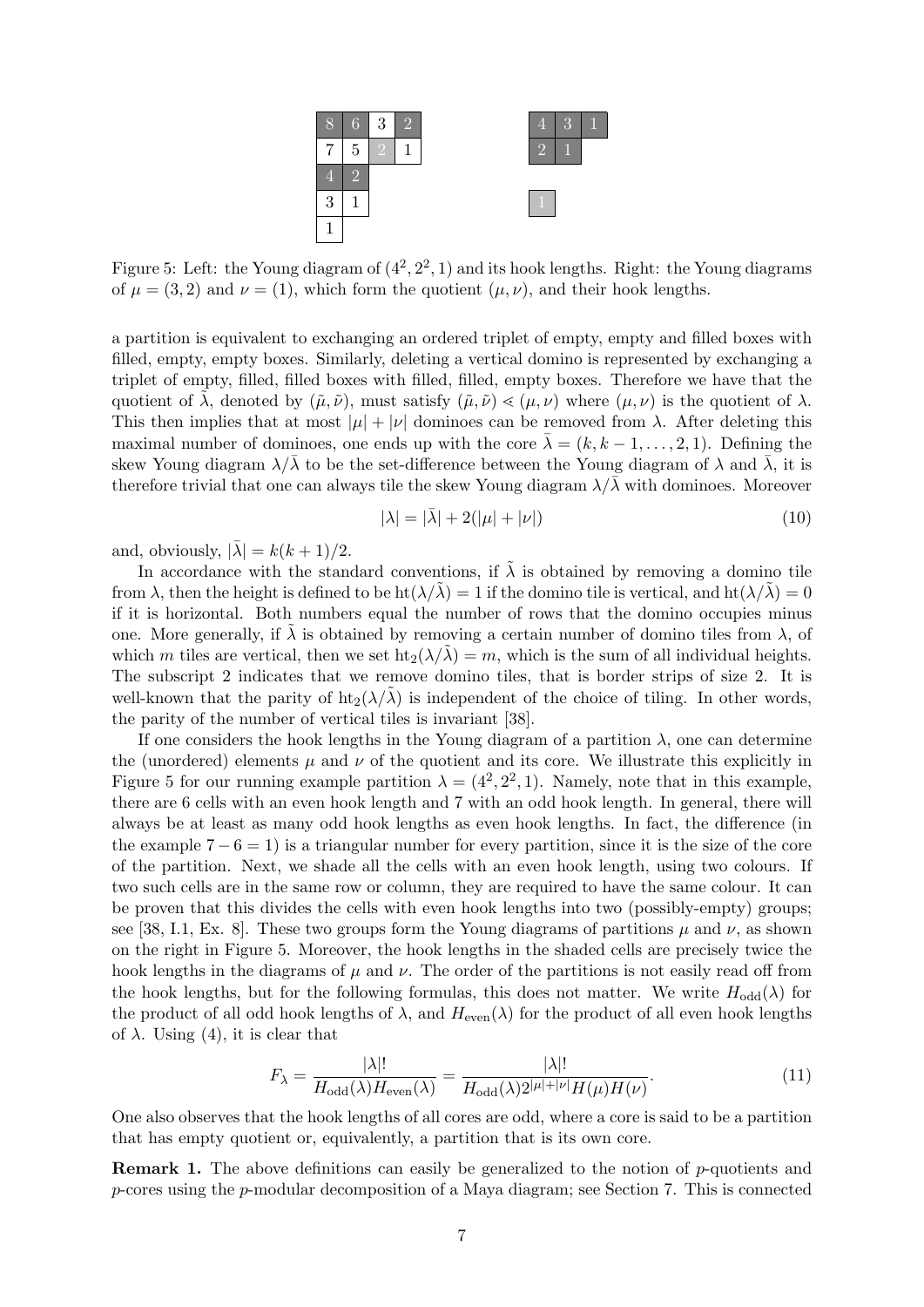with removing a border strip of size  $p$  from a Young diagram, where a border strip is a skew Young diagram that is connected and does not contain any  $2 \times 2$  squares [38, 54]. Note that border strips of size 2 are actually dominoes.

We explicitly state the quotient  $(\mu, \nu)$  and core  $\bar{\lambda}$  of some specific partitions, for easy referencing. To this end, let  $\lceil \cdot \rceil$  denote the ceiling function and  $\lceil \cdot \rceil$  represent the floor function. We start with the trivial partitions.

**Lemma 1.** Any trivial partition  $\lambda = (n)$  has core and quotient given by

 $\bar{\lambda} = \begin{cases} \emptyset & \text{if } n \text{ even,} \\ \langle \alpha \rangle & \text{if } n \end{cases}$  $(1)$  if n odd,  $(\mu, \nu) = (\emptyset, (n/2))$ .

In the context of orthogonality for exceptional Hermite polynomials, one is interested in even partitions [21, 28, 33].

**Lemma 2.** An even partition  $\lambda = (\lambda_1^2, \lambda_2^2, \dots, \lambda_l^2)$  has empty core and quotient given by

$$
(\mu,\nu)=\big((\lceil \lambda_1/2 \rceil,\lceil \lambda_2/2 \rceil,\ldots,\lceil \lambda_l/2 \rceil),(\lfloor \lambda_1/2 \rfloor,\lfloor \lambda_2/2 \rfloor,\ldots,\lfloor \lambda_l/2 \rfloor)\big).
$$

The generalized Hermite polynomials, which appear in rational solutions of the fourth Painlevé equation, are the Wronskian Hermite polynomials associated to partitions whose Young diagram has a rectangular shape [10, 12, 14, 40, 41, 57]. The core and quotient of such partitions can easily be deduced.

**Lemma 3.** Any partition  $\lambda = (m^n)$  has core and quotient given by

$$
\bar{\lambda} = \begin{cases} \emptyset & \text{if } |\lambda| \text{ even,} \\ (1) & \text{if } |\lambda| \text{ odd,} \end{cases} \qquad (\mu, \nu) = \left( ([m/2]^{n/2}] \right), ([m/2]^{n/2}])
$$

# 3 Factorization of Wronskian Hermite polynomials

In this section, we prove that a Wronskian Hermite polynomial can be factorized as in (3). The main idea of the proof is to use the generating recurrence relation for Wronskian Hermite polynomials obtained in [9, Theorem 3.1], which expresses  $He_{\lambda}$  in terms of polynomials of lower degree. Here it is convenient to rephrase the recurrence relation in terms of quotient partitions. Using [9, Theorem 3.1 and Proposition 3.5], we have

$$
F_{\lambda} \operatorname{He}_{\lambda}(x) = \frac{x}{|\lambda|} F_{\lambda} \operatorname{He}_{\lambda}'(x) - (|\lambda| - 1) \sum_{(\tilde{\mu}, \tilde{\nu}) \le (\mu, \nu)} (-1)^{\operatorname{ht}_{2}(\lambda/\tilde{\lambda})} F_{\tilde{\lambda}} \operatorname{He}_{\tilde{\lambda}}(x)
$$
(12)

for any non-empty partition  $\lambda$  with quotient  $(\mu, \nu)$  and where  $\tilde{\lambda}$  has quotient  $(\tilde{\mu}, \tilde{\nu})$  and the same core as  $\lambda$ . In this way, the sum in (12) runs precisely over all partitions  $\lambda$  that are obtained by removing one domino tile from  $\lambda$ . Writing the sum as a sum of predecessors in the lattice  $\mathbb{Y} \times \mathbb{Y}$ is, however, more convenient for further analysis than writing it as a sum over predecessors of  $\lambda$ in the Young lattice.

**Theorem 1.** For any partition  $\lambda$  with core  $\bar{\lambda}$  and quotient  $(\mu, \nu)$  we have

$$
\text{He}_{\lambda}(x) = x^{|\bar{\lambda}|} R_{\lambda}(x^2)
$$
\n(13)

where  $R_{\lambda}$  is a monic polynomial of degree  $|\mu| + |\nu|$  with non-vanishing constant coefficient

$$
R_{\lambda}(0) = (-1)^{h_{\lambda}} \frac{H_{\text{odd}}(\lambda)}{H(\bar{\lambda})}
$$
\n(14)

and  $h_{\lambda} = \text{ht}_{2}(\lambda/\bar{\lambda}) + (|\lambda| - |\bar{\lambda}|)/2.$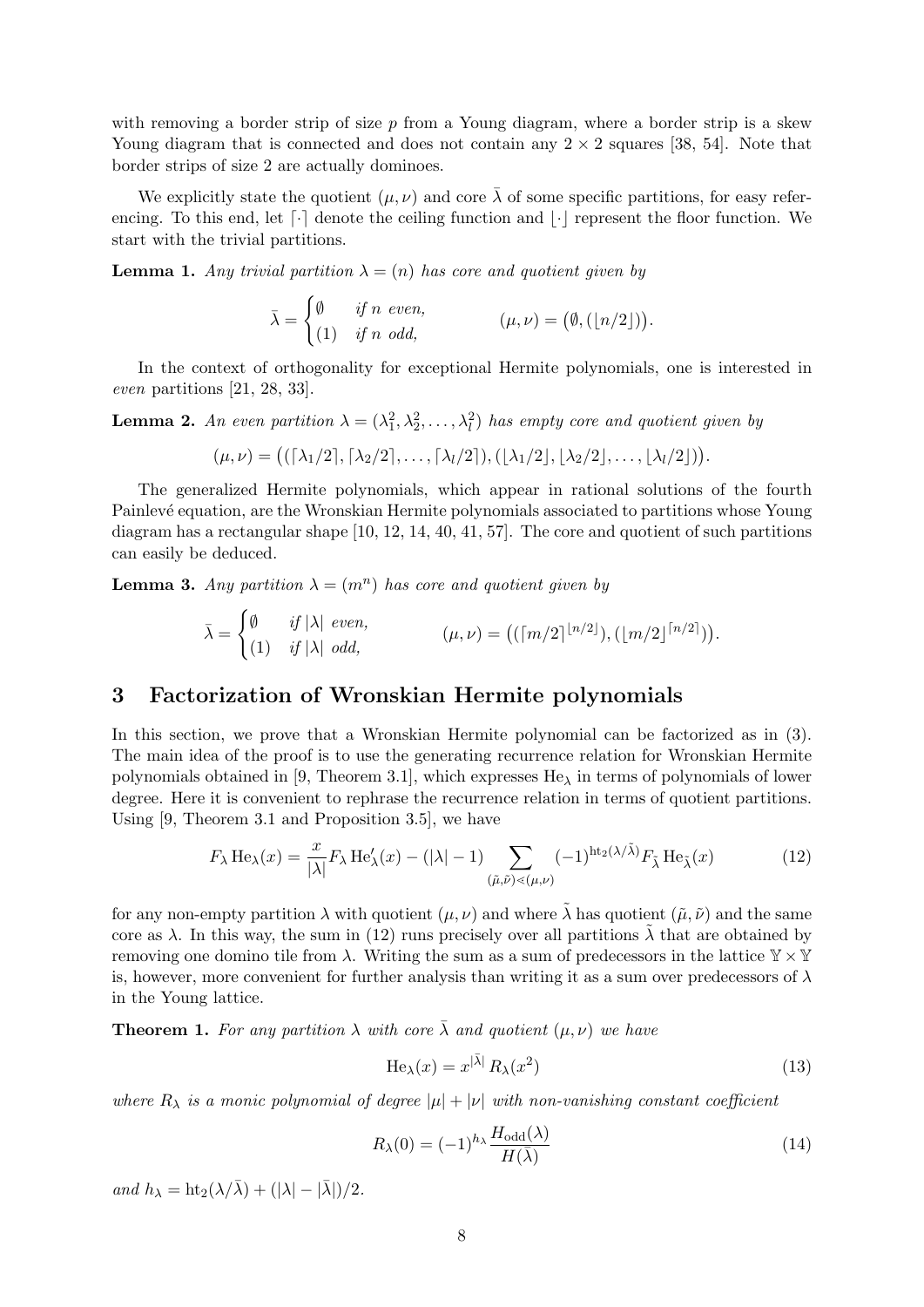**Remark 2.** Since  $|\bar{\lambda}| = k(k+1)/2$ , we note that this factorization proves the observation in [24]. There it is claimed that the multiplicity of the zero at the origin equals  $(p - q)(p - q + 1)/2$ where  $p$ , respectively  $q$ , denotes the number of odd, respectively even, elements in the degree vector. One easily shows that  $|\bar{\lambda}| = (p - q)(p - q + 1)/2$ , for example, by using induction on the number of domino tiles that are added to the core. Namely, it is straightforward to observe that adding a domino tile to a partition leaves the number  $p - q$  invariant, except the case were a horizontal domino is added as a new row. In that case  $p - q$  changes to  $q - p - 1$ . Thus if  $p \ge q$  then  $k = p - q$ , otherwise  $k = q - p - 1$ . This is directly related to (9).

**Remark 3.** For any partition  $\lambda$  with core  $\bar{\lambda}$ , the skew diagram  $\lambda/\tilde{\lambda}$  can be tiled with dominoes. The number of dominoes equals  $(|\lambda| - |\bar{\lambda}|)/2$  and the parity of the number of vertical dominoes is given by  $\text{ht}_2(\lambda/\overline{\lambda})$ . Therefore, the parity of the quantity  $h_\lambda$ , defined in Theorem 1, equals the parity of the number of horizontal dominoes in a tiling of  $\lambda/\lambda$ .

*Proof of Theorem 1.* We prove the theorem by induction on  $|\mu| + |\nu|$ .

For  $|\mu| + |\nu| = 0$  we have  $\lambda = \overline{\lambda} = (k, k - 1, \dots, 2, 1)$  for some integer  $k \geq 0$ , and so  $\text{He}_{\lambda}(x) = x^{|\lambda|}$ ; see Lemma 4.2 in [9]. Hence, if we define  $R_{\lambda}(x) = 1$ , then (13) holds. Since all hook lengths for the partition  $(k, k-1, \ldots, 2, 1)$  are odd,  $(14)$  is also satisfied.

Now take  $|\mu| + |\nu| > 0$  and consider the m<sup>th</sup>-derivative of both sides of (12) for some integer  $m \geq 0$ . Then, evaluating both sides at zero gives

$$
F_{\lambda} \operatorname{He}_{\lambda}^{(m)}(0) = \frac{m}{|\lambda|} F_{\lambda} \operatorname{He}_{\lambda}^{(m)}(0) - (|\lambda| - 1) \sum_{(\tilde{\mu}, \tilde{\nu}) \le (\mu, \nu)} (-1)^{\operatorname{ht}(\lambda/\tilde{\lambda})} F_{\tilde{\lambda}} \operatorname{He}_{\tilde{\lambda}}^{(m)}(0).
$$

Combining terms and subsequently dividing both sides by  $m!$  leads to the equality

$$
F_{\lambda} \frac{\text{He}_{\lambda}^{(m)}(0)}{m!} = -\frac{|\lambda|(|\lambda|-1)}{|\lambda|-m} \sum_{(\tilde{\mu}, \tilde{\nu}) \le (\mu, \nu)} (-1)^{\text{ht}_{2}(\lambda/\tilde{\lambda})} F_{\tilde{\lambda}} \frac{\text{He}_{\tilde{\lambda}}^{(m)}(0)}{m!}.
$$
 (15)

By applying the induction hypothesis, we conclude that for  $0 \leq m < |\bar{\lambda}|$ , all terms in the sum of (15) are zero, since the core of  $\tilde{\lambda}$  is also  $\bar{\lambda}$ . Hence, for all such m, we have  $\text{He}_{\lambda}^{(m)}(0) = 0$ , and so the multiplicity of the zero of He<sub> $\lambda$ </sub> at the origin is at least  $|\lambda|$ . Moreover, it is well-known that the Wronskian Hermite polynomial is an even or odd polynomial depending on its degree; see, for example, [28]. Therefore  $He_{\lambda}$  can be decomposed as in (13). By evaluating the total degree, we need to have  $|\lambda| = |\overline{\lambda}| + 2 \deg(R_\lambda)$ , and so by (10), we have  $\deg(R_\lambda) = |\mu| + |\nu|$ . Since He<sub> $\lambda$ </sub> is monic,  $R_{\lambda}$  is also monic.

The only thing that is now left to prove is that  $R_\lambda(0)$  satisfies (14). For this, we set  $m = |\bar{\lambda}|$ in (15) and use the induction hypothesis for  $R_1(0)$ . This then yields

$$
F_{\lambda}R_{\lambda}(0) = (-1)^{h_{\lambda}} \frac{|\lambda|(|\lambda|-1)}{|\lambda|-|\bar{\lambda}|} \sum_{(\tilde{\mu}, \tilde{\nu}) \le (\mu, \nu)} F_{\tilde{\lambda}} \frac{H_{\text{odd}}(\tilde{\lambda})}{H(\bar{\lambda})}
$$
(16)

because

 $1 + ht_2(\lambda/\tilde{\lambda}) + h_{\tilde{\lambda}} \equiv h_{\lambda} \mod 2.$ 

Rewriting (16) using (10) and (11) leads to

$$
R_{\lambda}(0) = (-1)^{h_{\lambda}} \frac{H_{\text{odd}}(\lambda)}{H(\bar{\lambda})} \frac{H(\mu)H(\nu)}{|\mu| + |\nu|} \sum_{(\tilde{\mu}, \tilde{\nu}) \leq (\mu, \nu)} \frac{1}{H(\tilde{\mu})H(\tilde{\nu})}.
$$

Finally, we see that the right-hand side is non-zero and equal to the expression in (13) because

$$
\sum_{(\tilde{\mu},\tilde{\nu})<(\mu,\nu)}\frac{1}{H(\tilde{\mu})H(\tilde{\nu})}=\frac{1}{H(\nu)|\tilde{\mu}|!}\sum_{\tilde{\mu}<\mu}F_{\tilde{\mu}}+\frac{1}{H(\mu)|\tilde{\nu}|!}\sum_{\tilde{\nu}<\nu}F_{\tilde{\nu}}=\frac{|\mu|+|\nu|}{H(\mu)H(\nu)}
$$

where we have used  $(4)$  several times. This concludes the proof.

 $\Box$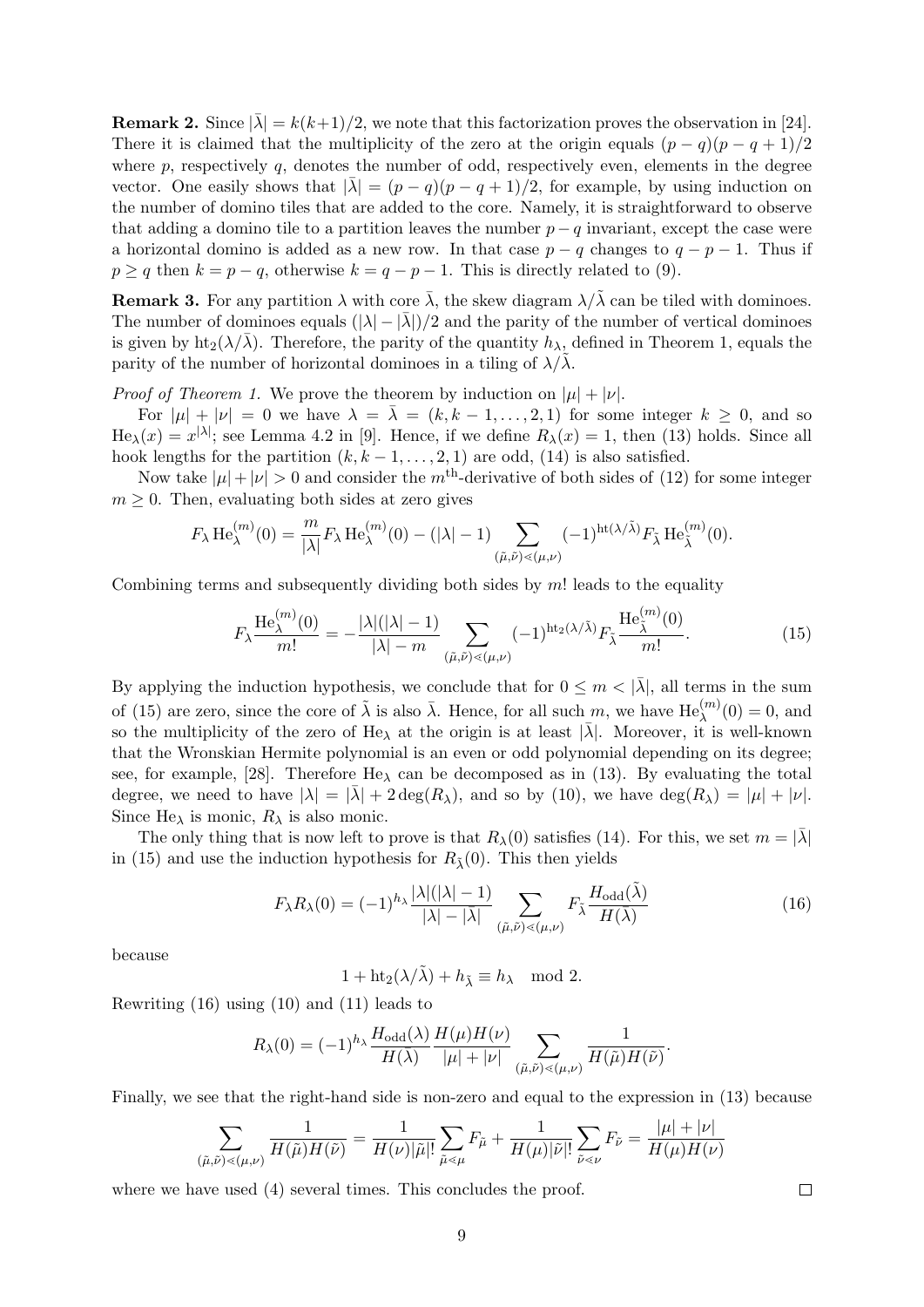**Corollary 1.** For any partition  $\lambda$  with core  $\bar{\lambda}$  we have that  $H_{odd}(\lambda)/H(\bar{\lambda}) \in \mathbb{Z}$ .

*Proof.* This follows directly from Theorem 1 and the property that  $\text{He}_{\lambda}(x) \in \mathbb{Z}[x]$  for any partition  $\lambda$ , which is proven in [7].  $\Box$ 

The result of Corollary 1 trivially extends to  $H(\lambda)/H(\bar{\lambda}) \in \mathbb{Z}$ . Moreover, in Corollary 5 we give the natural extension to the *p*-core cases for  $p > 2$ .

Remark 4. As mentioned at the end of Section 1, both corollaries also follow from Theorem 4.4 in [5] as mentioned in Remark 4.5. In [5], the inclusion of multisets of hooklengths is used, whereas we use the integrality of the coefficients of certain polynomials. Additionally, Theorem 4.4 in [5] gives an explicit way to calculate the integer valued ratio.

If  $\lambda$  is a core, that is  $\lambda = \overline{\lambda}$ , we have  $\text{He}_{\lambda}(x) = x^{|\lambda|}$ , and so recover the result of Lemma 4.2 in [9]. For an arbitrary partition  $\lambda$ , the factorization can be written as

$$
\text{He}_{\lambda}(x) = \text{He}_{\bar{\lambda}}(x) R_{\lambda}(x^2)
$$
\n(17)

where  $\bar{\lambda}$  denotes the core of  $\lambda$ . In Section 4 we establish an explicit formula for the coefficients of  $R_{\lambda}$ . As an intermediate result, we present the following corollary.

**Corollary 2.** For any partition  $\lambda$  with quotient  $(\mu, \nu)$  we have

$$
R_{\lambda}(x) = (-1)^{|\mu| + |\nu|} R_{\lambda'}(-x).
$$

where  $\lambda'$  denotes the conjugated partition of  $\lambda$ . In particular, if the quotient is of the form  $(\mu, \mu')$  for some  $\mu$ , then  $R_{\lambda}$  is an even polynomial.

*Proof.* It is well-known that  $\text{He}_{\lambda}(x) = i^{|\lambda|} \text{He}_{\lambda'}(-ix)$ , see for example [18], and therefore the result can be obtained directly from Theorem 1.  $\Box$ 

We believe that the converse is also true and we therefore offer the following conjecture. For this, we used the computer software Maple<sup>TM</sup> to check that the statement indeed holds for all partitions of size at most 35.

**Conjecture 1.** The remainder polynomial  $R_{\lambda}$ , as defined in (17), is an even polynomial if and only if  $\lambda$  is self-conjugate.

If the conjecture is true, then it states that only for self-conjugate partitions we have

$$
\text{He}_{\lambda}(x) = x^{|\bar{\lambda}|} \widetilde{R}(x^4)
$$

for some polynomial  $\widetilde{R}$  with non-zero constant term and where  $\overline{\lambda}$  is the core of  $\lambda$ . A subclass of these polynomials is of main interest in [11]. In that paper, the Wronskian Hermite polynomials associated with all self-conjugate partitions that have empty core are studied. It turns out that this class of polynomials labels the Schrödinger equations describing the excited states of the ordinary differential equation / integrable model correspondence for the untwisted, massless sine-Gordon model at its free fermion point. Partition data also plays a key rôle in establishing some of the results in [11].

Remark 5. For Hermite polynomials we have

$$
He_n(0) = (-1)^{n/2} (n-1)!! \text{ if } n \text{ even}
$$
 (18)

$$
\text{He}'_n(0) = (-1)^{(n-1)/2} n!! \qquad \text{if } n \text{ odd} \tag{19}
$$

where for any positive odd integer  $n!! = 1 \cdot 3 \cdot 5 \cdots n$ . As  $\text{He}_{(n)}(x) = \text{He}_{n}(x)$  for all  $n \geq 0$ , we now can interpret (18) and (19) in terms of the odd hook lengths of the trivial partition  $(n)$ . This then generalizes to arbitrary partitions as stated in (14).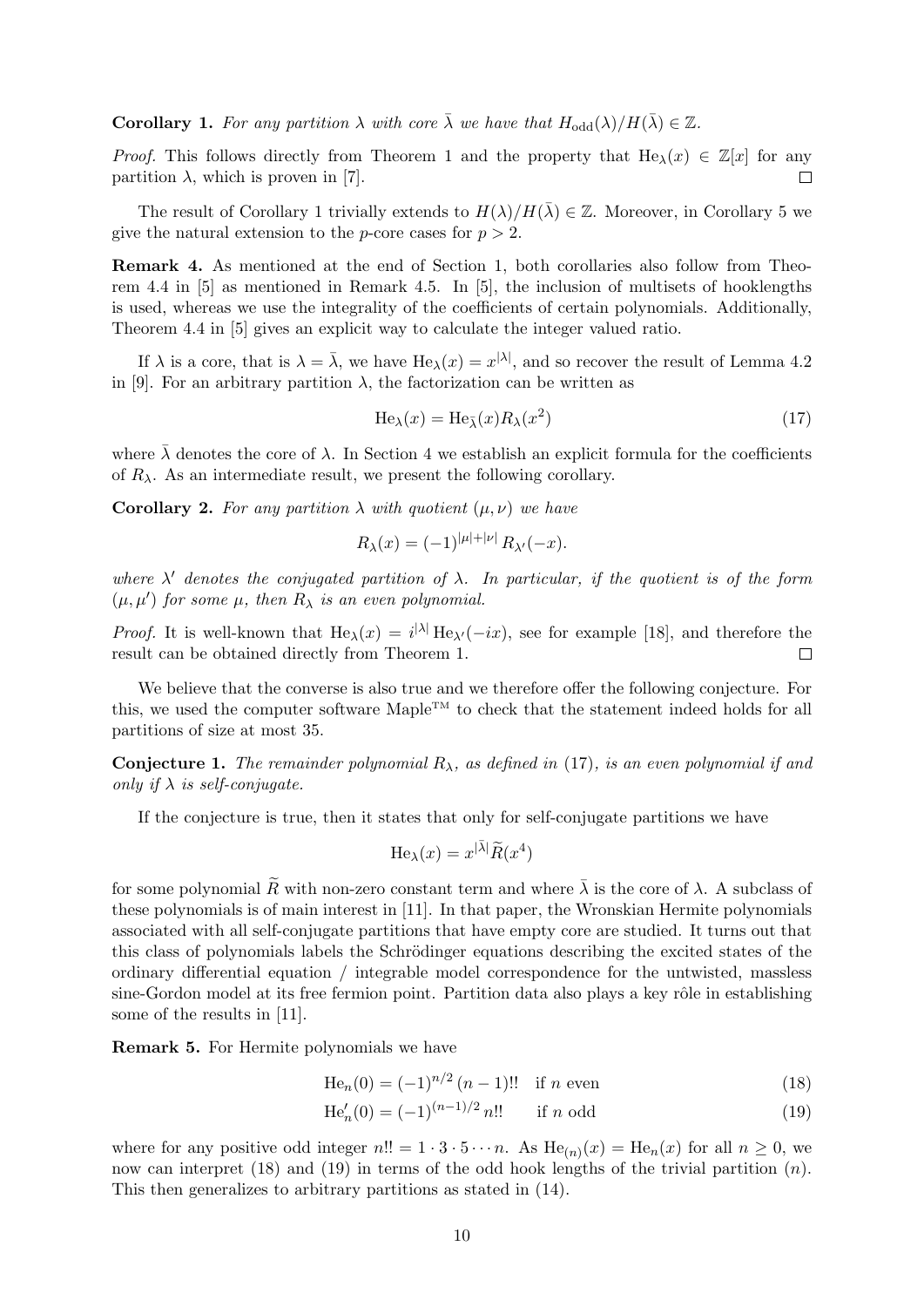# 4 Coefficients of Wronskian Hermite polynomials

In this section we obtain expressions for all coefficients of the Wronskian Hermite polynomials in terms of partition data. We consider the factorization of  $He<sub>\lambda</sub>$  given in (13) and write the remainder polynomial as

$$
R_{\lambda}(x) = \sum_{j=0}^{|\mu|+|\nu|} r_{\lambda,j} x^{|\mu|+|\nu|-j} \tag{20}
$$

where  $r_{\lambda,0} = 1$  and  $r_{\lambda,|\mu|+|\nu|}$  equals the right-hand side of (14). The recurrence relation (12) for Wronskian Hermite polynomials directly translates to the following recurrence relation for the coefficients  $r_{\lambda,i}$  of the remainder polynomial. We use it to prove several interpretations for the coefficients in the subsequent sections.

**Proposition 1.** For any partition  $\lambda$  with quotient  $(\mu, \nu)$  we have

$$
F_{\lambda}r_{\lambda,j} = -\frac{|\lambda|(|\lambda|-1)}{2j} \sum_{(\tilde{\mu},\tilde{\nu}) \leq (\mu,\nu)} (-1)^{\mathrm{ht}_2(\lambda/\tilde{\lambda})} F_{\tilde{\lambda}}r_{\tilde{\lambda},j-1}
$$
(21)

for  $j = 1, 2, \ldots, |\mu| + |\nu|$  and where  $\tilde{\lambda}$  denotes the partition with quotient  $(\tilde{\mu}, \tilde{\nu})$  and the same core as  $\lambda$ .

We omit the proof since it is an elementary rewriting of  $(12)$ , using  $(13)$  and  $(20)$ , but note that (21) generates all coefficients if one uses the knowledge that  $r_{\lambda,0} = 1$  for all  $\lambda$ .

#### 4.1 Coefficients in terms of irreducible characters of representations

It is well-known that the Hermite polynomials have the explicit expansion

$$
\text{He}_n(x) = \sum_{j=0}^{\lfloor n/2 \rfloor} (-1)^j \frac{n!}{j!(n-2j)!2^j} x^{n-2j}
$$

for all  $n \geq 0$ ; see for example formula (5.5.4) in [55]. We offer a generalization of this expansion for Wronskian Hermite polynomials.

**Theorem 2.** For any partition  $\lambda$  we have

$$
F_{\lambda} \operatorname{He}_{\lambda}(x) = \sum_{j=0}^{\lfloor |\lambda|/2 \rfloor} (-1)^{j} \frac{|\lambda|!}{j!(|\lambda|-2j)!2^{j}} a(\lambda, j) x^{|\lambda|-2j}
$$
(22)

where  $a(\lambda, j)$  is the character of the conjugacy class of the cycle type  $(2^j, 1^{|\lambda|-2j})$  of the irreducible representation associated to the partition  $\lambda$  of the symmetric group  $S_{|\lambda|}$ .

Before explaining the proof of this theorem, we give a very brief introduction to the character theory of the symmetric group, since character values appear in  $(22)$ . The symmetric group  $S_n$ is the group of permutations on  $n$  elements. Its representation theory is classical and it is wellknown that the *irreducible representations* of  $S_n$  are labelled by the partitions  $\lambda$  of size  $|\lambda| = n$ . Much (if not all essential) information of such an irreducible representation is contained in its *character*, which is a function  $\chi_{\lambda}: S_n \to \mathbb{Z}$  that has the property of only depending on conjugacy classes: if  $\sigma' = \rho \sigma \rho^{-1}$  for  $\sigma, \sigma', \rho \in S_n$ , then  $\chi_{\lambda}(\sigma) = \chi_{\lambda}(\sigma')$ . It is an easy exercise to show that  $\sigma$  and  $\sigma'$  are conjugate if and only if they have the same cycle type. For example, in  $S_5$ , we have that  $(1\ 2)(3\ 4\ 5)$  and  $(1\ 5)(2\ 3\ 4)$  are conjugate, since both have one cycle of length 3 and one cycle of length 2. Ordering the cycle lengths in descending order, one sees that the conjugacy classes are also labelled by the partitions of size n. We remark that it is non-trivial that  $\chi_{\lambda}$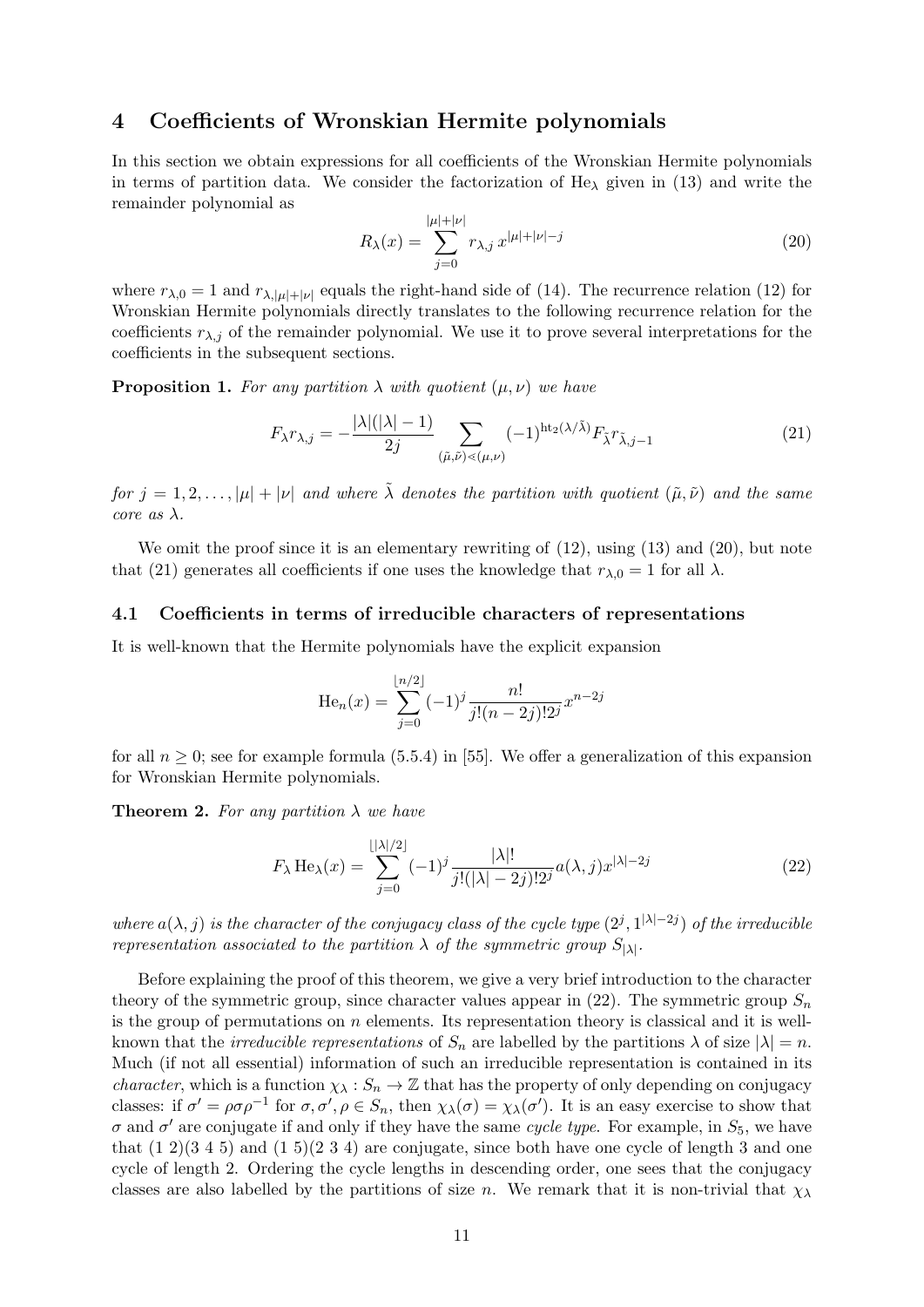takes values in Z, but since it is well-known that this is the case, we omit further details. For a more extensive survey of the representation theory of the symmetric group, we refer to [38, I.7].

For Theorem 2 we only need the conjugacy classes of cycle type  $(2^j, 1^{n-2j})$ . This is due to the specific properties of Hermite polynomials. In Section 7, we show how to generalize the results to obtain the character values for some other cycle types.

*Proof of Theorem 2.* If one applies (21) recursively, then using  $r_{\lambda,0} = 1$  one obtains after j iterations that

$$
F_{\lambda}r_{\lambda,j} = (-1)^{j} \frac{|\lambda|!}{(|\lambda|-2j)!j!2^{j}} \sum_{(\tilde{\mu}, \tilde{\nu}) < j(\mu, \nu)} (-1)^{\text{ht}_{2}(\lambda/\tilde{\lambda})} F_{\tilde{\lambda}}.
$$

The last sum is actually equal to the character value  $a(\lambda, j) = \chi_{\lambda}(2^{j}, 1^{|\lambda| - 2j})$ ; see [38, I.7, Ex. 5] or [54, Eq. (7.75)]. This immediately concludes the proof.  $\Box$ 

**Remark 6.** In [9], it was shown that the set of polynomials  $He_{\lambda}$  of a fixed degree n satisfy the weighted average property

$$
\sum_{\lambda \vdash n} \frac{F_{\lambda}^2}{n!} \operatorname{He}_{\lambda}(x) = x^n \tag{23}
$$

where the sum runs over all partitions of size  $n$  and the Plancherel weight is used. Since each polynomial is monic, it follows that the leading term of the average polynomial should be  $x^n$ . The fact that all other terms vanish can now be interpreted using Theorem 2 in terms of the orthogonality of characters. Namely, if we fix  $n \geq 0$  and invoke (22) in (23), we obtain

$$
x^{n} = \sum_{\lambda \vdash n} \frac{F_{\lambda}}{n!} \sum_{j=0}^{\lfloor n/2 \rfloor} (-1)^{j} \frac{n!}{j!(n-2j)!2^{j}} a(\lambda, j) x^{n-2j}.
$$

Matching coefficients and realizing that  $F_{\lambda} = a(\lambda, 0)$  is the character value of the identity, for each  $0 \leq j \leq |n/2|$  we have that

$$
\delta_{j,0} = \frac{1}{n!} \sum_{\lambda \vdash n} F_{\lambda} a(\lambda, j) = \frac{1}{n!} \sum_{\lambda \vdash n} a(\lambda, 0) a(\lambda, j)
$$

where  $\delta_{i,0} = 1$  if  $j = 0$  and 0 otherwise. So the average property (23) is equivalent to the well-known orthogonality relation of the given characters.

#### 4.2 Coefficients in terms of hook lengths

We now present explicit formulae for all coefficients  $r_{\lambda,j}$  using the number of directed paths  $F_{(\mu)}^{(2)}$  $(\mu,\nu)$ in the lattice  $\mathbb{Y} \times \mathbb{Y}$  as defined in (5).

**Theorem 3.** Let  $\lambda$  be a partition with quotient  $(\mu, \nu)$ . Then the coefficients of the remainder polynomial  $R_{\lambda}$ , defined in (13) and (20), are given by

$$
r_{\lambda,j} = (-1)^j \binom{|\mu| + |\nu|}{j} \sum_{(\tilde{\mu}, \tilde{\nu}) < j(\mu, \nu)} (-1)^{\text{ht}_2(\lambda/\tilde{\lambda})} \frac{F_{\tilde{\mu}, \tilde{\nu}}^{(2)} F_{(\mu, \nu)/(\tilde{\mu}, \tilde{\nu})}^{(2)}}{F_{\mu, \nu}^{(2)}} \frac{H_{\text{odd}}(\lambda)}{H_{\text{odd}}(\tilde{\lambda})} \tag{24}
$$

for  $j = 0, 1, \ldots, |\mu| + |\nu|$ , where the partition  $\tilde{\lambda}$  has quotient  $(\tilde{\mu}, \tilde{\nu})$  and the same core as  $\lambda$ .

*Proof.* We prove this result by induction on j. When  $j = 0$ , both sides of (24) are trivially one for all partitions  $\lambda$ . Therefore, we take  $j > 0$  and consider (21). We apply the induction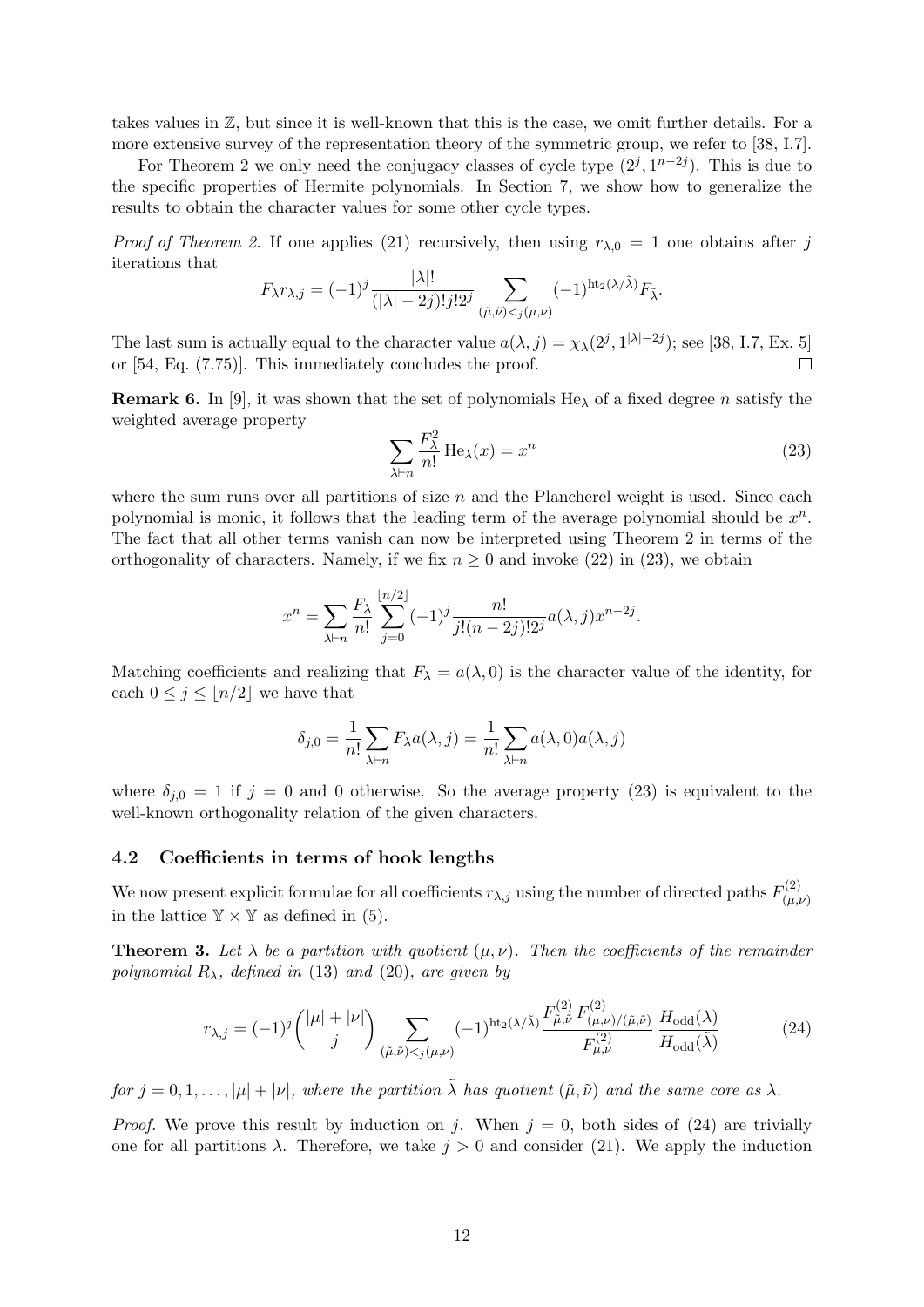hypothesis to the right-hand side of (21) to obtain

$$
r_{\lambda,j} = (-1)^j \frac{|\lambda|(|\lambda|-1)}{2j} {|\mu|+|\nu|-1} \times \sum_{(\tilde{\mu}, \tilde{\nu}) \le (\mu, \nu)} (-1)^{\text{ht}_2(\lambda/\tilde{\lambda})} \frac{F_{\tilde{\lambda}}}{F_{\lambda}} \sum_{(\hat{\mu}, \hat{\nu}) \le j-1} (-1)^{\text{ht}_2(\tilde{\lambda}/\tilde{\lambda})} \frac{F_{\hat{\mu}, \hat{\nu}}^{(2)} F_{\tilde{\mu}, \hat{\mu}}^{(2)} F_{\tilde{\mu}, \tilde{\nu}}^{(2)}}{F_{\tilde{\mu}, \tilde{\nu}}^{(2)}} \frac{H_{\text{odd}}(\tilde{\lambda})}{H_{\text{odd}}(\tilde{\lambda})} (25)
$$

where  $\tilde{\lambda}$  has quotient  $(\tilde{\mu}, \tilde{\nu})$ ,  $\hat{\lambda}$  has quotient  $(\hat{\mu}, \hat{\nu})$  and the core of both  $\tilde{\lambda}$  and  $\hat{\lambda}$  are trivially  $\bar{\lambda}$ . Next, we expand  $F_{\lambda}$ ,  $F_{\bar{\lambda}}$  and  $F_{\tilde{\mu}, \tilde{\nu}}^{(2)}$  $U_{\tilde{\mu}, \tilde{\nu}}^{(2)}$ ,  $F_{\mu, \nu}^{(2)}$  using (4), (5) and (11) to find

$$
F_{\lambda} = \frac{|\lambda|!}{2^{|\mu|+|\nu|}H(\mu)H(\nu)H_{\text{odd}}(\lambda)},
$$
  
\n
$$
F_{\tilde{\lambda}} = \frac{(|\lambda|-2)!}{2^{|\mu|+|\nu|-1}H(\tilde{\mu})H(\tilde{\nu})H_{\text{odd}}(\tilde{\lambda})},
$$
  
\n
$$
F_{\tilde{\mu},\tilde{\nu}}^{(2)} = \binom{|\tilde{\mu}|+|\tilde{\nu}|}{|\tilde{\mu}|} \frac{|\tilde{\mu}|!}{H(\tilde{\mu})}\frac{|\tilde{\nu}|!}{H(\tilde{\nu})},
$$
  
\n
$$
F_{\mu,\nu}^{(2)} = \binom{|\mu|+|\nu|}{|\mu|} \frac{|\mu|!}{H(\mu)}\frac{|\nu|!}{H(\nu)}.
$$
  
\n(2)

Using these expressions and interchanging the sums in (25), we find the expression for  $r_{\lambda,j}$ simplifies to

$$
r_{\lambda,j} = (-1)^j \binom{|\mu|+|\nu|}{j} \sum_{(\hat{\mu},\hat{\nu}) < j-1} (-1)^{\text{ht}_2(\lambda/\hat{\lambda})} \frac{F_{\hat{\mu},\hat{\nu}}^{(2)}}{F_{\mu,\nu}^{(2)}} \frac{H_{\text{odd}}(\lambda)}{H_{\text{odd}}(\hat{\lambda})} \sum_{(\tilde{\mu},\tilde{\nu}) < (\mu,\nu)} F_{\tilde{\mu}/\hat{\mu},\tilde{\nu}/\hat{\nu}}^{(2)}.
$$
 (26)

Finally, we have

$$
\sum_{(\tilde{\mu}, \tilde{\nu}) \lessdot (\mu, \nu)} F^{(2)}_{\tilde{\mu}/\hat{\mu}, \tilde{\nu}/\hat{\nu}} = F^{(2)}_{\mu/\hat{\mu}, \nu/\hat{\nu}}
$$

and so we conclude that (26) leads to (24).

Remark 7. The first fraction in the sum of (24) can be seen as a weight: the denominator is the number of paths from  $(\emptyset, \emptyset)$  to  $(\mu, \nu)$  in the lattice  $\mathbb{Y} \times \mathbb{Y}$ , whereas the numerator is the number of such paths that pass through  $(\tilde{\mu}, \tilde{\nu})$ . So the sum of all weights for a fixed j is 1.

**Example 2.** In Figure 1 we considered the domino process for the partition  $\lambda = (4, 2^2, 1)$  with core  $(2, 1)$  and quotient  $((2), (1))$ . Counting the paths shown in Figure 1 from  $(4, 2^2, 1)$  to  $(2, 1)$ , we see that  $F_{\mu,\nu}^{(2)} = 3$ . In this process there are six partitions, whose relevant data is given in Table 1. Using (24) for the coefficients  $r_{\lambda,j}$  yields

$$
r_{\lambda,0} = \binom{3}{0} \frac{3 \cdot 1}{3} \frac{105}{105} = 1
$$
  
\n
$$
r_{\lambda,1} = -\binom{3}{1} \left( \frac{1 \cdot 1}{3} \frac{105}{45} - \frac{2 \cdot 1}{3} \frac{105}{63} \right) = -3 \left( \frac{7}{9} - \frac{10}{9} \right) = 1
$$
  
\n
$$
r_{\lambda,2} = \binom{3}{2} \left( -\frac{1 \cdot 2}{3} \frac{105}{15} + \frac{1 \cdot 1}{3} \frac{105}{15} \right) = 3 \left( -\frac{14}{3} + \frac{7}{3} \right) = -7
$$
  
\n
$$
r_{\lambda,3} = -\binom{3}{3} \frac{1 \cdot 3}{3} \frac{105}{3} = -35
$$

and consequently  $\text{He}_{(4,2^2,1)}(x) = x^3(x^6 + x^4 - 7x^2 - 35)$ , which was already stated in Figure 1.

For the results in Section 4.3, it is convenient to rewrite (24) using (14). One immediately obtains that the constant terms of the polynomials  $(R_\lambda)_{\lambda \in \mathbb{Y}}$  carry all information about all other terms in the polynomials.

 $\Box$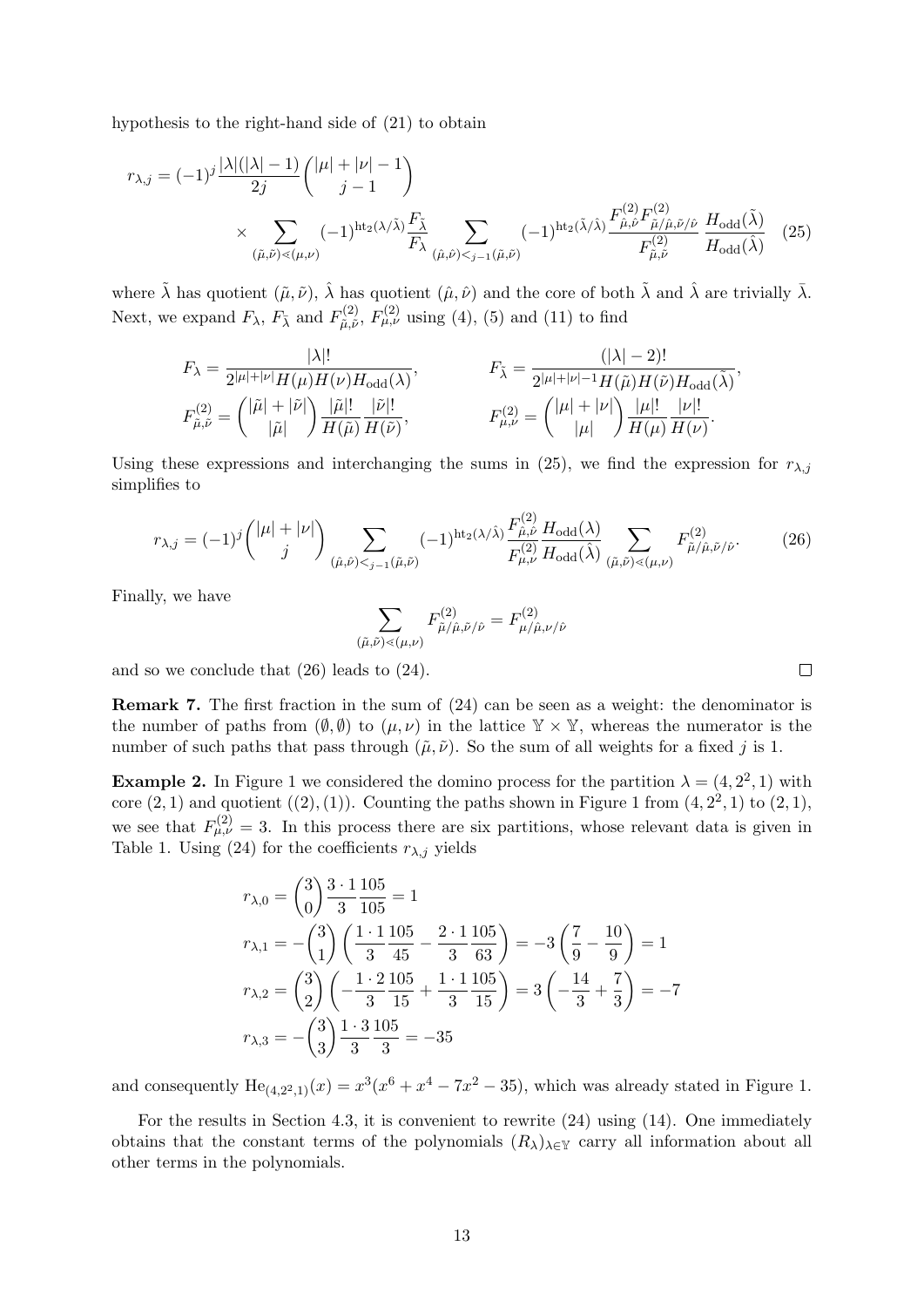| j                 |                         | $(\tilde{\mu}, \tilde{\nu})$    | $F^{(2)}_{\tilde\mu,\tilde\nu}$ | $F^{(2)}_{0}$<br>$(\mu,\!\nu)/(\tilde{\mu},\!\tilde{\nu})$ | $H_{\text{odd}}(\tilde{\lambda})$ | $(-1)^{\text{ht}_2(\lambda/\tilde\lambda)}$ |
|-------------------|-------------------------|---------------------------------|---------------------------------|------------------------------------------------------------|-----------------------------------|---------------------------------------------|
| $\overline{0}$    | $(4, 2^2, 1)$           | ((2),(1))                       | 3                               |                                                            | 105                               | $+1$                                        |
| 1<br>$\mathbf{1}$ | $(2^3, 1)$<br>$(4,1^3)$ | $((2), \emptyset)$<br>((1),(1)) | 1<br>$\overline{2}$             |                                                            | 45<br>63                          | $+1$<br>$-1$                                |
| $\overline{2}$    | $(2,1^3)$               | $((1), \emptyset)$              |                                 | 2                                                          | 15                                |                                             |
| $\overline{2}$    | (4,1)                   | $(\emptyset, (1))$              |                                 |                                                            | 15                                | $+1$                                        |
| 3                 | (2,1)                   | $(\emptyset, \emptyset)$        |                                 | 3                                                          | 3                                 | $+1$                                        |

Table 1: Partition data related to Example 2.

**Corollary 3.** Let  $\lambda$  be a partition with quotient  $(\mu, \nu)$ . Then the coefficients of the polynomial  $R_{\lambda}$ , defined in (13) and (20), are given by

$$
r_{\lambda,j} = \binom{|\mu| + |\nu|}{j} \sum_{(\tilde{\mu}, \tilde{\nu}) < j(\mu, \nu)} \frac{F_{\tilde{\mu}, \tilde{\nu}}^{(2)} F_{(\mu, \nu)/(\tilde{\mu}, \tilde{\nu})}^{(2)} R_{\lambda}(0)}{F_{\mu, \nu}^{(2)}} \frac{R_{\lambda}(0)}{R_{\tilde{\lambda}}(0)} \tag{27}
$$

for  $j = 0, 1, \ldots, |\mu| + |\nu|$  where  $\tilde{\lambda}$  has quotient  $(\tilde{\mu}, \tilde{\nu})$  and the same core as  $\lambda$ .

**Remark 8.** It is also possible to rewrite  $(24)$  using  $(5)$  and  $(11)$ . This yields

$$
r_{\lambda,j} = (-2)^{-j} \sum_{(\tilde{\mu}, \tilde{\nu}) < j(\mu, \nu)} (-1)^{\text{ht}_2(\lambda/\tilde{\lambda})} \frac{F_{\mu/\tilde{\mu}} F_{\nu/\tilde{\nu}}}{|\mu/\tilde{\mu}|! |\nu/\tilde{\nu}|!} \frac{H(\lambda)}{H(\tilde{\lambda})}
$$

for each j. Though this formula is less susceptible to interpretation because the first fraction in the sum cannot be seen as a weight (cf. Remark 7), it uses information about all the hook lengths and not just the odd ones.

#### 4.3 Coefficients as polynomials in the length of the core

For a partition  $\lambda$  with quotient  $(\mu, \nu)$  we have that the polynomial  $R_{\lambda}$  has degree  $|\mu| + |\nu|$ . Therefore, one naturally asks how the polynomial  $R_{\lambda}$  changes if one fixes the quotient  $(\mu, \nu)$ and varies the size k of the core.

**Theorem 4.** Fix a pair of partitions  $(\mu, \nu)$  and for all  $k \geq 0$  let  $\Phi(\mu, \nu, k)$  denote the partition with quotient  $(\mu, \nu)$  and core  $(k, k-1, \ldots, 2, 1)$  as described in Section 2.2. Then we have that for all  $0 \leq j \leq |\mu| + |\nu|$ , the coefficient  $r_{\Phi(\mu,\nu,k),j}$  of  $R_{\Phi(\mu,\nu,k)}$ , defined in (13) and (20), is a polynomial in k of at most degree j.

**Example 3.** Let  $(\mu, \nu) = ((4, 1), (3))$ . Then

$$
R_{\Phi(\mu,\nu,k)}(x) = x^8 + 2(2k - 15) x^7 - 2(2k - 5)(2k + 33) x^6 + (-48k^3 + 24k^2 + 1404k - 1230) x^5
$$
  
+ 120k(2k - 7)(2k + 9) x<sup>4</sup> + 6(2k - 7)(2k - 5)(2k + 1)(2k + 7)(2k + 9) x<sup>3</sup>  
+ 2(2k - 7)(2k - 5)(2k - 3)(2k + 1)(2k + 5)(2k + 9) x<sup>2</sup>  
- 2(2k - 7)(2k - 5)(2k - 3)(2k + 1)(2k + 3)(2k + 5)(2k + 9) x  
-(2k - 7)(2k - 5)(2k - 3)(2k + 1)<sup>2</sup>(2k + 3)(2k + 5)(2k + 9).

See Table 2 for the corresponding Wronskian Hermite polynomials for  $k = 0, 1, 2, 3, 4$ .

**Remark 9.** We do not offer explicit expressions for all the coefficients in terms of  $k$ ; the proof of Theorem 4 is existential instead of constructive. However, we can deduce enough properties of the polynomials to obtain the asymptotic result presented in Section 5.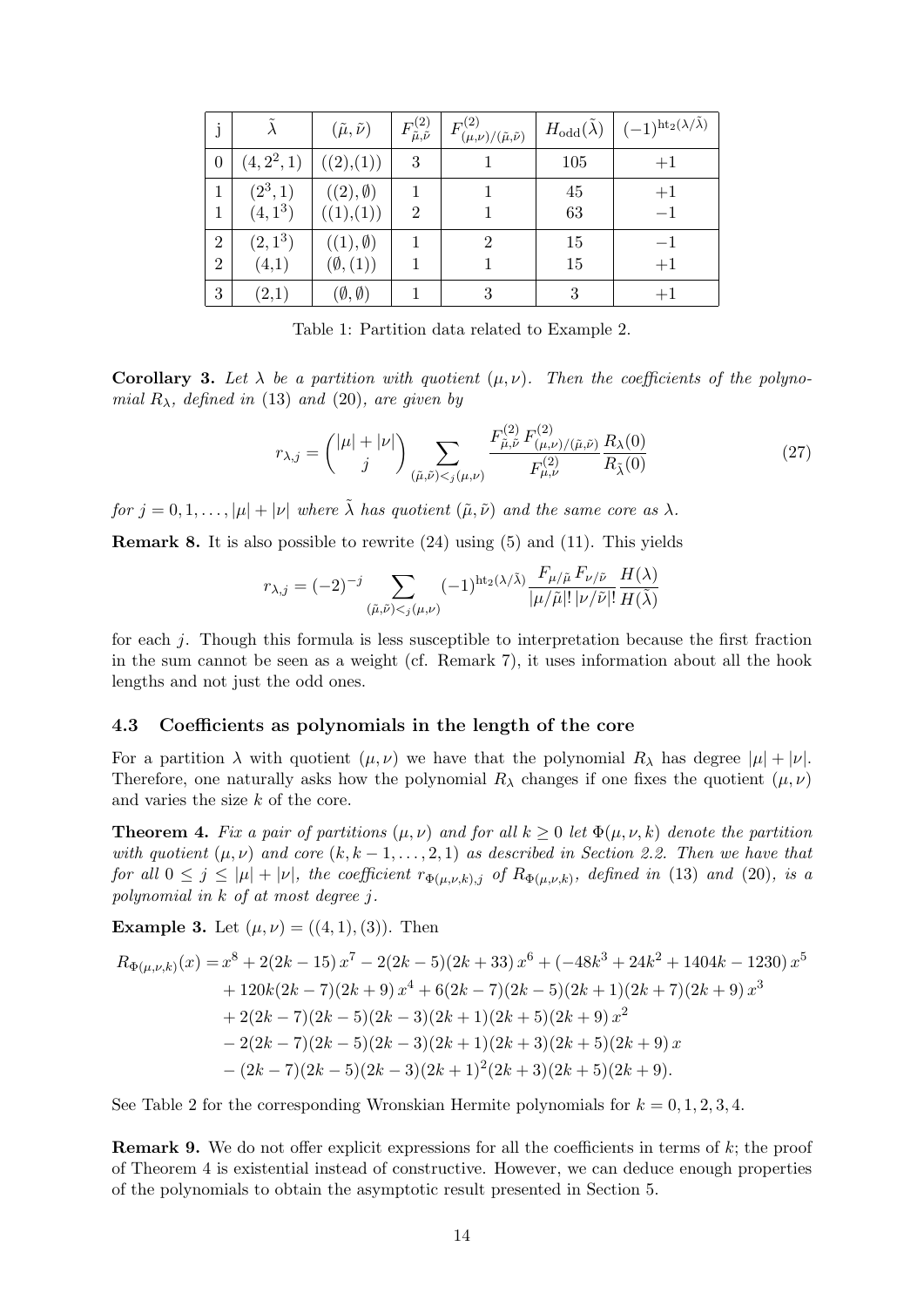| $\boldsymbol{k}$ | $\Phi((4,1),(3),k)$    | $\text{He}_{\Phi((4,1),(3),k)}(x)$                                                                           |
|------------------|------------------------|--------------------------------------------------------------------------------------------------------------|
| $\Omega$         | $(7^2, 1^2)$           | $x^{0}(x^{16} - 30x^{14} + 330x^{12} - 1230x^{10} + 13230x^{6} - 9450x^{4} + 28350x^{2} + 14175)$            |
|                  | $(7^2, 1^3)$           | $x^{1}(x^{16} - 26x^{14} + 210x^{12} + 150x^{10} - 6600x^{8} + 26730x^{6} - 6930x^{4} + 34650x^{2} + 51975)$ |
| 2                | $(8, 6, 2, 1^3)$       | $x^3(x^{16} - 22x^{14} + 74x^{12} + 1290x^{10} - 9360x^8 + 12870x^6 + 3510x^4 - 24570x^2 - 61425)$           |
| -3               | $(9, 5, 3, 2, 1^3)$    | $x^{6}(x^{16}-18x^{14}-78x^{12}+1902x^{10}-5400x^{8}-8190x^{6}-6930x^{4}+62370x^{2}+218295)$                 |
| 4                | $(10, 4^2, 3, 2, 1^3)$ | $x^{10}(x^{16}-14x^{14}-246x^{12}+1698x^{10}+8160x^8+41310x^6+59670x^4-656370x^2-2953665)$                   |

Table 2: The polynomials  $\text{He}_{\Phi((4,1),(3),k)}(x)$  for  $k = 0, 1, 2, 3, 4$ . The coefficients are polynomial in k, see Theorem 4.

The rest of this section is dedicated to the rather technical proof of Theorem 4. It relies on Corollary 3, which expresses the coefficients of the remainder polynomials in terms of their constants. In Proposition 2 we give explicit expressions for these constants as polynomials in  $k$ . First, we give a useful way of describing the odd hooks of a partition in terms of the two Maya diagrams that represent the quotient.

**Lemma 4.** Take a pair of partitions  $(\mu, \nu)$  and denote their Maya diagrams by  $M_{\mu}$  and  $M_{\nu}$ . Let  $s, s' \geq 0$  be integers such that  $\ell(\mu) + s = \ell(\nu) + s'$ . Then we have

$$
H_{\text{odd}}(\Phi(\mu, \nu, 0)) = \left[ \prod_{m \in M_{\mu} + s} \prod_{\substack{n < m \\ n \notin M_{\nu} + s'}} \left( 2(m - n) - 1 \right) \right] \times \left[ \prod_{\substack{n \in M_{\nu} + s' \\ m \notin M_{\mu} + s}} \prod_{\substack{m \le n \\ m \notin M_{\mu} + s'}} \left( 2(n - m) + 1 \right) \right]. \tag{28}
$$

This formula is not explicitly in [38], but follows quite directly from the concepts therein. For the readers' convenience, we include the idea of the proof. First, note that the hook lengths of the boxes in a Young diagram can be indicated using the corresponding Maya diagram. Namely, for any fixed filled box in a Maya diagram, the set of distances between that box and all empty boxes to the left indicate the hook lengths of a row in the Young diagram, as indicated for an example in the middle image in Figure 6. We note that it does not matter if we choose the canonical Maya diagram or an equivalent one, since this choice does not alter the relative distances.

Transferring this interpretation to the Maya diagrams of the quotient, we see that the hook lengths naturally split into two classes. The even hook lengths are given by twice the distances between an empty and a filled box within the same Maya diagram, while the odd hook lengths are in terms of a filled box in one Maya diagram and an empty box in the other one. This is visualized in the right image in Figure 6. Writing down this interpretation directly yields the formula (28), which consists of two finite double products.



Figure 6: The hook lengths of the first two rows of  $(4^2, 2^2, 1)$  displayed in its Young diagram, in its canonical Maya diagram, and in the pair of Maya diagrams associated to the quotient.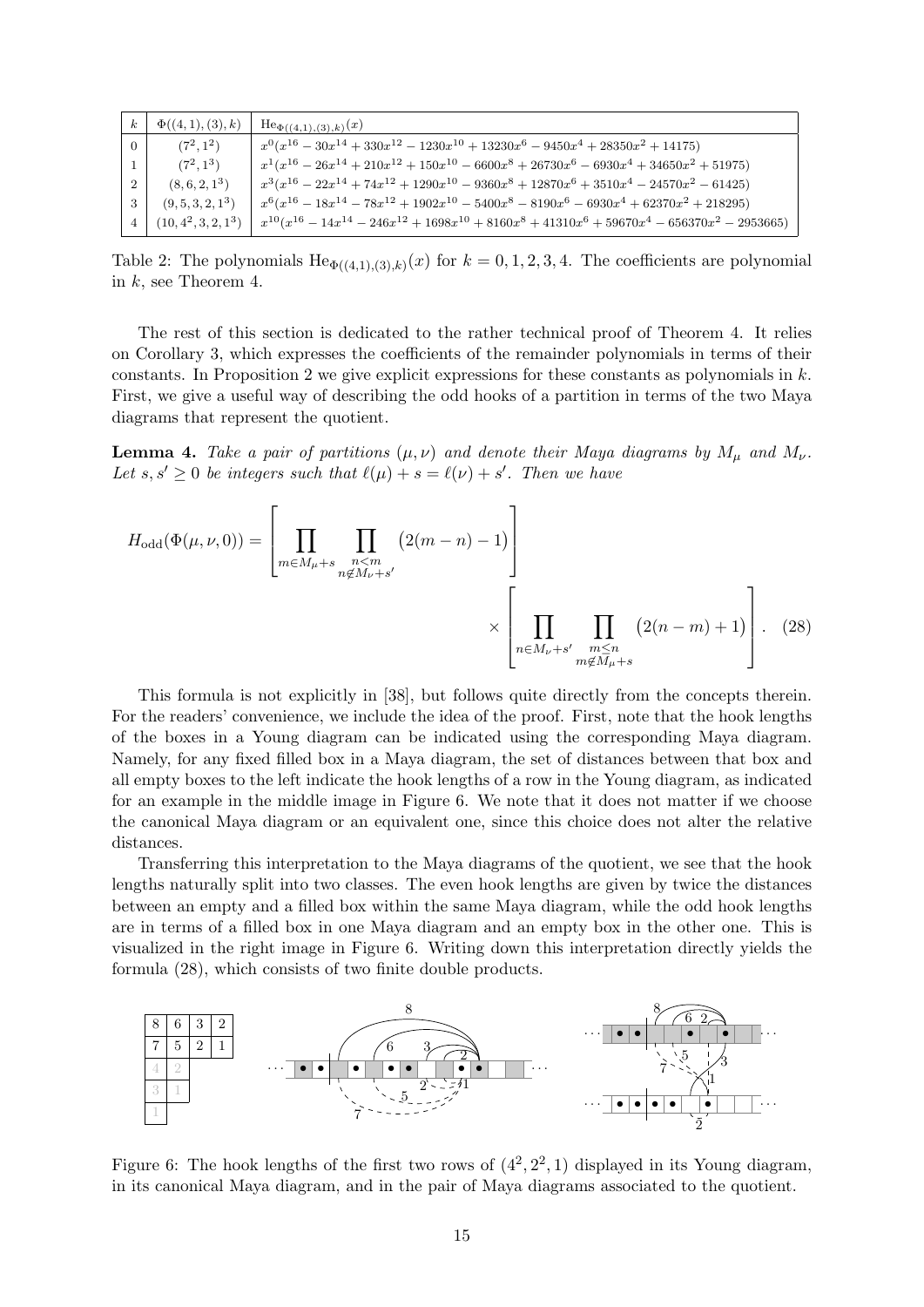Motivated by Lemma 4 we define the following polynomial.

**Definition 2.** For any pair of partitions  $(\mu, \nu)$ , with Maya diagrams  $M_{\mu}$  and  $M_{\nu}$  and integers  $s, s' \geq 0$  such that  $\ell(\mu) + s = \ell(\nu) + s'$ , we set

$$
\Psi_{\mu,\nu}(z) := (-1)^{h_{\Phi(\mu,\nu,0)}} \left[ \prod_{m \in M_{\mu} + s} \prod_{\substack{n \leq m \\ n \notin M_{\nu} + s'}} \left( 2(m-n) - 1 - 2z \right) \right]
$$
  
\$\times \left[ \prod\_{n \in M\_{\nu} + s'} \prod\_{\substack{m \leq n \\ m \notin M\_{\mu} + s}} \left( 2(n-m) + 1 + 2z \right) \right] (29)

where  $\Phi(\mu, \nu, 0)$  represents the partition  $\lambda$  with quotient  $(\mu, \nu)$  and empty core such that  $|\lambda|$  is even, see (10). By definition, we then have  $h_{\Phi(\mu,\nu,0)} = \text{ht}_{2}(\lambda) + |\lambda|/2$ .

By Lemma 4 and (14) we immediately derive that

$$
\Psi_{\mu,\nu}(0) = (-1)^{h_{\Phi(\mu,\nu,0)}} H_{\text{odd}}(\Phi(\mu,\nu,0)) = R_{\Phi(\mu,\nu,0)}(0). \tag{30}
$$

Moreover, the main reason for introducing the polynomial  $\Psi_{\mu,\nu}(z)$  is that (30) can be generalized.

**Proposition 2.** For any pair of partitions  $(\mu, \nu)$  and for any  $k \geq 0$ , we have

$$
\Psi_{\mu,\nu}(k) = (-1)^{h_{\Phi(\mu,\nu,k)}} \frac{H_{\text{odd}}(\Phi(\mu,\nu,k))}{H((k,k-1,\ldots,2,1))} = R_{\Phi(\mu,\nu,k)}(0). \tag{31}
$$

Furthermore,  $\Psi_{\mu,\nu}$  is a polynomial in k of degree  $|\mu| + |\nu|$ , with leading coefficient  $(-1)^{|\nu|} 2^{|\mu| + |\nu|}$ .

We note that the last equality in  $(31)$  is precisely  $(14)$ . In particular,  $(31)$  proves that  $R_{\Phi(\mu,\nu,k)}(0)$  is polynomial in k. A short argument, based on the following lemma, now takes us from Proposition 2 to Theorem 4, after which we give the longer argument required to prove Proposition 2.

**Lemma 5.** Suppose that f is a rational function with rational coefficients. If  $f(n)$  is an integer for all integers  $n \geq 1$ , then f is a polynomial.

*Proof.* Since  $f$  is a rational function with rational coefficients, there are two polynomials  $p, q \in \mathbb{Q}[x]$  such that  $f = \frac{p}{q}$  $\frac{p}{q}$ . Then, there exist polynomials  $r, \tilde{p} \in \mathbb{Q}[x]$  such that  $f = r + \frac{\tilde{p}}{q}$  $\frac{p}{q}$  and  $\deg(\tilde{p}) < \deg(q)$ . Hence, there is an integer N such that  $N \cdot r(x) \in \mathbb{Z}[x]$ , whence  $N \cdot r(n)$  is an integer for all integers  $n \geq 0$ . Combining this with the assumption on f, this means that  $N \cdot \frac{\tilde{p}}{q}$ q maps positive integers to integers. We also have that  $N \cdot \frac{\tilde{p}}{q}$  $\frac{p}{q}(n) \to 0$  as  $n \to \infty$  and so there are infinitely many integers n such that  $\tilde{p}(n) = 0$ . However,  $\tilde{p}$  is a polynomial, so it should be that  $\tilde{p} \equiv 0$ . Hence  $f = r$  and therefore f is a polynomial.  $\Box$ 

Proof of Theorem 4. Combining (31) with (27) yields

$$
r_{\Phi(\mu,\nu,k),j} = \binom{|\mu|+|\nu|}{j} \sum_{(\tilde{\mu},\tilde{\nu}) <_{j}(\mu,\nu)} \frac{F^{(2)}_{\tilde{\mu},\tilde{\nu}}\,F^{(2)}_{(\mu,\nu)/(\tilde{\mu},\tilde{\nu})}\,\Psi_{\mu,\nu}(k)}{F^{(2)}_{\mu,\nu}} \Psi_{\tilde{\mu},\tilde{\nu}}(k)}
$$

and since all  $\Psi_{\mu,\nu}$  are polynomials of degree  $|\mu|+|\nu|$ , the above expression is a rational function in k of degree at most j. However, we know that for all k, the coefficient  $r_{\Phi(\mu,\nu,k),j}$  is an integer by [7, Corollary 7.1]. By Lemma 5 we therefore conclude that  $r_{\Phi(\mu,\nu,k),j}$  is in fact a polynomial in  $k$  of degree at most  $j$ .  $\Box$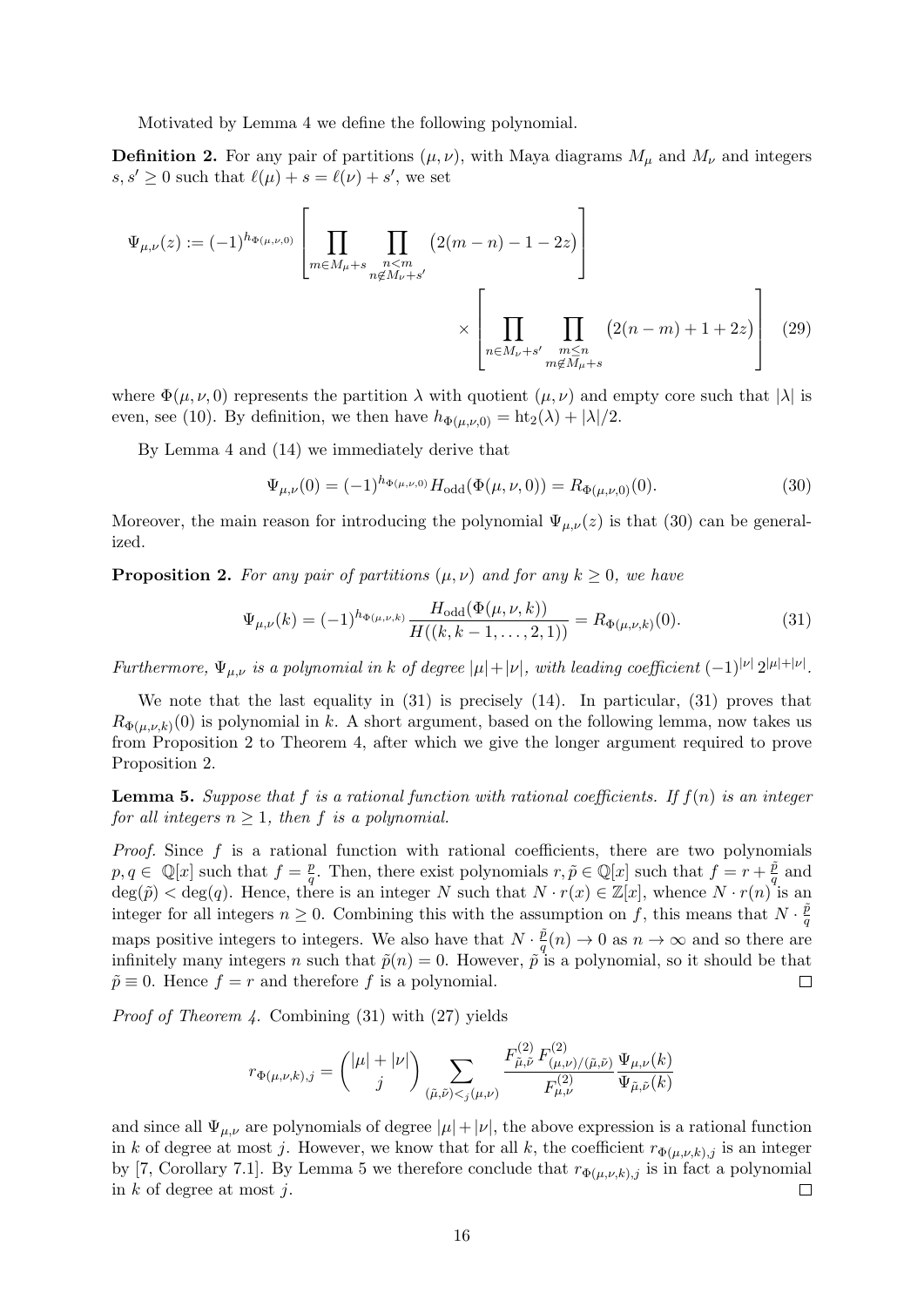All that remains to be proven is Proposition 2 itself.

Proof of Proposition 2. In part 1 we prove identity (31), and then in part 2 we derive the degree and the leading coefficient of  $\Psi_{\mu,\nu}$ .

**Part 1.** Take integers  $s, s' \geq 0$  such that  $\ell(\mu) + s = \ell(\nu) + s'$ . The odd hooks lengths of the partition with quotient  $(\mu, \nu)$  and core  $k > 0$  may be found in the same way as in Lemma 4. In fact we simply need to replace  $s'$  by  $s' + k$  to find

$$
H_{\text{odd}}(\Phi(\mu,\nu,k)) = \left[ \prod_{m \in M_{\mu} + s} \prod_{\substack{n < m \\ n \notin M_{\nu} + s' + k}} (2(m-n) - 1) \right]
$$
  
 
$$
\times \left[ \prod_{n \in M_{\nu} + s' + k} \prod_{\substack{m \le n \\ m \notin M_{\mu} + s}} (2(n-m) + 1) \right]
$$

where  $\Phi(\mu, \nu, k)$  represents the partition with quotient  $(\mu, \nu)$  and core length k. Replacing all n with  $l + k$ , we obtain

$$
H_{\text{odd}}(\Phi(\mu,\nu,k)) = \left[\prod_{\substack{m \in M_{\mu}+s \\ l \notin M_{\nu}+s'}} \prod_{\substack{l+k < m \\ l \notin M_{\nu}+s'}} \left(2(m-(l+k))-1\right)\right]
$$

$$
\times \left[\prod_{\substack{l \in M_{\nu}+s' \\ m \notin M_{\mu}+s}} \prod_{\substack{m \leq l+k \\ m \notin M_{\mu}+s}} \left(2((l+k)-m)+1\right)\right].
$$

Now we recognize that this expression is similar to  $\Psi_{\mu,\nu}(k)$ , defined in (29), except for certain factors. Namely,

$$
H_{\text{odd}}(\Phi(\mu,\nu,k)) = (-1)^{h_{\Phi(\mu,\nu,0)}} \Psi_{\mu,\nu}(k) \cdot \frac{\prod_{l \in M_{\nu}+s'} \prod_{\substack{l < m \le l+k \\ m \notin M_{\mu}+s}} \left( 2((l+k)-m)+1 \right)}{\prod_{m \in M_{\mu}+s} \prod_{\substack{m-k \le l < m \\ l \notin M_{\nu}+s'}} \left( 2(m-(l+k))-1 \right)}.
$$
\n(32)

Now note that all the factors in the numerator are positive, whereas all factors in the denominator are negative. Multiplying the latter factors by −1 then yields

$$
H_{\text{odd}}(\Phi(\mu,\nu,k)) = (-1)^{\beta(\mu,\nu,k)} \Psi_{\mu,\nu}(k) \cdot \frac{\prod_{l \in M_{\nu}+s'} \prod_{\substack{l < m \le l+k \\ m \notin M_{\mu}+s}} \left( 2((l+k)-m)+1 \right)}{\prod_{m \in M_{\mu}+s} \prod_{\substack{m-k \le l < m \\ l \notin M_{\nu}+s'}} \left( 2((l+k)-m)+1 \right)} \tag{33}
$$

where

$$
\beta(\mu, \nu, k) := h_{\Phi(\mu, \nu, 0)} + \# \left\{ (m, l) \in \mathbb{Z}^2 \mid m \in M_{\mu} + s, l \notin M_{\nu} + s', m - k \le l < m \right\}. \tag{34}
$$

We now make the following two claims.

**Claim 1:** the parity of  $\beta(\mu, \nu, k)$  and  $h_{\Phi(\mu, \nu, k)}$  are the same.

Claim 2: we have

$$
\frac{\prod_{l \in M_{\nu}+s'} \prod_{\substack{l < m \le l+k \\ m \notin M_{\nu}+s}} (2((l+k)-m)+1)}{\prod_{\substack{m \in M_{\mu}+s \\ l \notin M_{\nu}+s'}} \prod_{\substack{s' < m \\ m \neq s'}} (2((l+k)-m)+1)} = H((k, k-1, \ldots, 2, 1)).
$$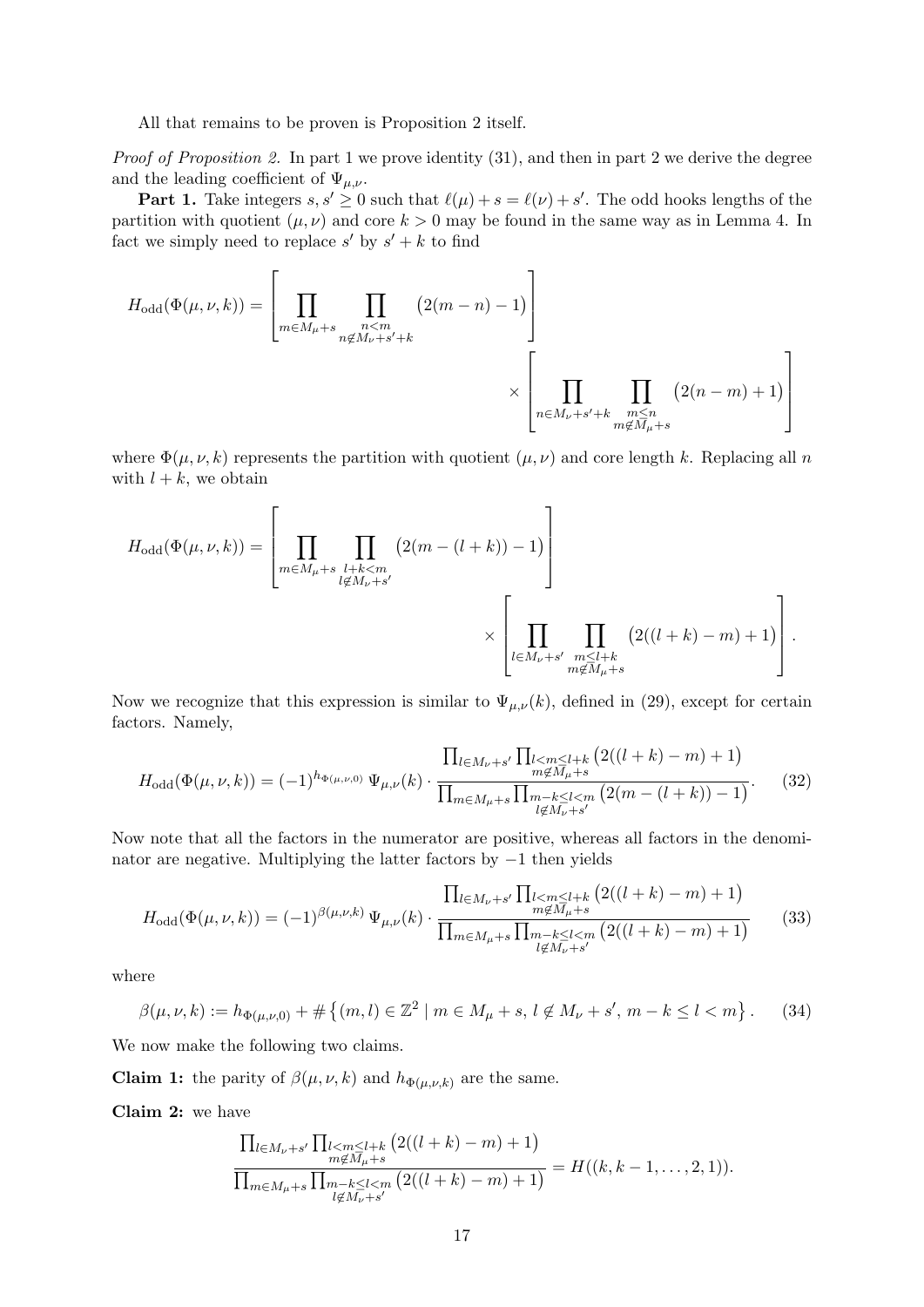Plugging these two claims into (33) yields the following alternative writing of (31):

$$
H_{\text{odd}}(\Psi(\mu,\nu,k)) = (-1)^{h_{\Phi(\mu,\nu,0)}} \Psi_{\mu,\nu}(k) H((k,k-1,\ldots,2,1)).
$$

We therefore only have to prove both claims to establish part 1.

**Proof of Claim 1.** We use induction on  $|(\mu, \nu)|$ . If  $|(\mu, \nu)| = 0$ , we have that  $(\mu, \nu) = (\emptyset, \emptyset)$ , so  $\Phi(\mu, \nu, k) = (k, k - 1, \dots, 2, 1)$  for all  $k \geq 0$ . Hence  $h_{\Phi(\mu, \nu, k)} = 0$  for all k. One also sees that

$$
\#\left\{(m,l)\in\mathbb{Z}_{\ge0}^2\mid m\in M_\emptyset+s,\,l\not\in M_\emptyset+s',\,m-k\le l
$$

because  $s' - s = k$ . This establishes the induction basis.

Next take  $|(\mu, \nu)| > 0$  and fix  $k \geq 0$ . Then there either exists a partition  $\tilde{\mu}$  such that  $(\tilde{\mu}, \nu) \leq (\mu, \nu)$ , or there exists a partition  $\tilde{\nu}$  such that  $(\mu, \tilde{\nu}) \leq (\mu, \nu)$ . As both situations can be proven similarly, we only give the proof in the first situation. In this case,  $\mu$  is obtained from  $\tilde{\mu}$ by moving a dot in the Maya diagram from some position t to  $t+1$ . We then see that  $\Phi(\mu, \nu, k)$ is obtained from  $\Phi(\tilde{\mu}, \nu, k)$  by adding a horizontal domino tile if and only if  $t - k \notin M_{\nu} + s'$ . In other words, we have

$$
h_{\Phi(\mu,\nu,k)} \equiv h_{\Phi(\tilde{\mu},\nu,k)} + 1 \mod 2 \quad \Leftrightarrow \quad t - k \notin M_{\nu} + s' \tag{35}
$$

for all  $k$ . Subsequently, define the numbers

$$
N_{(\tilde{\mu},\nu)} = \# \{ (m,l) \in \mathbb{Z}^2 \mid m \in M_{\tilde{\mu}} + s, l \notin M_{\nu} + s', m - k \le l < m \}
$$
  

$$
N_{(\mu,\nu)} = \# \{ (m,l) \in \mathbb{Z}^2 \mid m \in M_{\mu} + s, l \notin M_{\nu} + s', m - k \le l < m \}
$$

and observe that

$$
N_{(\mu,\nu)} \equiv N_{(\tilde{\mu},\nu)} + 1 \mod 2 \quad \Leftrightarrow \quad t - k \notin M_{\nu} + s' \text{ or } t \notin M_{\nu} + s' \text{ but not both.} \tag{36}
$$

Next, reconsider (34) such that combining (35) for  $k = 0$  and (36) leads to

$$
\beta(\mu, \nu, k) \equiv \beta(\tilde{\mu}, \nu, k) + 1 \mod 2 \quad \Leftrightarrow \quad t - k \notin M_{\nu} + s'. \tag{37}
$$

Hence, using the induction hypothesis that the parity of  $h_{\Phi(\tilde{\mu},\nu,k)}$  and  $\beta(\tilde{\mu},\nu,k)$  are the same, we see that  $h_{\Phi(\mu,\nu,k)}$  and  $\beta(\mu,\nu,k)$  have the same parity because of (35) and (37). This proves Claim 1.  $\blacktriangleright$ 

Proof of Claim 2. We first need the following observation about counting factors. The number of boxes in the Young diagram of  $\Phi(\mu, \nu, k)$  is equal to  $k(k+1)/2 + 2(|\mu| + |\nu|)$ . There are  $|\mu| + |\nu|$  boxes with an even hook length, while the other hook lengths are odd. By definition,  $\Psi_{\mu,\nu}$  consists of  $|\mu| + |\nu|$  factors because it only runs over the odd hook lengths of a partition with empty core. The expansion  $H_{odd}(\Phi(\mu, \nu, k))$  has  $k(k+1)/2 + |\mu| + |\nu|$  factors. Hence, combining both results, the fraction

$$
\frac{\prod_{l \in M_{\nu}+s'} \prod_{\substack{l < m \le l+k \\ m \notin M_{\mu}+s}} \left(2((l+k)-m)+1\right)}{\prod_{m \in M_{\mu}+s} \prod_{\substack{m-k \le l \le m \\ l \notin M_{\nu}+s'}} \left(2((l+k)-m)+1\right)}
$$

must have  $k(k+1)/2$  factors more in the numerator than in the denominator so that the number of factors in (32) is preserved. If we now interchange the products in both the numerator and denominator, we obtain

$$
\frac{\prod_{i=1}^{k} \prod_{\substack{l \in M_{\nu}+s'\\l+i \notin M_{\mu}+s}} (2(k-i)+1)}{\prod_{i=1}^{k} \prod_{\substack{m \in M_{\mu}+s\\m-i \notin M_{\nu}+s'}} (2(k-i)+1)}.
$$
\n(38)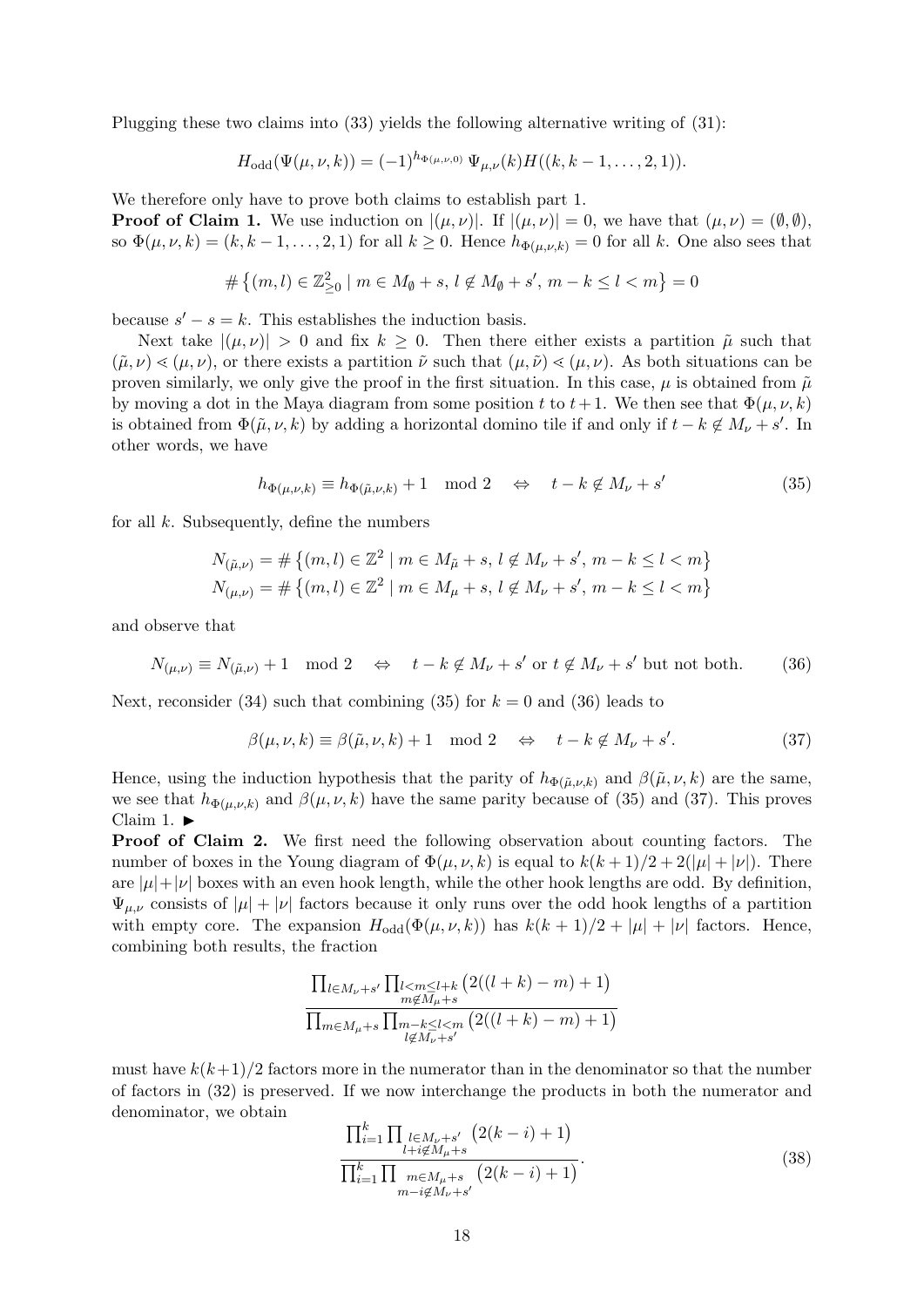The counting of factors given above implies that for any  $k$ , we have that

$$
\sum_{i=1}^k (\# \{ l \in M_{\nu} + s' \mid l + i \notin M_{\mu} + s \} - \# \{ m \in M_{\mu} + s \mid m - i \notin M_{\nu} + s' \} ) = \frac{k(k+1)}{2}.
$$

Since all terms in this sum are independent of  $k$  and the above identity holds for all  $k$ , we conclude that

$$
\#\{l\in M_\nu+s' \mid l+i\not\in M_\mu+s\}-\#\{m\in M_\mu+s \mid m-i\not\in M_\nu+s'\}=i
$$

for all  $i = 1, 2, \ldots, k$ . Therefore, (38) is equal to

$$
\prod_{i=1}^{k} (2(k-i)+1)^{i} = H((k, k-1, \ldots, 2, 1))
$$

and we have proven Claim  $2.$ 

**Part 2.** By construction, the degree of  $\Psi_{\mu,\nu}$  is equal to the number of factors that appear in the double products in (29), which in turn is equal to the number of odd hooks in the partition  $\Phi(\mu, \nu, 0)$  by Lemma 4. As described in the proof of Claim 2, there are  $|\mu| + |\nu|$  such terms. This establish the degree statement. Next, one immediately observes that the leading coefficient of  $\Psi_{\mu,\nu}$  is  $(-1)^{\gamma} 2^{|\mu|+|\nu|}$ , with

$$
\gamma = h_{\Phi(\mu,\nu,0)} + \# \left\{ (m,n) \in \mathbb{Z}^2 \mid m \in M_{\mu} + s, n \notin M_{\nu} + s', n < m \right\}.
$$
 (39)

Hence it is sufficient to show that  $\gamma$  and |v| are equal in parity. We prove this in a similar fashion as we proved Claim 1, that is by induction on  $|(\mu, \nu)|$ .

If  $(\mu, \nu) = (\emptyset, \emptyset)$ , then  $|\nu| = \gamma = 0$  and hence the result certainly holds. Now suppose that  $(\tilde{\mu}, \nu) \leq (\mu, \nu)$  and that the claim holds for  $(\tilde{\mu}, \nu)$ . Then the transition from  $(\tilde{\mu}, \nu)$  to  $(\mu, \nu)$ is represented by a dot moving from a position  $t$  to a position  $t + 1$  in the Maya diagram of  $\mu$ . It is easy to see that both terms in (39) change parity in this transition if and only if  $t \notin M_{\nu} + s'$ . Hence  $\gamma$  does not change in parity. Since  $|\nu|$  does not change at all, the claim also holds for  $(\mu, \nu)$ .

Now suppose that  $(\mu, \tilde{\nu}) \leq (\mu, \nu)$  and that the claim holds for  $(\mu, \tilde{\nu})$ . Clearly,  $|\tilde{\nu}|$  and  $|\nu|$  differ in parity. If the transition from  $(\mu, \tilde{\nu})$  to  $(\mu, \nu)$  is represented by a dot moving from position t to  $t+1$  in the second Maya diagram, then it is easy to see that the first term in (39) changes parity if and only if  $t + 1 \notin M_{\nu} + s$ , and the second term if and only if  $t + 1 \in M_{\nu} + s$ . Therefore  $\gamma$ changes parity, so again  $|\nu|$  and  $\gamma$  are equal in parity.  $\Box$ 

#### 4.4 The subleading coefficient in terms of the content

By definition  $R_{\lambda}$  is a monic polynomial of degree  $|\mu| + |\nu|$ . If we set  $j = 1$  in (24), we obtain a formula for the subleading coefficient  $r_{\lambda,1}$ . However, there is another appealing expression involving partition data. For this, we note that in the standard literature on integer partitions [38], the **content** of each box  $(i, j)$  in the Young diagram of  $\lambda$  is defined as  $j - i$ . We denote the sum of contents over all boxes by

$$
c(\lambda) = \sum_{(i,j)\in\lambda} (j-i) = \frac{1}{2} \sum_{i=1}^{\ell(\lambda)} \lambda_i (\lambda_i - (2i-1))
$$
 (40)

where the last equality follows directly from summing over rows. We have the following result and visualize some examples in Figure 7.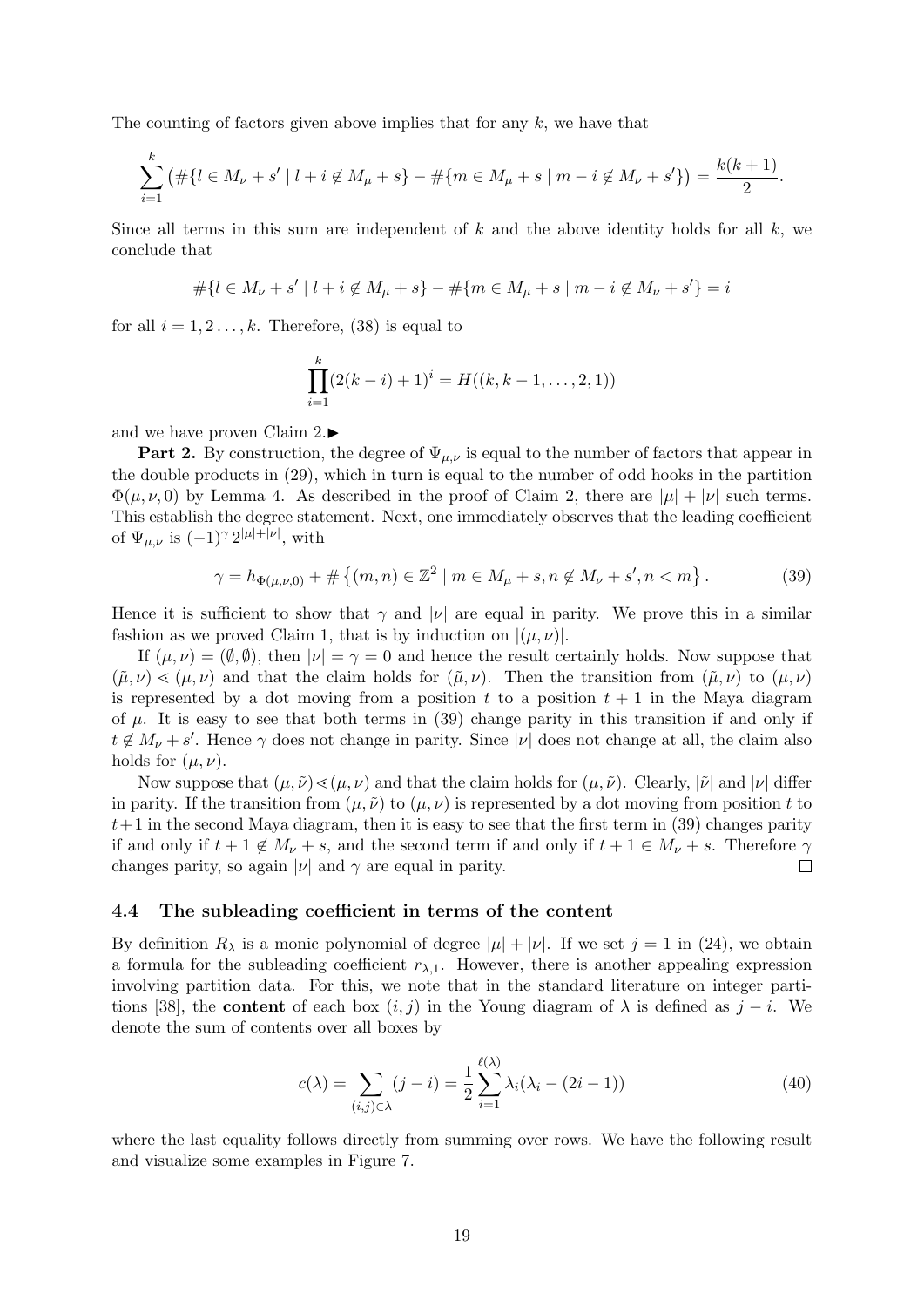$$
\lambda = (4, 2, 1)
$$
\n
$$
\lambda = (5, 4, 2)
$$
\n
$$
\lambda = (2, 2, 2)
$$
\n
$$
\begin{array}{|c|c|c|c|c|}\n\hline\n0 & 1 & 2 & 3 & 4 \\
\hline\n-1 & 0 & 1 & 2 & 3 & 4 \\
\hline\n-2 & -1 & & & & \\
\hline\nr_{(4,2,1),1} = -5 & & & & r_{(5,4,2),1} = -9 & & & r_{(2,2,2),1} = 3\n\end{array}
$$
\n
$$
\lambda = (2, 2, 2)
$$
\n
$$
\begin{array}{|c|c|c|c|}\n\hline\n0 & 1 & 2 & 3 & 4 \\
\hline\n-2 & -1 & & & & \\
\hline\nr_{(4,2,1),1} = -5 & & & r_{(5,4,2),1} = -9 & & & r_{(2,2,2),1} = 3\n\end{array}
$$

Figure 7: Examples of the values  $r_{\lambda,1}$  where the boxes of the Young diagrams contain the respective contents.

**Proposition 3.** For any partition  $\lambda$  with non-empty quotient, we have that the subleading coefficient of the polynomial  $R_{\lambda}$ , defined in (13) and (20), is given by

$$
r_{\lambda,1} = -c(\lambda) \tag{41}
$$

where  $c(\lambda)$  is the sum of contents defined in (40).

*Proof.* Setting  $j = 1$  in (21), dividing both sides by  $F_{\lambda}$  and using  $r_{\lambda,0} = 1$  yields

$$
r_{\lambda,1} = -\frac{|\lambda|(|\lambda|-1)}{2} \sum_{\tilde{\lambda}} (-1)^{\text{ht}_2(\lambda/\tilde{\lambda})} \frac{F_{\tilde{\lambda}}}{F_{\lambda}}
$$
(42)

where the sum runs over all partitions  $\tilde{\lambda}$  that are obtained by removing a domino tile from  $\lambda = (\lambda_1, \lambda_2, \dots, \lambda_{\ell(\lambda)})$ . The main idea of the proof is to expand the fraction  $F_{\tilde{\lambda}}/F_{\lambda}$  using the hook formulae in (4) written using the degree vector  $n_{\lambda} = (n_1, n_2, \dots, n_{\ell(\lambda)})$ .

If  $\lambda_m \geq \lambda_{m+1} + 2$ , then a horizontal domino can be removed from row m of  $\lambda$ . In this case

$$
\frac{F_{\tilde{\lambda}}}{F_{\lambda}} = \frac{1}{|\lambda|(|\lambda|-1)} n_m(n_m-1) \prod_{\substack{i=1 \ i \neq m}}^{\ell(\lambda)} \frac{n_m - n_i - 2}{n_m - n_i} \tag{43}
$$

and we note that  $(-1)^{ht(\lambda/\tilde{\lambda})}=1$ . If  $\lambda_m=\lambda_{m+1}>\lambda_{m+2}$ , then a vertical domino can be removed from row m and  $m + 1$  of  $\lambda$ . We then find

$$
\frac{F_{\tilde{\lambda}}}{F_{\lambda}} = \frac{-1}{|\lambda|(|\lambda|-1)} n_m(n_m-1) \prod_{\substack{i=1 \ i \neq m}}^{\ell(\lambda)} \frac{n_m - n_i - 2}{n_m - n_i} \tag{44}
$$

and  $(-1)^{ht(\lambda/\tilde{\lambda})} = -1$ . Hence if we plug (43) and (44) into (42), we get

$$
r_{\lambda,1} = -\frac{1}{2} \sum_{m=1}^{\ell(\lambda)} n_m (n_m - 1) \prod_{\substack{i=1 \ i \neq m}}^{\ell(\lambda)} \frac{n_m - n_i - 2}{n_m - n_i} \tag{45}
$$

where it is possible to sum from  $m = 1$  until  $\ell(\lambda)$  because we can either remove a horizontal domino in row m, or we can remove a vertical domino in rows m and  $m + 1$ , or the term in the sum vanishes because it is not possible to remove any dominoes.

Finally, we argue that (45) equals  $-c(\lambda)$ . To show this, we use the last expression for  $c(\lambda)$ in (40) and write it in terms of the degree vector via  $\lambda_i = n_i - \ell(\lambda) + i$  for  $i = 1, 2, \ldots, \ell(\lambda)$ . We find

$$
-c(\lambda) = -\frac{1}{2} \sum_{i=1}^{\ell(\lambda)} (n_i - \ell(\lambda) + i)(n_i - \ell(\lambda) - i + 1).
$$
 (46)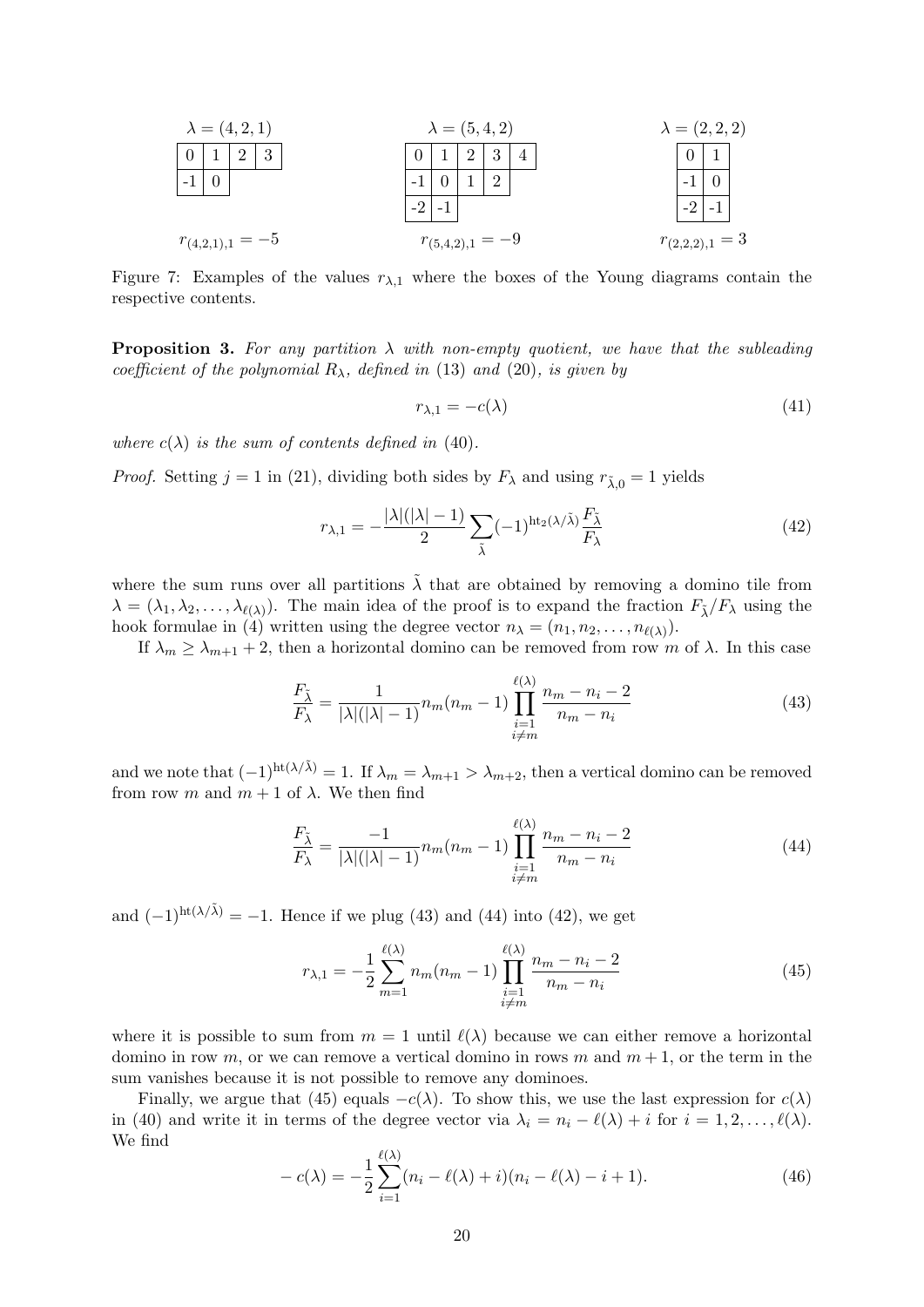We now use the combinatorial identity in Lemma 8 from the appendix, setting  $(x_1, x_2, \ldots, x_n)$ equal to the degree vector of  $\lambda$ . We therefore find that the expression for  $r_{\lambda,1}$  in (45) equals the expression  $-c(\lambda)$  in (46).  $\Box$ 

**Remark 10.** An alternative way to derive the result  $r_{\lambda,1} = -c(\lambda)$  is via the expression (22). We set  $j = 1$  to obtain

$$
F_{\lambda}r_{\lambda,1}=-\binom{|\lambda|}{2}a(\lambda,1)
$$

where  $a(\lambda, 1)$  represent the character value of the conjugacy class of the cycle type  $(2, 1^{|\lambda|-2})$ . This character value can be expressed explicitly in terms of the partition entries (see for example [38, I.7, Ex. 7]). Combining that result with [38, I.1, Ex. 3] yields the expression

$$
a(\lambda, 1) = {\lambda|\lambda| \choose 2}^{-1} F_{\lambda} c(\lambda)
$$

and so we again obtain  $r_{\lambda,1} = -c(\lambda)$ .

**Remark 11.** Box  $(i, j)$  belongs to the Young diagram of  $\lambda$  if and only if box  $(j, i)$  belongs to the Young diagram of the conjugate partition  $\lambda'$ . Therefore, (41) trivially shows that if  $\lambda = \lambda'$ , then  $r_{\lambda,1} = 0$ , in agreement with Corollary 2. The converse is not true: there are partitions  $\lambda$ that are not self-conjugate but the corresponding Wronskian Hermite polynomial has  $r_{\lambda,1} = 0$ . The smallest examples of such partitions are of size 15, one of which is  $\lambda = (5^2, 2, 1^3)$ .

We now rewrite Proposition 3 in terms of the core and quotient of the partition.

**Proposition 4.** For any partition  $\lambda$  with non-empty quotient  $(\mu, \nu)$  and core  $(k, k - 1, \ldots, 2, 1)$ , we have that the subleading coefficient of the polynomial  $R_{\lambda}$ , defined in (13) and (20), is given by

$$
r_{\lambda,1} = (|\mu| - |\nu|)(2k + 1) + 4(c(\mu) + c(\nu))
$$
\n(47)

where  $c(\mu)$  and  $c(\nu)$  are the sum of the contents of the quotient partitions respectively.

*Proof.* Proposition 3 states that  $r_{\lambda,1} = -c(\lambda)$ . We express  $-c(\lambda)$  in terms of the degree vector, see (46), and then expand to obtain

$$
r_{\lambda,1} = -\frac{1}{2} \sum_{i=1}^{\ell(\lambda)} n_i^2 + \left(\ell(\lambda) - \frac{1}{2}\right) \sum_{i=1}^{\ell(\lambda)} n_i - \frac{\ell(\lambda)(\ell(\lambda) - 1)(2\ell(\lambda) - 1)}{6}.
$$
 (48)

By the definition of the core and quotient as given in Section 2.2, one can easily write the elements of the degree vector  $n_{\lambda}$  explicitly in terms of k and the elements in the degree vectors  $n_{\mu}$ and  $n_{\nu}$ . Doing this for all  $n_i$  in (48) yields an expression for  $r_{\lambda,1}$  in terms of the quotient  $(\mu, \nu)$ and the integer k. If one also uses (46) to expand  $c(\mu)$  and  $c(\nu)$  in the right-hand side of (47), then the result follows from elementary rewriting.  $\Box$ 

**Remark 12.** Note that identity (47) is invariant under replacing  $(\mu, \nu, k)$  with  $(\nu, \mu, -k-1)$ . This is a direct consequence of the construction of the core and quotient in Section 2.2. Also observe that the coefficient  $r_{\lambda,1}$  is linear in k and is constant if  $|\mu| = |\nu|$ . This agrees with Theorem 4. Moreover, numerical calculations suggest that if  $|\mu| = |\nu|$ , then  $r_{\lambda,|\mu|+|\nu|-1} = 0$  for all k.

Remark 13. The result of Proposition 3 can be extended to the Wronskian Appell polynomials introduced in [7]. The details are given in Appendix A.2.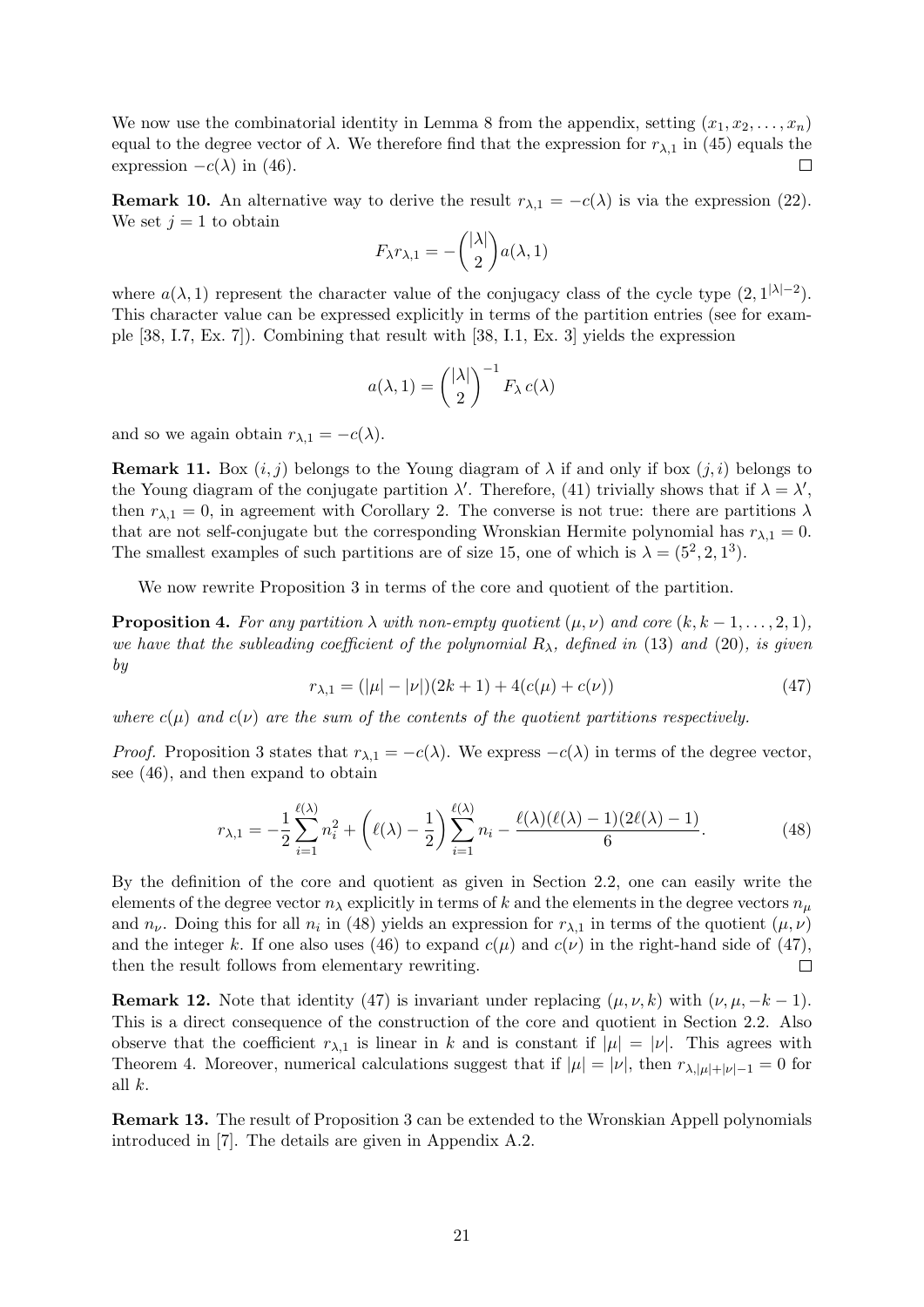# 5 Asymptotic behaviour for a fixed quotient

If one fixes the quotient  $(\mu, \nu)$  and writes  $\Phi(\mu, \nu, k)$  for the partition with quotient  $(\mu, \nu)$  and core  $(k, k-1, \ldots, 2, 1)$ , then Theorem 4 states that the coefficients of the remainder polynomial  $R_{\Phi(\mu,\nu,k)}$  are polynomials in k. In Section 5.1 this allows us to deduce the asymptotic behaviour of the remainder polynomial. In turn, this leads to the investigation of the asymptotic behaviour of the zeros given in Section 5.2.

#### 5.1 Asymptotic behaviour of the remainder polynomial

If one fixes the quotient of a partition and lets the size of the core grow, one has the following asymptotic behaviour of the associated remainder polynomial.

**Theorem 5.** Fix a pair of partitions  $(\mu, \nu)$  and let  $\Phi(\mu, \nu, k)$  denote the partition with quotient  $(\mu, \nu)$  and core  $(k, k-1, \ldots, 2, 1)$ . Then

$$
\lim_{k \to +\infty} \frac{R_{\Phi(\mu,\nu,k)}(2kx)}{(2k)^{|\mu|+|\nu|}} = (x+1)^{|\mu|} (x-1)^{|\nu|}
$$
\n(49)

uniformly for x in compact subsets of the complex plane, where the speed of convergence is  $O(k^{-1})$ .

The main ingredient required for the proof of this asymptotic result is the following lemma. For this, recall from Theorem 4 that the coefficient  $r_{\Phi(\mu,\nu,k),j}$  is a polynomial in k of degree at most j.

**Lemma 6.** Take a pair of partitions  $(\mu, \nu)$  and let  $0 \leq j \leq |\mu| + |\nu|$ . Then the coefficient of  $k^{j}$ in  $r_{\Phi(\mu,\nu,k),j}$  is equal to

$$
2^j \sum_{l=0}^j (-1)^l {\binom{|\mu|}{j-l}} {\binom{|\nu|}{l}}.
$$
\n
$$
(50)
$$

Proof. If we combine (27) with (31), we obtain that

$$
r_{\Phi(\mu,\nu,k),j} = \binom{|\mu|+|\nu|}{j} \sum_{(\tilde{\mu},\tilde{\nu}) < j(\mu,\nu)} \frac{F_{\tilde{\mu},\tilde{\nu}}^{(2)} F_{\mu/\tilde{\mu},\nu/\tilde{\nu}}^{(2)}}{F_{\mu,\nu}^{(2)}} \frac{\Psi_{\mu,\nu}(k)}{\Psi_{\tilde{\mu},\tilde{\nu}}(k)}.
$$
(51)

Since  $\Psi_{\mu,\nu}$  is a polynomial of degree  $|\mu| + |\nu|$  with leading coefficient  $(-1)^{|\nu|}2^{|\mu|+|\nu|}$ , see Proposition 2, we conclude that if  $(\tilde{\mu}, \tilde{\nu}) <_i (\mu, \nu)$ , then

$$
\frac{\Psi_{\mu,\nu}(k)}{\Psi_{\tilde{\mu},\tilde{\nu}}(k)} = (-1)^{|\nu|-|\tilde{\nu}|}(2k)^j + O(k^{j-1}).\tag{52}
$$

Note that when  $(\tilde{\mu}, \tilde{\nu}) <_j (\mu, \nu)$ , there is an  $0 \leq l \leq j$  such that  $\tilde{\mu} <_{j-l} \mu$  and  $\tilde{\nu} <_l \nu$ . Combining this with  $(52)$ , we expand  $(51)$  as

$$
r_{\Phi(\mu,\nu,k),j} = {\mu + |\nu| \choose j} \sum_{l=0}^{j} \sum_{\tilde{\mu} <_{j-l\mu}} \sum_{\tilde{\nu} <_{l\nu}} {\mu + |\tilde{\nu}| \choose |\tilde{\mu}|} {F_{\tilde{\mu}} F_{\tilde{\nu}} F_{\mu/\tilde{\mu}} F_{\nu/\tilde{\nu}} \over F_{\mu} F_{\nu}} \left( (-1)^{l} (2k)^{j} + O(k^{j-1}) \right),
$$
  

$$
= \sum_{l=0}^{j} \left( \sum_{\tilde{\mu} <_{j-l\mu}} \frac{F_{\tilde{\mu}} F_{\mu/\tilde{\mu}}}{F_{\mu}} \right) \left( \sum_{\tilde{\nu} <_{l\nu}} \frac{F_{\tilde{\nu}} F_{\nu/\tilde{\nu}}}{F_{\nu}} \right) {\mu| \choose j-l} \left( \mu \right) {\mu| \choose l} \left( (-1)^{l} (2k)^{j} + O(k^{j-1}) \right),
$$
  

$$
= \sum_{l=0}^{j} {\mu| \choose j-l} {\nu| \choose l} \left( (-1)^{l} (2k)^{j} + O(k^{j-1}) \right)
$$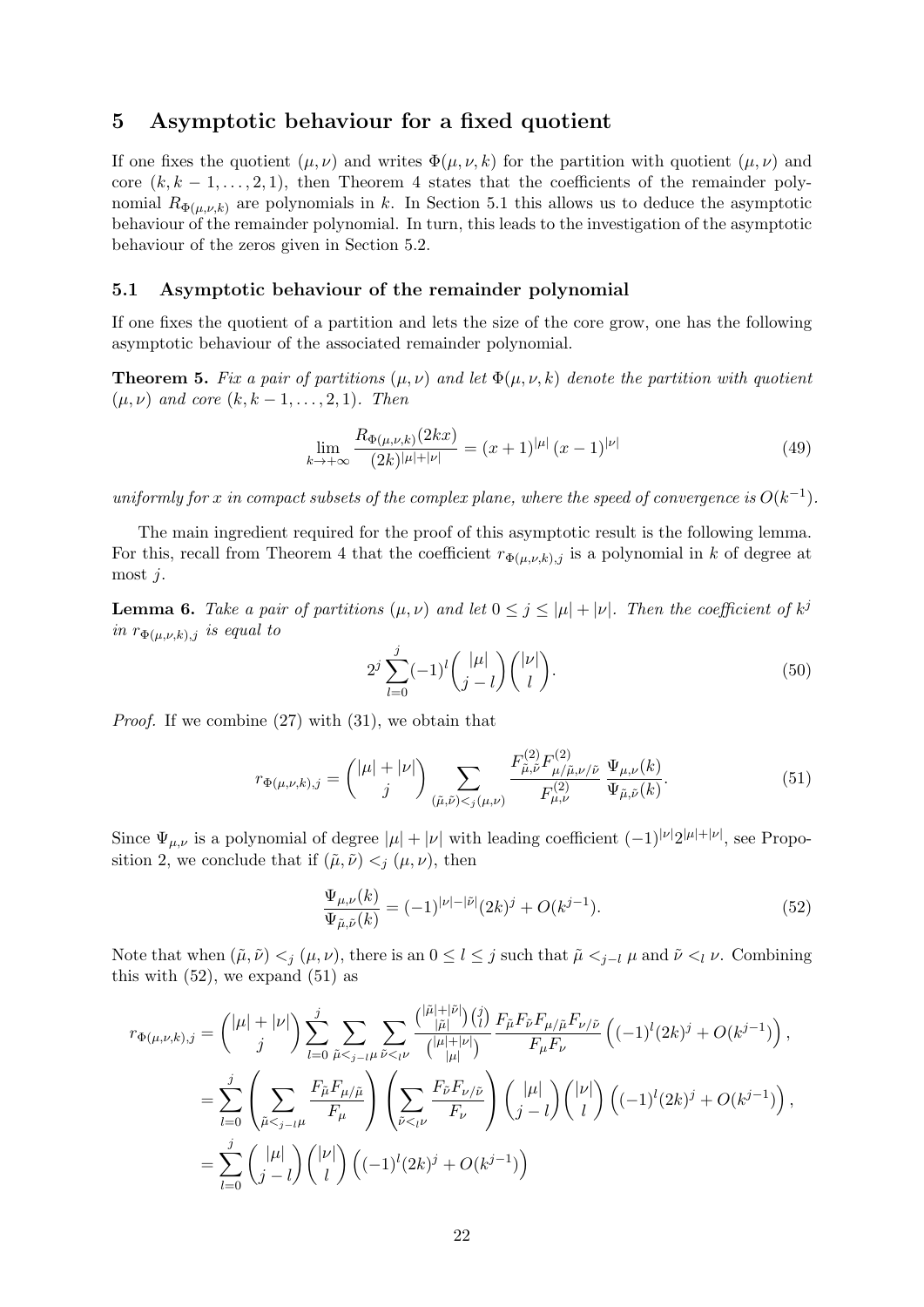

Figure 8: Zeros of the polynomials  $R_{\Phi(\mu,\nu,k)}(2kx)$  with  $\mu = (2^2)$ ,  $\nu = (2)$  on the left and  $\mu = (4, 3, 1), \nu = (2^2, 1)$  on the right for various core sizes. The core sizes k are indicated in the legends.

where in the first equality we have used (5) three times, in the second equality we have rearranged factors and combined the four binomial coefficients into two, and in the last equality we observed that the sums over  $\tilde{\mu}$  and  $\tilde{\nu}$  are both trivially equal to one. Now using the fact that  $r_{\Phi(\mu,\nu,k),j}$  is a polynomial in k by Theorem 4, we find that the coefficient of  $k^j$  in  $r_{\Phi(\mu,\nu,k),j}$  is indeed given by (50).  $\Box$ 

We now come to the proof of the asymptotic result.

Proof of Theorem 5. Expanding the remainder polynomial using (20) gives

$$
\frac{R_{\Phi(\mu,\nu,k)}(2kx)}{(2k)^{|\mu|+|\nu|}} = \sum_{j=0}^{|\mu|+|\nu|} \frac{r_{\Phi(\mu,\nu,k),j}}{(2k)^j} x^{|\mu|+|\nu|-j}.
$$
\n(53)

By Theorem 4 we know that  $r_{\Phi(\mu,\nu,k),j}$  is a polynomial in k of degree at most j, and Lemma 6 established that the coefficient of  $k^j$  is given by (50). Plugging this into (53) yields

$$
\frac{R_{\Phi(\mu,\nu,k)}(2kx)}{(2k)^{|\mu|+|\nu|}} = \sum_{j=0}^{|\mu|+|\nu|} \left( \sum_{l=0}^{j} (-1)^l \binom{|\mu|}{j-l} \binom{|\nu|}{l} \right) x^{|\mu|+|\nu|-j} + O(k^{-1}).
$$

Hence

$$
\lim_{k \to \infty} \frac{R_{\Phi(\mu,\nu,k)}(2kx)}{(2k)^{|\mu|+|\nu|}} = \sum_{j=0}^{|\mu|+|\nu|} \left( \sum_{l=0}^j (-1)^l \binom{|\mu|}{j-l} \binom{|\nu|}{l} \right) x^{|\mu|+|\nu|-j}
$$

uniformly for x in compact subsets of the complex plane. The required results follows from noting that the right-hand side is the expansion of the polynomial  $(x+1)^{|\mu|}(x-1)^{|\nu|}$ .  $\Box$ 

**Remark 14.** Recall that the map  $\Phi$  is defined for all tuples  $(\mu, \nu, k) \in \mathbb{Y} \times \mathbb{Y} \times \mathbb{Z}$  in (6) including negative values of k. This gives a way to consider 'negative core lengths', which is best understood in terms of the relation  $\Phi(\mu, \nu, k) = \Phi(\nu, \mu, -k-1)$ . This also provides an asymptotic result for  $k \to -\infty$ , via Theorem 5.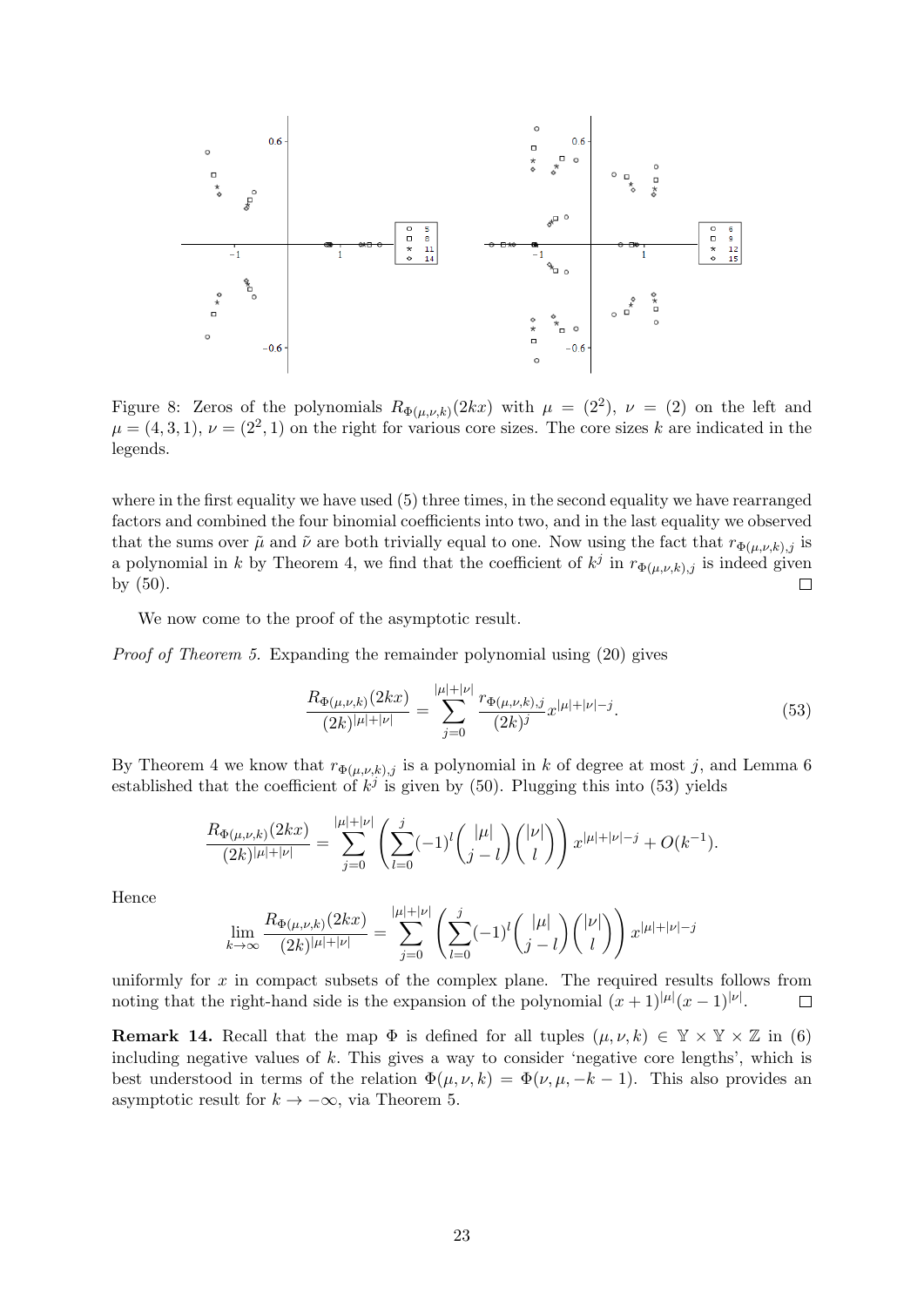

Figure 9: Zeros of the polynomials  $\text{He}_{\Phi(\mu,\nu,10)}(x)$  with  $\mu = (2^2)$ ,  $\nu = (2)$  on the left and  $\mu = (4, 3, 1), \nu = (2^2, 1)$  on the right.

#### 5.2 Asymptotic behaviour of the zeros

The asymptotic behaviour (49) implies that there are |µ| zeros attracted to  $-1$  and |ν| zeros attracted to 1 as the size of the core tends to infinity. In Figure 8 we see the zeros of the rescaled remainder polynomial approaching  $-1$  and 1 as k grows for two fixed quotients. Also for fixed finite (but large enough)  $k$ , we observe that the zeros exhibit a suprisingly-simple structure. Namely, if we take a quotient  $(\mu, \nu)$  and fix  $k \geq \ell(\mu') + \ell(\nu) - 1$ , then the  $|\mu| + |\nu|$ zeros of  $R_{\Phi(\mu,\nu,k)}$  can be grouped in 'vertical strings', which is best explained by considering an example. Take  $\mu = (4, 3, 1)$  and  $\nu = (2^2, 1)$  such that  $\mu' = (3, 2^2, 1)$  and  $\nu' = (3, 2)$ . Then, if  $k \geq \ell(\mu') + \ell(\nu) - 1 = 6$ , we observe that the zeros in the left half-plane come in  $\ell(\mu) = 3$ vertical strings; groups that roughly have the same real part. The numbers of zeros within these strings are precisely 4, 3, and 1, i.e., the parts of  $\mu$ , see Figure 8 on the right where the zeros are plotted for several large enough values of k. Similarly, in the right half-plane, we see  $\ell(\nu') = 2$ such vertical strings. One of these strings contains 3 zeros, the other 2; these are precisely the parts of  $\nu'$ .

We conjecture that for a general quotient  $(\mu, \nu)$  and  $k \ge \ell(\mu') + \ell(\nu) - 1$ , the zeros of  $R_{\Phi(\mu,\nu,k)}$ exhibit the same behaviour, i.e., there are  $\ell(\mu)$  vertical strings of zeros that are attracted to  $-1$ , with the *i*<sup>th</sup> string containing  $\mu_i$  zeros for  $1 \leq i \leq \ell(\mu)$ , and  $\ell(\nu')$  vertical strings of zeros that are attracted to 1, with the i<sup>th</sup> string containing  $\nu'_i$  zeros for  $1 \leq i \leq \ell(\nu')$ . We observe that the ordering of the strings may not match the ordering of the parts in the partitions.

Our trade-off value  $k = \ell(\mu') + \ell(\nu) - 1$  is found by examining several examples and we offer the following heuristic justification. If one fixes a quotient  $(\mu, \nu)$ , then the Maya diagrams  $M_{\mu}$ and  $M_{\nu}$  are fixed. However, if k increases, then this corresponds to shifting the Maya diagram of v to the right. For the specific value  $k = \ell(\mu') + \ell(\nu) - 1$ , the first empty box of  $M_{\nu}$  is precisely below the last filled box of  $M<sub>\mu</sub>$ . From this point onwards, the contributions of the quotient  $(\mu, \nu)$  to the partition seem to become 'independent'. We do not have a rigorous proof for this justification, but the checked examples do confirm this trade-off value.

The above conjecture translates to a conjecture about the zeros of Wronskian Hermite polynomials by the relation in Theorem 1. Figure 9 shows the unscaled zeros of the Wronskian Hermite polynomials corresponding to the examples in Figure 8 where  $k = 10$ . By Theorem 1, the number of zeros doubles with respect to Figure 8, but the behaviour is similar. The zeros near the positive imaginary axes form  $\ell(\mu)$  'horizontal' strings with each string having  $\mu_i$ approximately-equal imaginary parts, while the zeros near the positive real axis form vertical strings with  $\nu'_i$  parts. We intend to explore this curious 'physical' appearance of the Young diagrams of the quotient partitions in such zero plots in future work.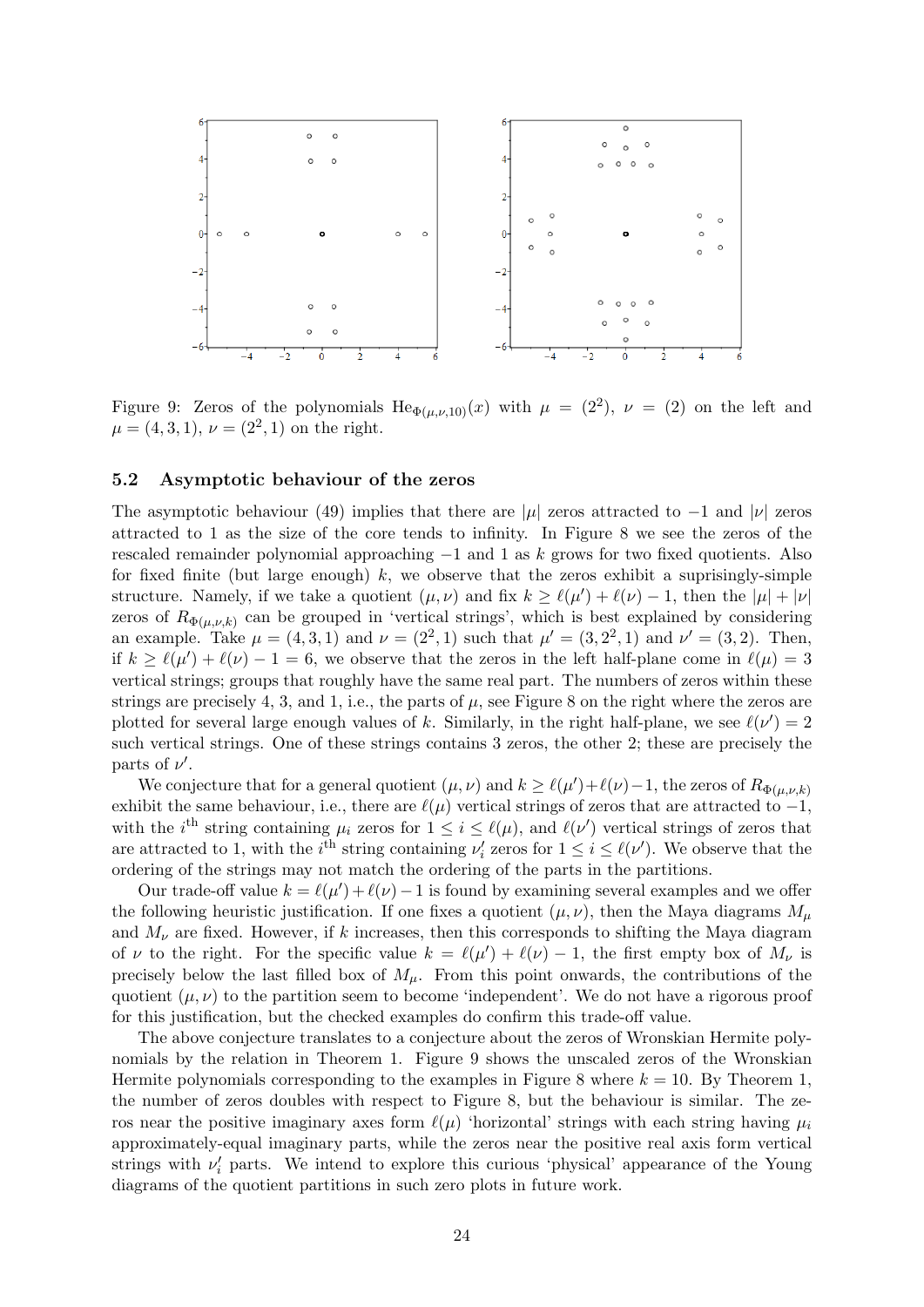We also note that a different qualitative relationship between the Young diagram of specific even partitions and the zero distributions of  $He_\lambda$  was noted in [24, Section 3]. The authors considered Wronskian Hermite polynomials associated to even partitions of the form  $\lambda = ((2\lambda_1)^2, (2\lambda_2)^2, \ldots, (2\lambda_r)^2)$ . However, such partitions have empty core  $(k = 0)$ , so our asymptotic result and large-k observations do not add further insight.

The question of the location of the zeros of the Wronskian Hermite polynomials is both interesting in its own right, as well as for applications, and dates back to at least the 1960s [35]. More recently, the asymptotic behaviour of the zeros of the exceptional Hermite polynomials has been studied in [37]. A further motivation for studying the locations of the zeros is that the rational solutions of the fourth Painlevé equation are written as ratios of certain Wronskian Hermite polynomials [2, 3, 42, 45, 49]. The zeros in the generalized Okamoto and generalized Hermite cases, which feature in the Painlevé IV rational solutions, were shown by Clarkson  $[12, 14]$  to form highly-regular patterns in the complex plane. Some rigorous results on the distribution of the zeros of the generalized Hermite polynomials and the generalized Okamoto polynomials in various asymptotic regimes have appeared recently [10, 40, 41, 46], complementing the asymptotic results for small-length Wronskians obtained in [24, 25].

Felder et al. [24] conjectured the Wronskian Hermite polynomials have no real zeros if and only if the associated partition is even, and made a similar statement about the number of purely imaginary zeros. The result about the real zeros was (already) proven in a more general context independently by Krein [36] and Adler [1], and recently generalized in [25]. In addition, from the latter paper it follows that if we assume that the Hermite setting is semi-degenerate, specifically that common zeros between certain Wronskian polynomials only occur at the origin, then the number of real zeros can be explicitly stated in terms of the associated partition.

# 6 Connection with Laguerre polynomials

In this section we explain how Wronskian Hermite polynomials can be seen as discrete versions of Wronskians involving Laguerre polynomials, generalizing the well-known relation between Hermite and Laguerre polynomials. For all  $n \geq 0$ , we note from (2) that

$$
\text{He}_n(x) := 2^{-\frac{n}{2}} H_n\left(\frac{x}{\sqrt{2}}\right)
$$

where  $H_n$  denotes the classical definition for Hermite polynomials, as, for example, given in [55]. Likewise, we use modified Laguerre polynomials  $\hat{L}_n^{(\alpha)}$ , which we define as

$$
\hat{L}_n^{(\alpha)}(x) := (-1)^n n! L_n^{(\alpha)}(x) \tag{54}
$$

for all  $n \geq 0$  and where  $L_n^{(\alpha)}$  denotes the classical definition of the Laguerre polynomial [55]. In this way, both He<sub>n</sub> and  $\hat{L}_n^{(\alpha)}$  are monic polynomials of degree n, and they are related according to

$$
\text{He}_{2n}(x) = 2^n \,\hat{L}_n^{(-\frac{1}{2})} \left( \frac{x^2}{2} \right) \qquad \qquad \text{He}_{2n+1}(x) = 2^n \, x \,\hat{L}_n^{(\frac{1}{2})} \left( \frac{x^2}{2} \right) \tag{55}
$$

for all  $n \geq 0$ ; see [55, Formula (5.6.1)] for the identities in terms of the classical definitions.

We now introduce Wronskians involving Laguerre polynomials following [8, 22, 23, 29]. For any two partitions  $\mu$  and  $\nu$  with degree vectors  $n_{\mu}$  and  $m_{\nu}$ , and for any parameter  $\alpha \in \mathbb{R}$  such that the values

$$
n_1, n_2, \ldots, n_{\ell(\mu)}, m_1 - \alpha, m_2 - \alpha, \ldots, m_{\ell(\nu)} - \alpha \tag{56}
$$

are pairwise different, we define the polynomial

$$
\hat{L}^{(\alpha)}_{\mu,\nu} := \frac{1}{\Delta(n_{\mu}, m_{\nu} - \alpha)} x^{(\ell(\mu) + \alpha)\ell(\nu)} \operatorname{Wr}[f_1, f_2, \dots, f_{\ell(\mu)}, g_1, g_2, \dots, g_{\ell(\nu)}]
$$
(57)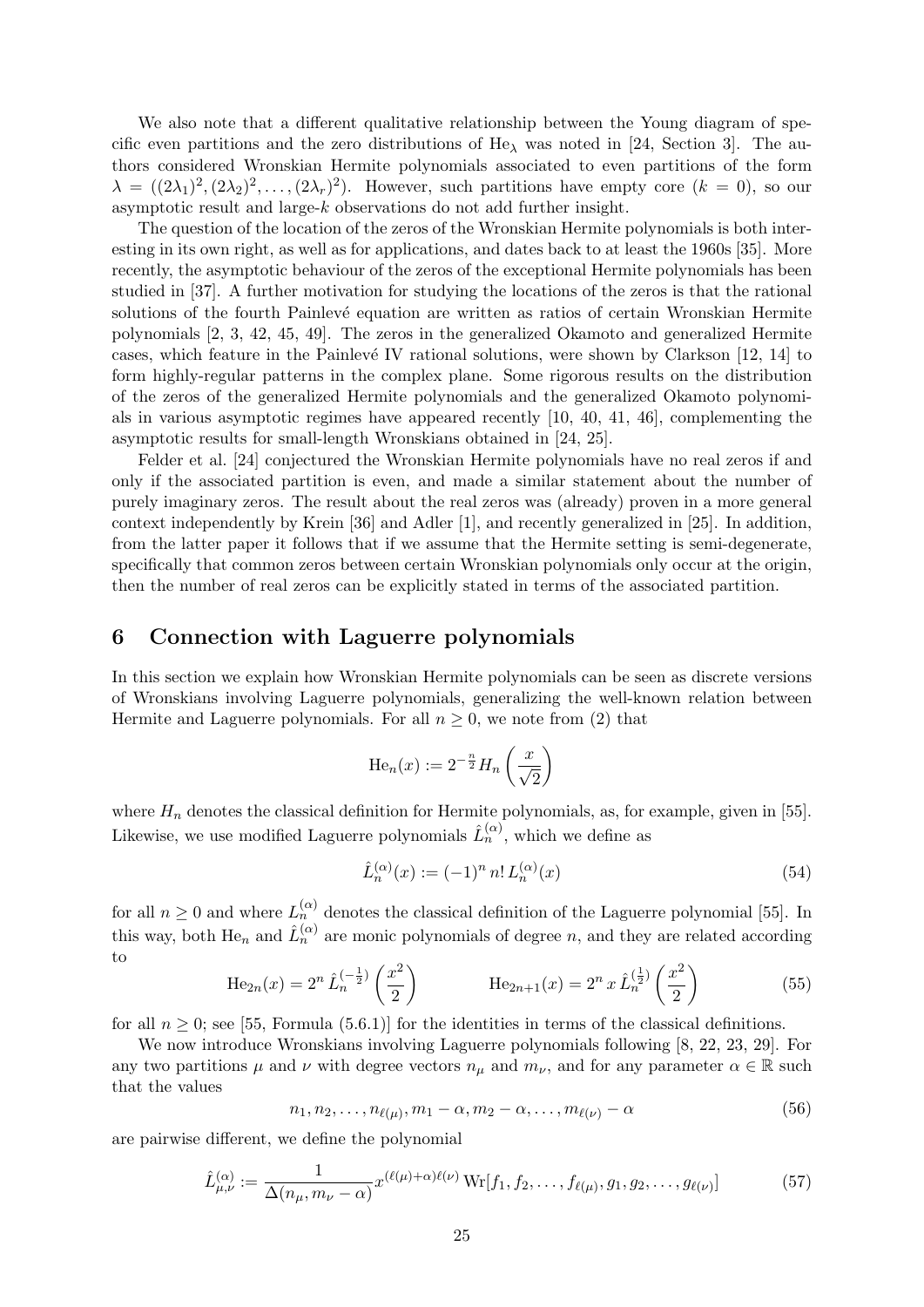where

$$
f_j(x) = \hat{L}_{n_j}^{(\alpha)}(x), \qquad j = 1, 2, ..., \ell(\mu),
$$
  
\n
$$
g_j(x) = x^{-\alpha} \hat{L}_{m_j}^{(-\alpha)}(x), \qquad j = 1, 2, ..., \ell(\nu).
$$

Here  $\Delta(n_{\mu}, m_{\nu} - \alpha)$  denotes the Vandermonde determinant of the elements given in (56). We have that  $\hat{L}^{(\alpha)}_{\mu,\nu}$  is a monic polynomial of degree  $|\mu|+|\nu|$  by [6, Proposition 3.1]. The polynomial  $\hat{L}^{(\alpha)}_{\mu,\nu}$  may be defined at each of the points disallowed by (56) by taking a relevant limit as a function of  $\alpha$ .

The relations in (55) extend to Wronskian polynomials, and it is now natural to express such identities in terms of cores and quotients. In particular, if  $\lambda = (n)$  then using its core and quotient as stated in Lemma 1, we find (59) reduces to (55).

**Proposition 5.** Let  $\lambda$  be a partition with core  $(k, k-1, \ldots, 2, 1)$  and quotient  $(\mu, \nu)$ . Then

$$
R_{\lambda}(x) = 2^{|\mu|+|\nu|} \hat{L}^{(\alpha_k)}_{\mu,\nu} \left(\frac{x}{2}\right)
$$
\n
$$
(58)
$$

with  $\alpha_k := -1/2 - \ell(\mu) + \ell(\nu) - k$ . In other words, we have

$$
\text{He}_{\lambda}(x) = 2^{|\mu| + |\nu|} x^{\frac{k(k+1)}{2}} \hat{L}^{(\alpha_k)}_{\mu,\nu} \left(\frac{x^2}{2}\right). \tag{59}
$$

*Proof.* It is sufficient to prove  $(59)$ , since  $(58)$  then immediately follows from  $(13)$ .

From the definition of  $(\mu, \nu)$  as the quotient of  $\lambda$ , there exist  $t_1 \geq 0$  and  $t_2 \geq 0$  such that the Maya diagram  $M_{\lambda}$  is equivalent to the 2-modular decomposition of the Maya diagrams  $M_{\mu}$ and  $\widetilde{M}_{\nu}$ , where  $\widetilde{M}_{\mu} = M_{\mu} + t_1$  and  $\widetilde{M}_{\nu} = M_{\nu} + t_2$  are equivalent to  $M_{\mu}$  and  $M_{\nu}$ , respectively. From (7) we have

$$
\ell(\nu)+t_2-\ell(\mu)-t_1=k.
$$

This implies that  $\alpha_k = -1/2 + t_1 - t_2$ . By Theorem 1 in [8], we then have that (up to the normalization constant)  $\hat{L}^{(\alpha_k)}_{\mu,\nu}(x)$  is equal to

$$
x^{(\ell(\mu)+t_1-\frac{1}{2})(\ell(\nu)+t_2)} \text{Wr}[\tilde{f}_1, \tilde{f}_2, \dots, \tilde{f}_{\ell(\mu)+t_1}, \tilde{g}_1, \tilde{g}_2, \dots, \tilde{g}_{\ell(\nu)+t_2}] \tag{60}
$$

where

$$
\tilde{f}_j(x) = \hat{L}_{n_j+t_1}^{\left(-\frac{1}{2}\right)}(x), \qquad j = 1, 2, \dots, \ell(\mu),
$$
  
\n
$$
\tilde{f}_j(x) = \hat{L}_{\ell(\mu)+t_1-j}^{\left(-\frac{1}{2}\right)}(x), \qquad j = \ell(\mu) + 1, \ell(\mu) + 2, \dots, \ell(\mu) + t_1,
$$
  
\n
$$
\tilde{g}_j(x) = x^{\frac{1}{2}} \hat{L}_{n_j+t_2}^{\left(\frac{1}{2}\right)}(x), \qquad j = 1, 2, \dots, \ell(\nu),
$$
  
\n
$$
\tilde{g}_j(x) = x^{\frac{1}{2}} \hat{L}_{\ell(\nu)+t_2-j}^{\left(\frac{1}{2}\right)}(x), \qquad j = \ell(\nu) + 1, \ell(\nu) + 2, \dots, \ell(\nu) + t_2.
$$

Note that the degrees that appear for the functions  $\tilde{f}_j$  and  $\tilde{g}_j$  are precisely the non-negative locations of the dots in the Maya diagrams  $\tilde{M}_{\mu}$  and  $\tilde{M}_{\nu}$ , respectively. In this way, Theorem 1 in [8] tells us precisely how to account for shifting the origin of Maya diagrams when working with Wronskians involving Laguerre polynomials. If we evaluate the functions  $\tilde{f}_j$  and  $\tilde{g}_j$  at  $x^2/2$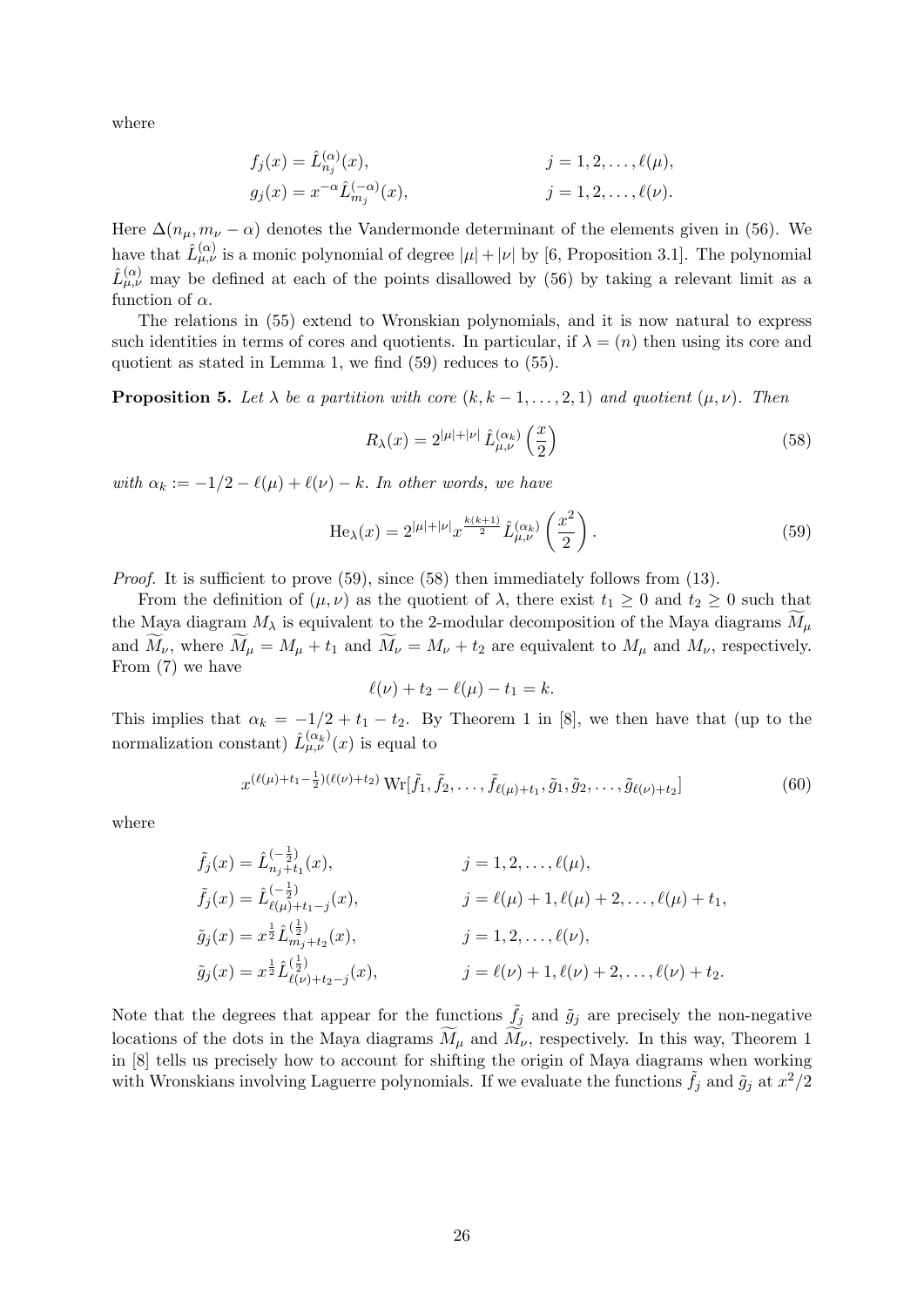and use (55), we obtain

$$
\tilde{f}_j\left(\frac{x^2}{2}\right) = 2^{-n_j - t_1} \text{He}_{2(n_j + t_1)}(x), \qquad j = 1, 2, \dots, \ell(\mu),
$$
\n
$$
\tilde{f}_j\left(\frac{x^2}{2}\right) = 2^{-\ell(\mu) - t_1 + j} \text{He}_{2(\ell(\mu) + t_1 - j)}(x), \qquad j = \ell(\mu) + 1, \ell(\mu) + 2, \dots, \ell(\mu) + t_1,
$$
\n
$$
\tilde{g}_j\left(\frac{x^2}{2}\right) = 2^{-m_j - t_2 - \frac{1}{2}} \text{He}_{2(m_j + t_2) + 1}(x), \qquad j = 1, 2, \dots, \ell(\nu),
$$
\n
$$
\tilde{g}_j\left(\frac{x^2}{2}\right) = 2^{-\ell(\nu) - t_2 + j - \frac{1}{2}} \text{He}_{2(\ell(\nu) + t_2 - j) + 1}(x), \qquad j = \ell(\nu) + 1, \ell(\nu) + 2, \dots, \ell(\nu) + t_2.
$$

This evaluation turns (60) evaluated at  $x^2/2$  into a Wronskian of Hermite polynomials evaluated in  $x$ . In fact, the degrees that appear are precisely all the dots at non-negative locations of a Maya diagram  $M_{\lambda}$ , which is equivalent to the canonical Maya diagram  $M_{\lambda}$ . Moreover, it is wellknown that shifting the origin of a Maya diagram does not change the corresponding Wronskian Hermite polynomial [9, 26]. Then, using the standard Wronskian identity

$$
\text{Wr}[y_1, y_2, \dots, y_r](h(x)) = (h'(x))^{-\frac{r(r-1)}{2}} \text{Wr}[y_1 \circ h, y_2 \circ h, \dots, y_r \circ h](x) \tag{61}
$$

for  $h(x) = x^2/2$ , and keeping careful track of the factors of x and 2, we obtain (59).  $\Box$ 

The Wronskian involving Laguerre polynomials (57) appears in the setting of exceptional Laguerre polynomials [8, 22, 23, 29]. In both papers, polynomials  $\Omega_{\mu,\nu}^{(\alpha)}$  of degree  $|\mu| + |\nu|$  were introduced. Likewise, we define their monic variant as

$$
\hat{\Omega}^{(\alpha)}_{\mu,\nu} := \frac{(-1)^{\sum_j m_j}}{\Delta(n_\mu)\Delta(m_\nu)} e^{-\ell(\nu)x} \operatorname{Wr}[f_1, f_2, \dots, f_{\ell(\mu)}, h_1, h_2, \dots, h_{\ell(\nu)}]
$$
(62)

for any parameter  $\alpha$  with

$$
f_j(x) = \hat{L}_{n_j}^{(\alpha)}(x), \qquad j = 1, 2, ..., \ell(\mu),
$$
  
\n
$$
h_j(x) = e^x \hat{L}_{m_j}^{(\alpha)}(-x), \qquad j = 1, 2, ..., \ell(\nu).
$$

Proposition 1 in [8] states that  $\hat{\Omega}_{\mu,\nu}^{(\alpha)}$  is a monic polynomial of degree  $|\mu| + |\nu|$  and applying Theorem 1 in [8] yields the identity

$$
\hat{L}^{(\alpha)}_{\mu,\nu}(x) = \hat{\Omega}^{(\alpha-\ell(\nu)-\ell(\nu'))}_{\mu,\nu'}(x)
$$
\n(63)

for any partitions  $\mu$  and  $\nu$  such that the elements in (56) are pairwise different. More identities between Wronskians involving Laguerre polynomials may be found in [29].

Translating the identity in Proposition 5 using (63) gives the following result.

**Corollary 4.** Let  $\lambda$  be a partition with core  $(k, k-1, \ldots, 2, 1)$  and quotient  $(\mu, \nu)$ . Then

$$
R_{\lambda}(x) = 2^{|\mu|+|\nu|} \hat{\Omega}^{(\alpha_k)}_{\mu,\nu'}\left(\frac{x}{2}\right) \tag{64}
$$

where  $\alpha_k := -1/2 - \ell(\mu) - \ell(\nu') - k$  and  $\nu'$  denotes the conjugate partition to  $\nu$ . Similarly,

$$
\text{He}_{\lambda}(x) = 2^{|\mu| + |\nu|} x^{\frac{k(k+1)}{2}} \hat{\Omega}^{(\alpha_k)}_{\mu,\nu'} \left(\frac{x^2}{2}\right). \tag{65}
$$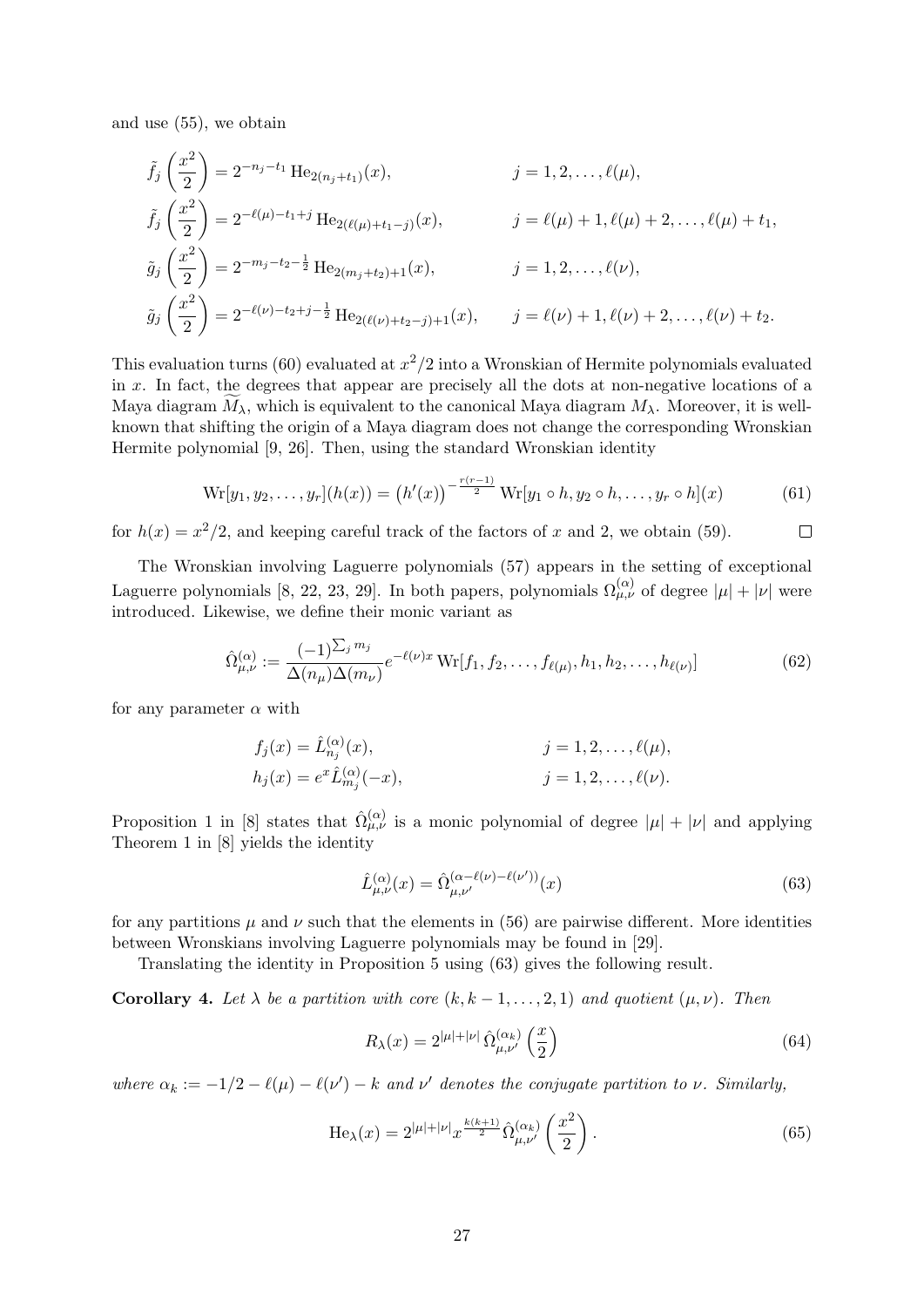The Wronskian polynomials (57) and (62) involving Laguerre polynomials were defined above for almost-all values of  $\alpha$  and may be obtained for all  $\alpha$  by analytical continuation. Hence Proposition 5 and Corollary 4 connect the discrete parameter  $k$  in the Hermite setting to the continuous parameter  $\alpha$  in the Laguerre setting.

The following limits involving Laguerre polynomials are well-known:

$$
\lim_{\alpha \to \pm \infty} \frac{L_n^{(\alpha)}(\alpha x)}{L_n^{(\alpha)}(0)} = (1 - x)^n \quad \text{or equivalently} \quad \lim_{\alpha \to \pm \infty} \frac{\hat{L}_n^{(\alpha)}(\alpha x)}{\alpha^n} = (x - 1)^n. \tag{66}
$$

The first limit can be derived from (5.1.6) in [55], and the equivalent statement follows from (54) and  $L_n^{(\alpha)}(0) = (\alpha + 1)(\alpha + 2) \cdots (\alpha + n)/n!$ . The asymptotic behaviour of the Laguerre polynomials can be generalized to the following asymptotic behaviour of the Wronskian Laguerre polynomials.

**Proposition 6.** For any pair of partitions  $\mu$  and  $\nu$  we have

$$
\lim_{\alpha \to \pm \infty} \frac{\hat{L}^{(\alpha)}_{\mu,\nu}(\alpha x)}{\alpha^{|\mu|+|\nu|}} = (x-1)^{|\mu|} (x+1)^{|\nu|},\tag{67}
$$

$$
\lim_{\alpha \to \pm \infty} \frac{\hat{\Omega}^{(\alpha)}_{\mu,\nu}(\alpha x)}{\alpha^{|\mu|+|\nu|}} = (x-1)^{|\mu|} (x+1)^{|\nu|}.
$$
\n(68)

An heuristic argument for this result can be obtained by combining the asymptotic result (49) for the remainder polynomial and the identities (58) and (64). However, one should be careful in how the continuous parameter  $\alpha$  tends to infinity since only discrete values for k are permitted. We therefore give a proof of Proposition 6 that holds for all values of  $\alpha$ , without using the connection to Wronskian Hermite polynomials. It is based on the classical result (66) and a careful analysis of determinants. For this, we need the following elementary result for Laguerre polynomials.

**Lemma 7.** Take an integer  $m \geq 0$  and fix the parameter  $\alpha$ . Then, for any integer  $i \geq 1$  we have

$$
\frac{d^{i-1}}{dx^{i-1}}\hat{L}_m^{(\alpha)}(x) = \sum_{l=0}^{i-1} (-1)^l \binom{i-1}{l} \hat{L}_m^{(\alpha+l)}(x).
$$

*Proof.* By induction on i. When  $i = 1$ , both sides trivially coincide. Now suppose the claim has been proven for *i*; we prove it for  $i + 1$ . Combining (5.1.13) and (5.1.14) in [55] and translating it via (54) yields the identity

$$
\frac{d}{dx}\left(\hat{L}_m^{(\alpha)}(x)\right) = \hat{L}_m^{(\alpha)}(x) - \hat{L}_m^{(\alpha+1)}(x). \tag{69}
$$

Taking the  $(i - 1)$ <sup>st</sup> derivative on both sides of (69), applying the induction hypothesis for both terms on the right-hand side, as well as some elementary calculations, yields the result for  $i+1$ .  $\Box$ 

*Proof of Proposition 6.* It is sufficient to prove  $(68)$  because then  $(67)$  follows directly from  $(63)$ . Moreover, we only consider  $\alpha \to \infty$  since replacing  $\alpha$  by  $-\alpha$  and x by  $-x$  then gives the result for  $\alpha \to -\infty$ .

The proof consists of two parts. Firstly, we rewrite the polynomial as a constant times the determinant of a matrix. Secondly, we derive the asymptotic behavior of all entries in this matrix to obtain the limiting behavior of the determinant.

Consider the Wronskian involving Laguerre polynomials defined in (62). Using the Wronskian property (61) for  $h(x) = \alpha x$  we have

$$
\frac{\hat{\Omega}_{\mu,\nu}^{(\alpha)}(\alpha x)}{\alpha^{|\mu|+|\nu|}} = \frac{\kappa}{\alpha^N} e^{-\ell(\nu)\alpha x} \operatorname{Wr}[\hat{L}_{n_1}^{(\alpha)}(\alpha x), \dots, \hat{L}_{n_{\ell(\mu)}}^{(\alpha)}(\alpha x), e^{\alpha x} \hat{L}_{m_1}^{(\alpha)}(-\alpha x), \dots, e^{\alpha x} \hat{L}_{m_{\ell(\nu)}}^{(\alpha)}(-\alpha x)] \tag{70}
$$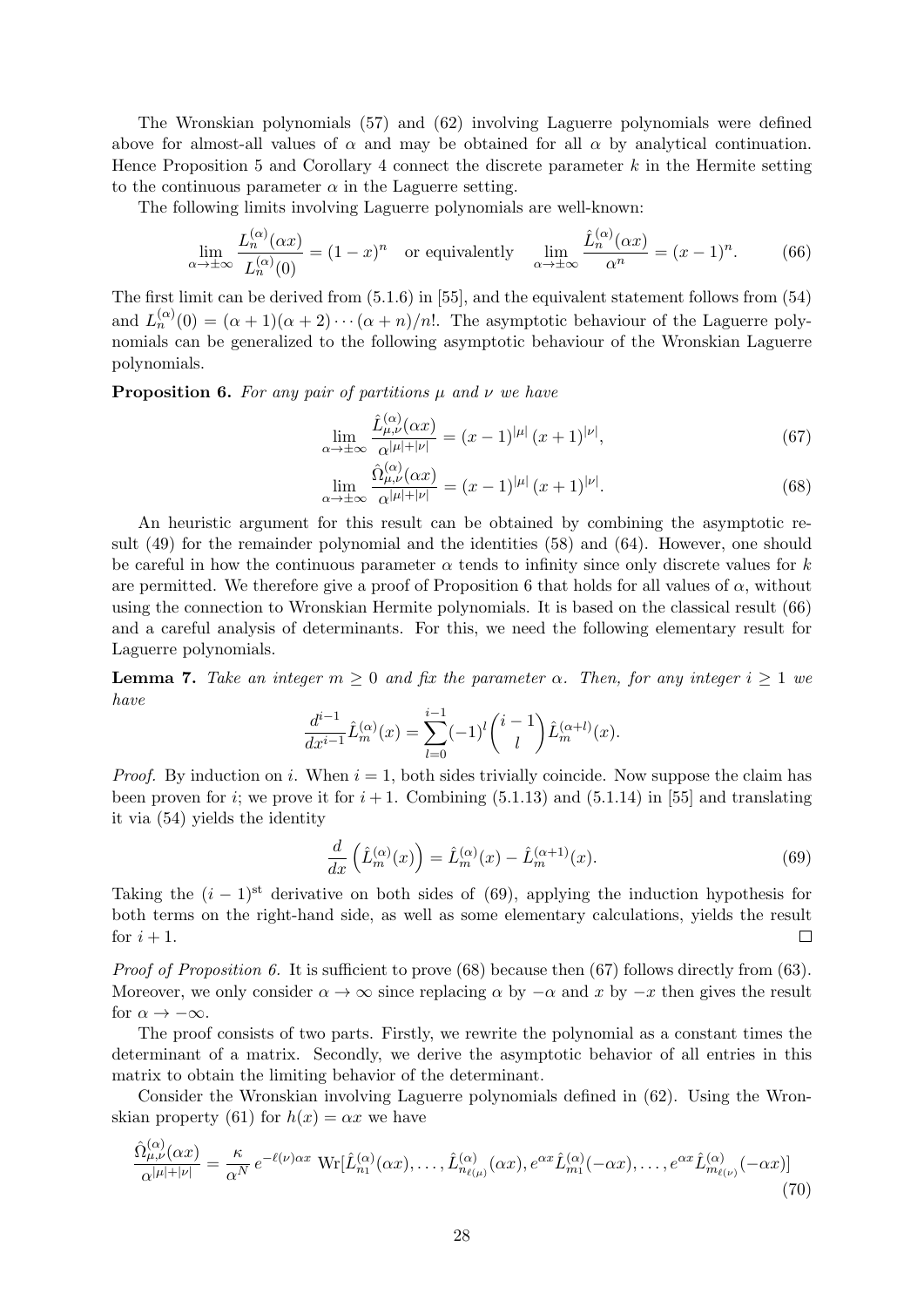where

$$
\kappa = \frac{(-1)^{\sum\limits_{i=1}^{\ell(\nu)} m_i}}{\Delta(n_{\mu})\Delta(m_{\nu})}, \qquad N = \sum\limits_{i=1}^{\ell(\mu)} n_i + \sum\limits_{i=1}^{\ell(\nu)} m_i + \ell(\mu)\ell(\nu).
$$

Next, we distribute the prefactor  $\alpha^{-N}$  over the Wronskian entries to write the right-hand side of (70) as

$$
\kappa e^{-\ell(\nu)\alpha x} \operatorname{Wr}\left[\frac{\hat{L}_{n_1}^{(\alpha)}(\alpha x)}{\alpha^{n_1}},\ldots,\frac{\hat{L}_{n_{\ell(\mu)}}^{(\alpha)}(\alpha x)}{\alpha^{n_{\ell(\mu)}}},\frac{e^{\alpha x}\hat{L}_{m_1}^{(\alpha)}(-\alpha x)}{\alpha^{m_1+\ell(\mu)}},\ldots,\frac{e^{\alpha x}\hat{L}_{m_{\ell(\nu)}}^{(\alpha)}(-\alpha x)}{\alpha^{m_{\ell(\nu)}+\ell(\mu)}}\right].
$$

We can therefore write

$$
\frac{\hat{\Omega}_{\mu,\nu}^{(\alpha)}(\alpha x)}{\alpha^{|\mu|+|\nu|}} = \kappa \cdot \left| \begin{array}{cc} A & B \\ C & D \end{array} \right|
$$

where A is a  $\ell(\mu) \times \ell(\mu)$  square matrix and D is a  $\ell(\nu) \times \ell(\nu)$  square matrix and where the prefactor  $e^{-\ell(\nu)\alpha x}$  is equally distributed over the last  $\ell(\nu)$  columns. Explicitly, the entries of the four matrices are given by

$$
A_{ij} = \frac{d^{i-1}}{dx^{i-1}} \frac{\hat{L}_{n_j}^{(\alpha)}(\alpha x)}{\alpha^{n_j}},
$$
  
\n
$$
B_{i,j} = e^{-\alpha x} \frac{d^{i-1}}{dx^{i-1}} \left( \frac{e^{\alpha x} \hat{L}_{m_j}^{(\alpha)}(-\alpha x)}{\alpha^{m_j + \ell(\mu)}} \right),
$$
  
\n
$$
C_{ij} = \frac{d^{\ell(\mu)+i-1}}{dx^{\ell(\mu)+i-1}} \frac{\hat{L}_{n_j}^{(\alpha)}(\alpha x)}{\alpha^{n_j}},
$$
  
\n
$$
1 \leq i \leq \ell(\mu), 1 \leq j \leq \ell(\nu),
$$
  
\n
$$
D_{i,j} = e^{-\alpha x} \frac{d^{\ell(\mu)+i-1}}{dx^{\ell(\mu)+i-1}} \left( \frac{e^{\alpha x} \hat{L}_{m_j}^{(\alpha)}(-\alpha x)}{\alpha^{m_j + \ell(\mu)}} \right),
$$
  
\n
$$
1 \leq i, j \leq \ell(\nu).
$$
  
\n
$$
1 \leq i, j \leq \ell(\nu).
$$

We rewrite the entries  $B_{ij}$  and  $D_{ij}$  in a more convenient form. Namely, using (69), we have that for all  $m \geq 0$ 

$$
\frac{d}{dx}\left(e^{\alpha x}\,\hat{L}_m^{(\alpha)}(-\alpha x)\right) = \alpha \,e^{\alpha x}\,\hat{L}_m^{(\alpha+1)}(-\alpha x)
$$

and using this repeatedly yields

$$
B_{ij} = \frac{\hat{L}_{m_j}^{(\alpha+i-1)}(-\alpha x)}{\alpha^{m_j + \ell(\mu) - i + 1}}, \qquad D_{ij} = \frac{\hat{L}_{m_j}^{(\alpha+\ell(\mu)+i-1)}(-\alpha x)}{\alpha^{m_j - i + 1}}.
$$

We now intend to apply  $(66)$  to the individual matrix entries to find the asymptotic behaviour of the determinant as  $\alpha$  tends to infinity. The entries of A, B and C converge, namely

$$
\lim_{\alpha \to \infty} A_{ij} = \frac{d^{i-1}}{dx^{i-1}} \big( (x-1)^{n_j} \big),\tag{71}
$$

$$
\lim_{\alpha \to \infty} B_{ij} = 0,\tag{72}
$$

$$
\lim_{\alpha \to \infty} C_{ij} = \frac{d^{\ell(\mu)+i-1}}{dx^{\ell(\mu)+i-1}} \big( (x-1)^{n_j} \big). \tag{73}
$$

However, for  $i \geq 2$ , one sees that the entries of  $D_{ij}$  diverge as  $\alpha \to \infty$ . To counter this, we perform row operations on the rows corresponding to the matrices  $C$  and  $D$ . Namely, we replace row  $(i)$  in these matrices with

$$
\sum_{l=0}^{i-1}(-1)^l\binom{i-1}{l}\alpha^l\,\operatorname{row}\,(i-l).
$$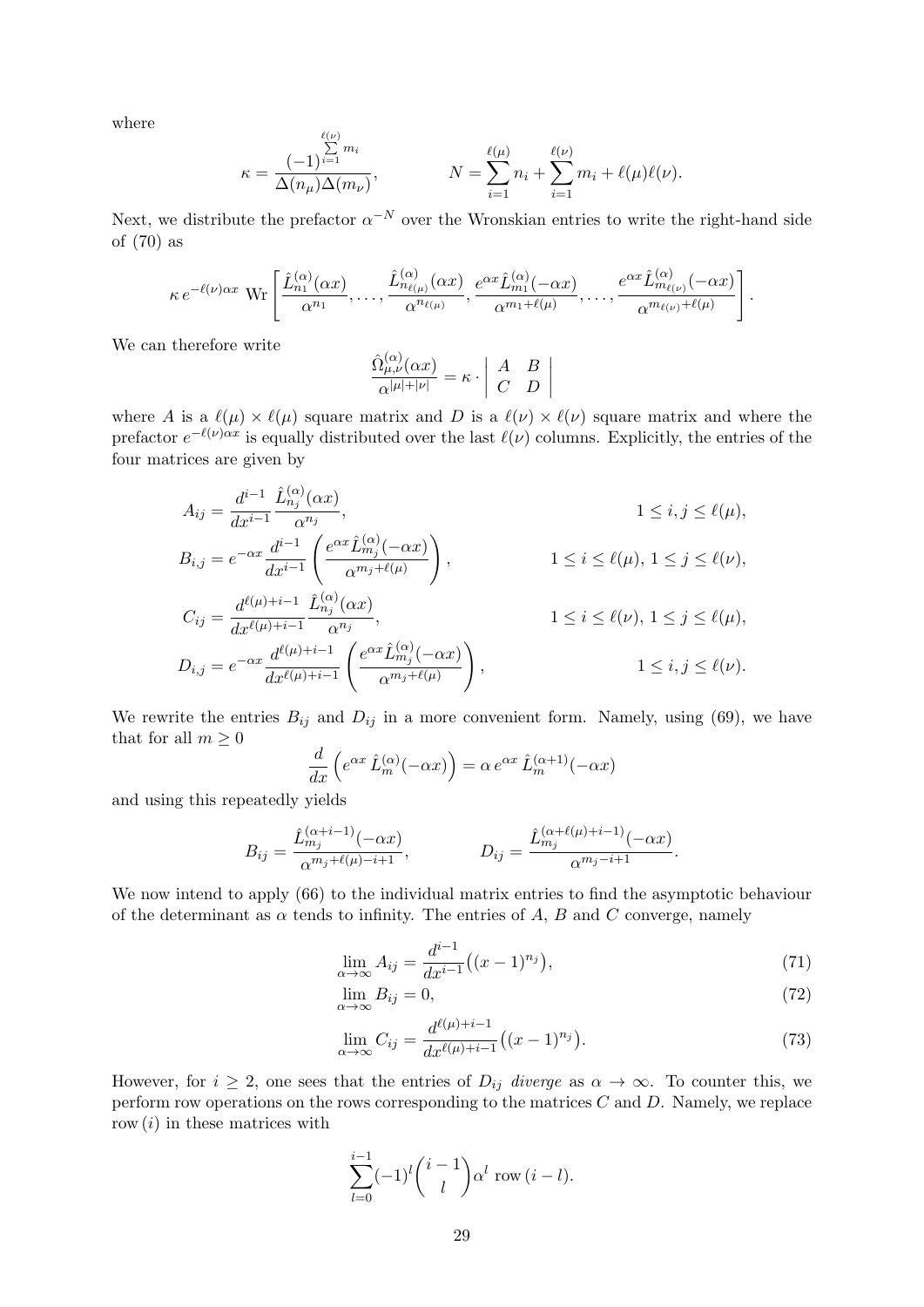This yields two new matrices  $\tilde{C}$  and  $\tilde{D}$ ; for  $\tilde{C}$  it is only important that the entries are still convergent as  $\alpha \to \infty$ , since they are linear combinations of the (convergent) entries of C, see (73). Furthermore, we have

$$
\frac{\hat{\Omega}^{(\alpha)}_{\mu,\nu}(\alpha x)}{\alpha^{|\mu|+|\nu|}} = \kappa \cdot \left| \begin{array}{cc} A & B \\ \tilde{C} & \tilde{D} \end{array} \right| \tag{74}
$$

because row operations do not change a determinant. By Lemma 7 we obtain that the entries of  $\overline{D}$  are given by

$$
\tilde{D}_{i,j} = \frac{d^{i-1}}{dx^{i-1}} \left( \frac{\hat{L}_{m_j}^{(\alpha+\ell(\mu))}(-\alpha x)}{\alpha^{m_j}} \right)
$$

and hence

$$
\lim_{\alpha \to \infty} \tilde{D}_{i,j} = \frac{d^{i-1}}{dx^{i-1}} \left( (-x-1)^{m_j} \right) \tag{75}
$$

for  $1 \leq i, j \leq \ell(\nu)$ . Now, by (72) and the fact that the entries of  $\tilde{C}$  are convergent, we conclude using (74) that

$$
\lim_{\alpha \to \infty} \frac{\hat{\Omega}^{(\alpha)}_{\mu,\nu}(\alpha x)}{\alpha^{|\mu|+|\nu|}} = \frac{(-1)^{\sum\limits_{i=1}^{\ell(\nu)}} m_i}{\Delta(n_{\mu})\Delta(m_{\nu})} \left(\lim_{\alpha \to \infty} \det(A)\right) \left(\lim_{\alpha \to \infty} \det(\tilde{D})\right).
$$

By  $(71)$  and  $(75)$  we have

$$
\lim_{\alpha \to \infty} \det(A) = \Delta(n_{\mu})(x - 1)^{|\mu|}
$$

$$
\lim_{\alpha \to \infty} \det(\tilde{D}) = (-1)^{\sum_j m_j} \Delta(m_{\nu})(x + 1)^{|\nu|}
$$

which then directly implies (68), as desired.

**Remark 15.** As stated before, we have that He<sub> $\lambda$ </sub> has no real zeros if and only if  $\lambda$  is an even partition, i.e.,  $\ell(\lambda)$  is even and  $\lambda_{2i} = \lambda_{2i-1}$  for all  $i = 1, 2, \ldots, \ell(\lambda)/2$ . Similarly, for the Wronskian involving Laguerre polynomials, see (57) or (63), it is proven in [22, 23] that there are no zeros on the positive real line if and only if the parameter  $\alpha$  and partitions  $\mu$  and  $\nu$  satisfy an admissibility condition. Via (65) and (59), we can link both polynomials and therefore both conditions should be comparable. Hence a combinatorial interpretation of the admissibility condition in [22, 23] in terms of quotients seems reasonable, but is omitted here as it does not fit in the scope of this paper.

## 7 Generalization to  $p$ -cores and  $p$ -quotients

The Hermite polynomials are characterized by the recurrence relation (2), or by the exponential generating function

$$
\sum_{n=0}^{\infty} \text{He}_n(x) \frac{t^n}{n!} = \exp\left(tx - \frac{t^2}{2}\right).
$$

In the previous sections we showed that the coefficients of Wronskian Hermite polynomials can be understood in terms of the 2-core and 2-quotient of the associated partition. This section is dedicated to showing how these results generalize if one considers the general family of polynomials  $(q_n)_{n=0}^{\infty}$  that have exponential generating function

$$
\sum_{n=0}^{\infty} q_n(x) \frac{t^n}{n!} = \exp\left(tx - \frac{t^p}{p}\right)
$$
\n(76)

 $\Box$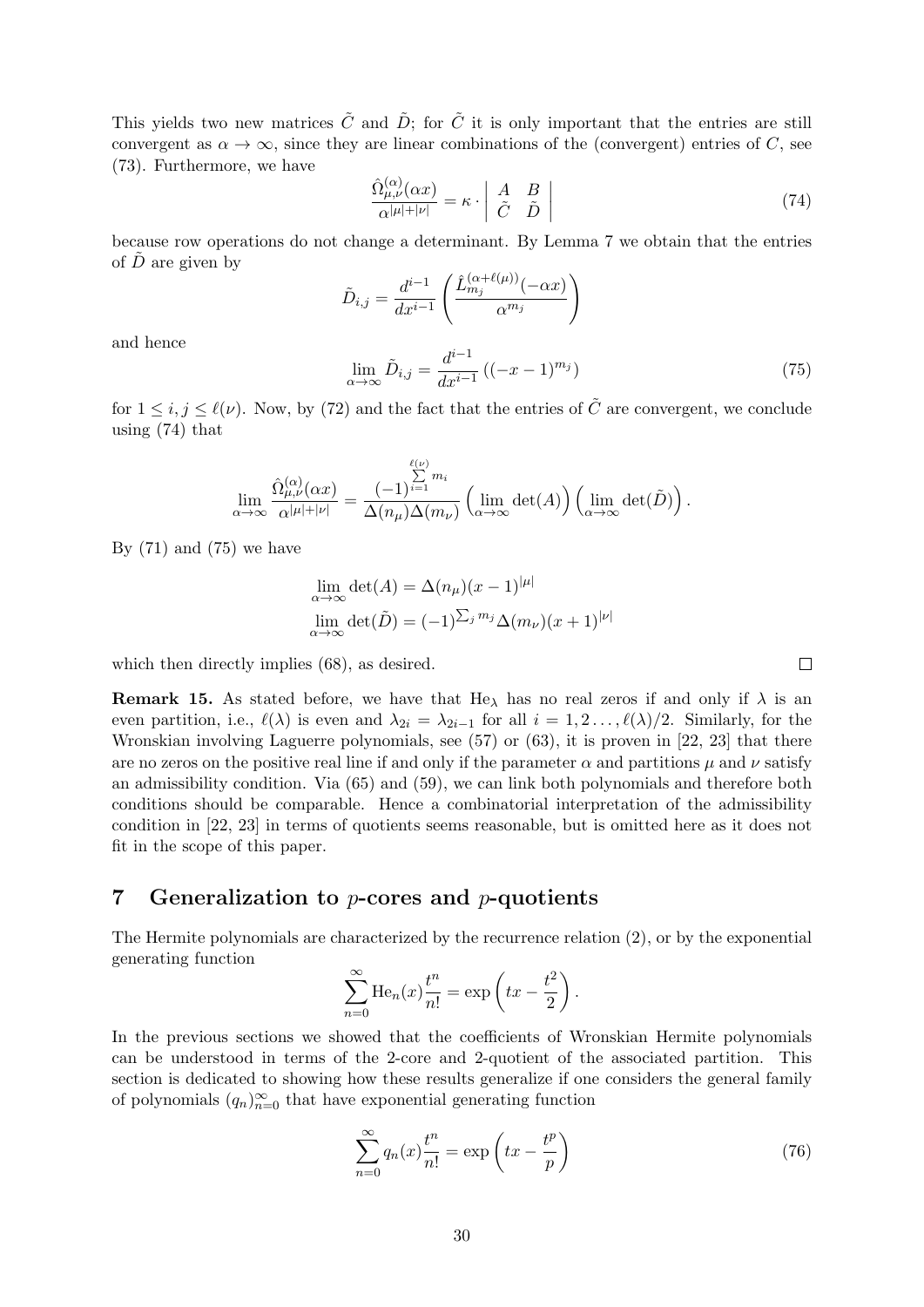for an integer  $p \geq 2$ . Note that we omit the label p in the notation for clarity. These polynomials satisfy the recurrence

$$
q_n(x) = xq_{n-1}(x) - \frac{(n-1)!}{(n-p)!}q_{n-p}(x)
$$
\n(77)

for  $n \geq p$ , with initial conditions  $q_n(x) = x^n$  for all  $n < p$ , and have explicit expansion

$$
q_n(x) = \sum_{j=0}^{\lfloor n/p \rfloor} (-1)^j \frac{n!}{j!(n-pj)! \, p^j} \, x^{n-pj} \tag{78}
$$

for any  $n \geq 0$ . They are studied in the literature for various reasons. For p odd, the polynomials play a role in the analysis of the rational solutions of the second and higher order Painlevé equations [13, Section 2.7]. For any  $p \ge 2$ , the polynomials are also known to be  $(p-1)$ orthogonal polynomials [4] on the p-star

$$
\bigcup_{l=0}^{p-1} [0, \infty) \times \omega_p^l
$$

where  $\omega_p$  is the  $p^{\text{th}}$  root of unity. Note that in the case that  $p=2$ , the 2-star is the union of the positive and negative real line, that is the real line itself, which is the domain of orthogonality of the Hermite polynomials. It is well-known that for arbitrary p the zeros of the polynomials  $q_n$ lie on the p-star. In fact, the polynomials  $q_n$  have the symmetry  $q_n(\omega_p x) = \omega_p^n q_n(x)$ , which can either be seen inductively from (77) or directly from (78).

Due to the specific form of the exponential generating function (76), we know that the sequence  $(q_n)_{n=0}^{\infty}$  is an Appell sequence, that is  $q'_n(x) = nq_{n-1}(x)$  for all  $n \ge 1$ . In that context, these polynomial sequences were studied in [7, Section 7.2]. In particular, the polynomials

$$
q_{\lambda} := \frac{\text{Wr}[q_{n_1}, q_{n_2}, \dots, q_{n_{\ell(\lambda)}}]}{\Delta(n_{\lambda})}
$$
\n(79)

were of interest, analogous to the Wronskian Hermite polynomials (1). Amongst others, the specific form of the exponential generating function in (76) ensures that every  $q_{\lambda}$  has integer coefficients.

The remainder of this section is dedicated to showing how some of the results from the previous sections for  $p = 2$  can be generalized to arbitrary  $p \ge 2$ . We give the necessary notions in Section 7.1 and the results in Section 7.2.

#### 7.1 p-cores and p-quotients

For our purposes, it is important that the notion of removing domino tiles for the  $p = 2$  case should be replaced by removing border strips of size  $p$ ; these are skew Young diagrams that have size p, are connected and do not contain any 2 × 2 squares [38, 54]. We write  $\gamma \in \mathcal{R}^p_-(\lambda)$ if  $\gamma$  is obtained by removing such a border strip of size p from the Young diagram of  $\lambda$ . For any such border strip, let the height of the border strip  $ht(\lambda/\gamma)$  be the number of rows of the skew Young diagram  $\lambda/\gamma$  minus one. More generally, if  $\bar{\lambda}$  is obtained from  $\lambda$  by removing several border strips of size p consecutively, then  $\text{ht}_n(\lambda/\overline{\lambda})$  denotes the sum of the heights of the removed border strips. Even if  $\overline{\lambda}$  can be obtained in multiple ways from  $\lambda$  by removing border strips,  $\text{ht}_p(\lambda/\overline{\lambda})$  is well-defined in this way.

The p-core associated to partition  $\lambda$  is the partition  $\bar{\lambda}$  that is obtained after removing as many border strips of size  $p$  as possible; this uniquely defines the  $p$ -core of a partition. Equivalently, one can define the p-cores as all partitions whose hook lengths in the Young diagram are all not divisible by p.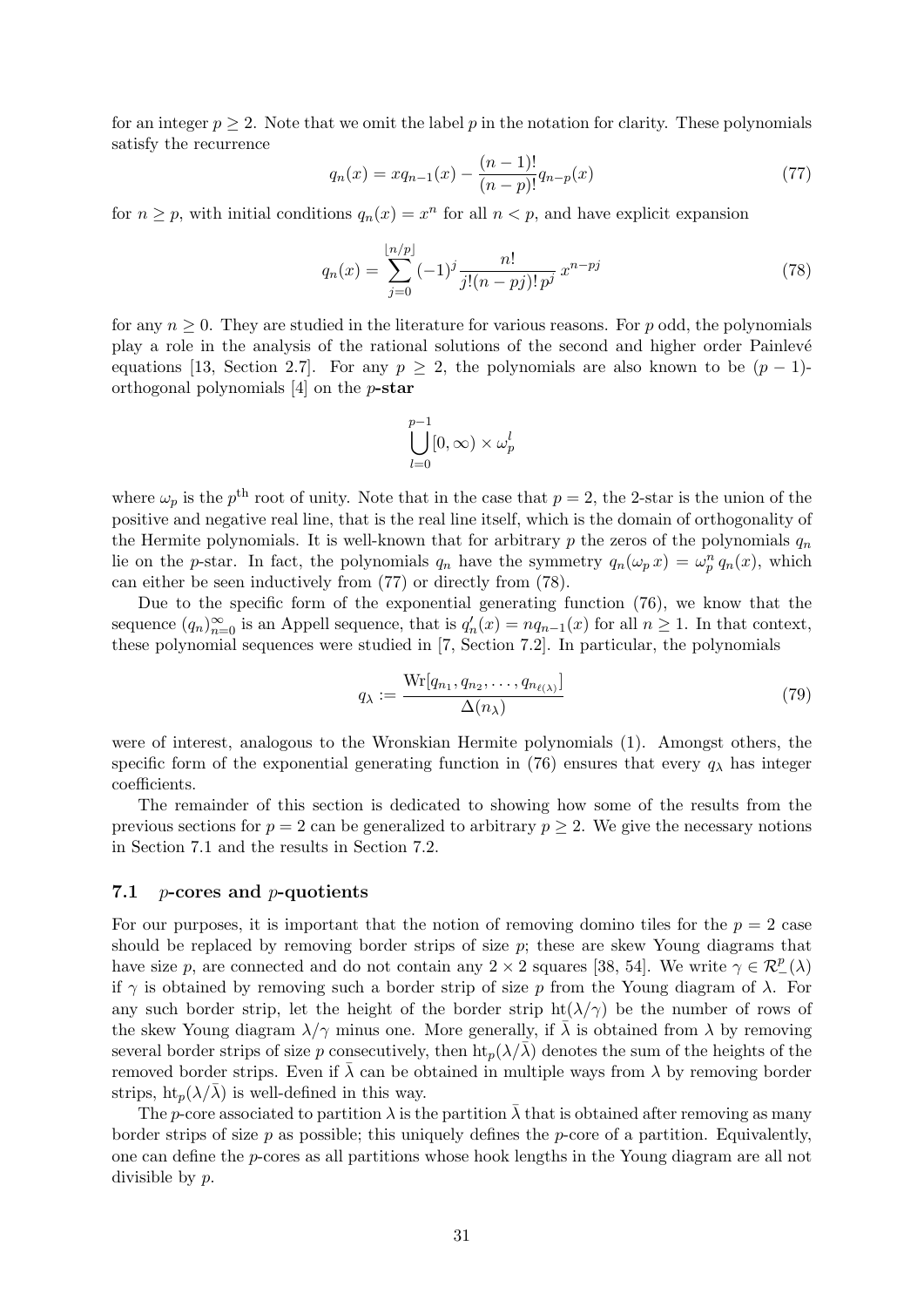On the other hand, the p-quotient is an ordered tuple  $\mu = (\mu^0, \mu^1, \dots, \mu^{p-1})$  of partitions. The set of all p-quotients forms the p-fold product lattice  $\mathbb{Y}^p$  with natural ordering  $\leq$  inherited from the product. The size of the *p*-quotient is naturally defined as  $|\mu| = \sum_i |\mu^i|$ , and for any tuples  $\mu, \tilde{\mu} \in \mathbb{Y}^p$  and integer  $j \geq 0$ , we write  $\tilde{\mu} \leq_{j} \mu$  if and only if  $\tilde{\mu} \leq \mu$  and  $|\tilde{\mu}| + j = |\mu|$ ; if  $j = 1$ , we sometimes write  $\tilde{\mu} \leq \mu$  instead of  $\leq_1$ .

For  $\mu, \nu \in \mathbb{Y}^p$ , the number of lattice paths from  $\nu$  to  $\mu$  is denoted by  $F^{(p)}_{\mu/\nu}$  and this number is equal to

$$
F_{\mu/\nu}^{(p)} = \binom{|\mu| - |\nu|}{|\mu^0| - |\nu^0|, |\mu^1| - |\nu^1|, \dots, |\mu^{p-1}| - |\nu^{p-1}|} \prod_{i=0}^{p-1} F_{\mu^i/\nu^i}.
$$

We write  $F_{\mu}^{(p)}$  instead of  $F_{\mu\mu}^{(p)}$  $\mu^{(p)}_{\mu/\emptyset}$  when  $\nu = \emptyset$  is the tuple of empty partitions.

The essential link between the notion of border strips and the p-quotient is the fact that  $\tilde{\lambda}$ is obtained by removing a border strip of size p from  $\lambda$  if and only if the p-quotient  $\tilde{\mu}$  of  $\lambda$  and the p-quotient  $\mu$  of  $\lambda$  satisfy  $\tilde{\mu} \leq \mu$ . For the precise definitions of p-cores and p-quotients we refer to  $[38, 1.1]$  Ex. 8. We note that the ordering of the partitions in a p-quotient is defined up to cyclic transformations. For the case  $p = 2$  we required that  $k \geq 0$ , which uniquely defines the precise order in the quotient. For a full-fledged generalization of the results in this paper to the case of general  $p \geq 2$ , one similarly needs to fix the ordering of the quotient. Nevertheless, in this section we only generalize a subset of the results and the ordering is unimportant for these results. Moreover, we note that just as for the construction of the 2-quotient described in Section 2.2 when  $p = 2$ , the construction of the p-quotient is equivalent to the p-modular decomposition of Maya diagrams given in [17].

**Remark 16.** The rational solutions of the fourth Painlevé equation are defined in terms of Wronskian Hermite polynomials. The partitions that label these polynomials belong to two separate classes. On the one hand one has the rectangular partitions  $(m^n)$ , which give rise to the so-called generalized Hermite polynomials [10, 12, 41]. On the other hand one has the class of partitions that give rise to the generalized Okamoto polynomials  $[14, 34, 46, 45, 40]$ ; these partitions are of the form

$$
\lambda = (m+2n, m+2n-2, \dots, m+2, m, m, m-1, m-1, \dots, 1, 1)
$$
or  

$$
\lambda = (m+2n-1, m+2n-3, \dots, m+1, m, m, m-1, m-1, \dots, 1, 1).
$$

These partitions are precisely the 3-cores [44]. This observation can also be drawn when interpreting the results in [17] in terms of partitions.

#### 7.2 Generalized results

Most of the results from the main section for the Hermite  $p = 2$  case generalize to arbitrary  $p \geq 2$ . We omit the proofs of these results, since they follow directly from generalizing the proofs in the previous sections. This is all based on the fact that the Wronskian polynomials defined in (79) satisfy the generating recurrence

$$
F_{\lambda}q_{\lambda} = \frac{x}{|\lambda|}F_{\lambda}q_{\lambda}' + \frac{(|\lambda|-1)!}{(|\lambda|-r)!} \sum_{\tilde{\mu} \le \mu} (-1)^{\text{ht}(\lambda/\tilde{\lambda})} F_{\tilde{\lambda}}q_{\tilde{\lambda}} \tag{80}
$$

with  $\mu \in \mathbb{Y}^p$  being the p-quotient of  $\lambda$  and  $\tilde{\mu} \in \mathbb{Y}^p$  the p-quotient of  $\tilde{\lambda}$ . This result follows from interpreting the generating recurrence from [7, Section 7.2] in terms of cores and quotients. In particular, this implies that one has a similar factorization as that given in Theorem 1. For this, we generalize the notion of  $H_{odd}(\lambda)$  when  $p = 2$ , which is the product of all odd hook lengths in the Young diagram of  $\lambda$ , to the notion of  $H_{\text{non-p-fold}}(\lambda)$ , which is the product of all hook lengths that are not a multiple of p.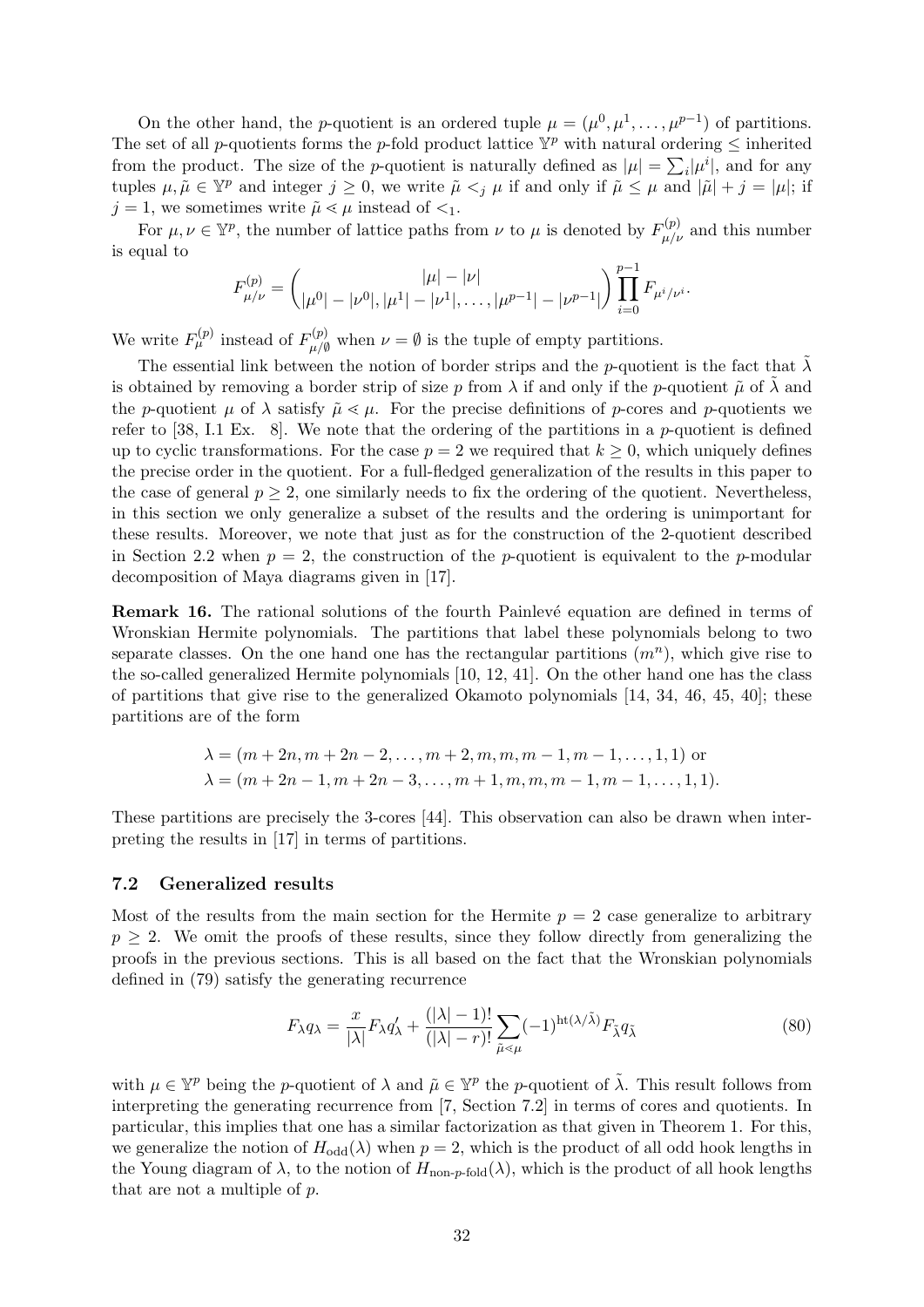**Theorem 6.** For any  $p \ge 2$  and any partition  $\lambda$  with p-core  $\bar{\lambda}$  and p-quotient  $\mu \in \mathbb{Y}^p$  we have

$$
q_{\lambda}(x) = x^{|\bar{\lambda}|} R_{\lambda}(x^p)
$$
\n(81)

where  $R_{\lambda}$  is a monic polynomial of degree |µ| with non-vanishing constant coefficient

$$
R_{\lambda}(0) = (-1)^{h_{\lambda}} \frac{H_{non\text{-}p\text{-}fold}(\lambda)}{H(\bar{\lambda})}
$$

where  $h_{\lambda} = \frac{ht_n(\lambda/\bar{\lambda}) + (|\lambda| - |\bar{\lambda}|)}{p}.$ 

Again, we call  $R_{\lambda}$  the remainder polynomial and we omit the dependency on p from the notation. As in Section 3, we have the following two corollaries. The first one uses the fact that  $q_\lambda(x) \in \mathbb{Z}[x]$  for any partition  $\lambda$ , while the other one is based on the identity  $q_{\lambda}(x) = \omega_p^{|\lambda|} q_{\lambda'}(\omega_p^{-1}x)$  for  $\omega_p = -\exp(i\pi/p)$ ; see [7, Section 7.2].

**Corollary 5.** For any integer  $p \geq 2$  and for any partition  $\lambda$  with p-core  $\bar{\lambda}$  we have

$$
\frac{H_{non\text{-}p\text{-}fold}(\lambda)}{H(\bar{\lambda})} \in \mathbb{Z}.
$$

**Corollary 6.** For any  $p \ge 2$  and any partition  $\lambda$  with p-quotient  $\mu \in \mathbb{Y}^p$  we have

$$
R_{\lambda}(x) = (-1)^{(p-1)|\mu|} R_{\lambda'}((-1)^{p-1}x)
$$

where  $\lambda'$  denotes the conjugate partition to  $\lambda$ .

We expand the remainder polynomial as

$$
R_{\lambda}(x) = \sum_{j=0}^{|\mu|} r_{\lambda,j} x^{|\mu|-j}
$$
 (82)

and, by (80), the recurrence for the coefficients becomes

$$
F_{\lambda}r_{\lambda,j} = -\frac{|\lambda|!}{pj(|\lambda|-p)!} \sum_{\tilde{\mu}\leq \mu} (-1)^{\mathrm{ht}_{p}(\lambda/\tilde{\lambda})} F_{\tilde{\lambda}} r_{\tilde{\lambda},j-1}
$$
(83)

where again  $\tilde{\mu} \in \mathbb{Y}^p$  and  $\mu \in \mathbb{Y}^p$  are the p-quotients of  $\tilde{\lambda}$  and  $\lambda$ , respectively, and  $j = 0, 1, \ldots, |\mu|$ . The relation (83) generates all coefficients of the remainder polynomial if one takes into account that  $r_{\lambda,0} = 1$  for all  $\lambda$ . In fact, applying (83) recursively j times yields the explicit expansion for the Wronskian polynomials stated in the following theorem. It should be compared to (78) and it naturally generalizes Theorem 2 using the character values of cycle type  $(p^j, 1^{|\lambda|-pj})$ .

**Theorem 7.** For any partition  $\lambda$  we have

$$
F_{\lambda}q_{\lambda}(x) = \sum_{j=0}^{\lfloor |\lambda|/p \rfloor} (-1)^{j} \frac{|\lambda|!}{j!(|\lambda| - pj)!p^{j}} a_{p}(\lambda, j) x^{|\lambda| - pj}
$$
(84)

with  $a_p(\lambda, j)$  being the character of the conjugacy class of the cycle type  $(p^j, 1^{|\lambda|-pj})$  of the irreducible representation associated to the partition  $\lambda$  of the symmetric group  $S_{|\lambda|}$ .

Remark 17. In [7], it was shown that the average of the Wronskian polynomials with respect to the Plancherel measure is simply the monomial; that is

$$
\sum_{\lambda \vdash n} \frac{F_{\lambda}^2}{n!} q_{\lambda}(x) = x^n.
$$

As in Remark 6, this result is also equivalent to the orthogonality of characters, but now those evaluated in cycle types  $(p^j, 1^{n-pj})$ .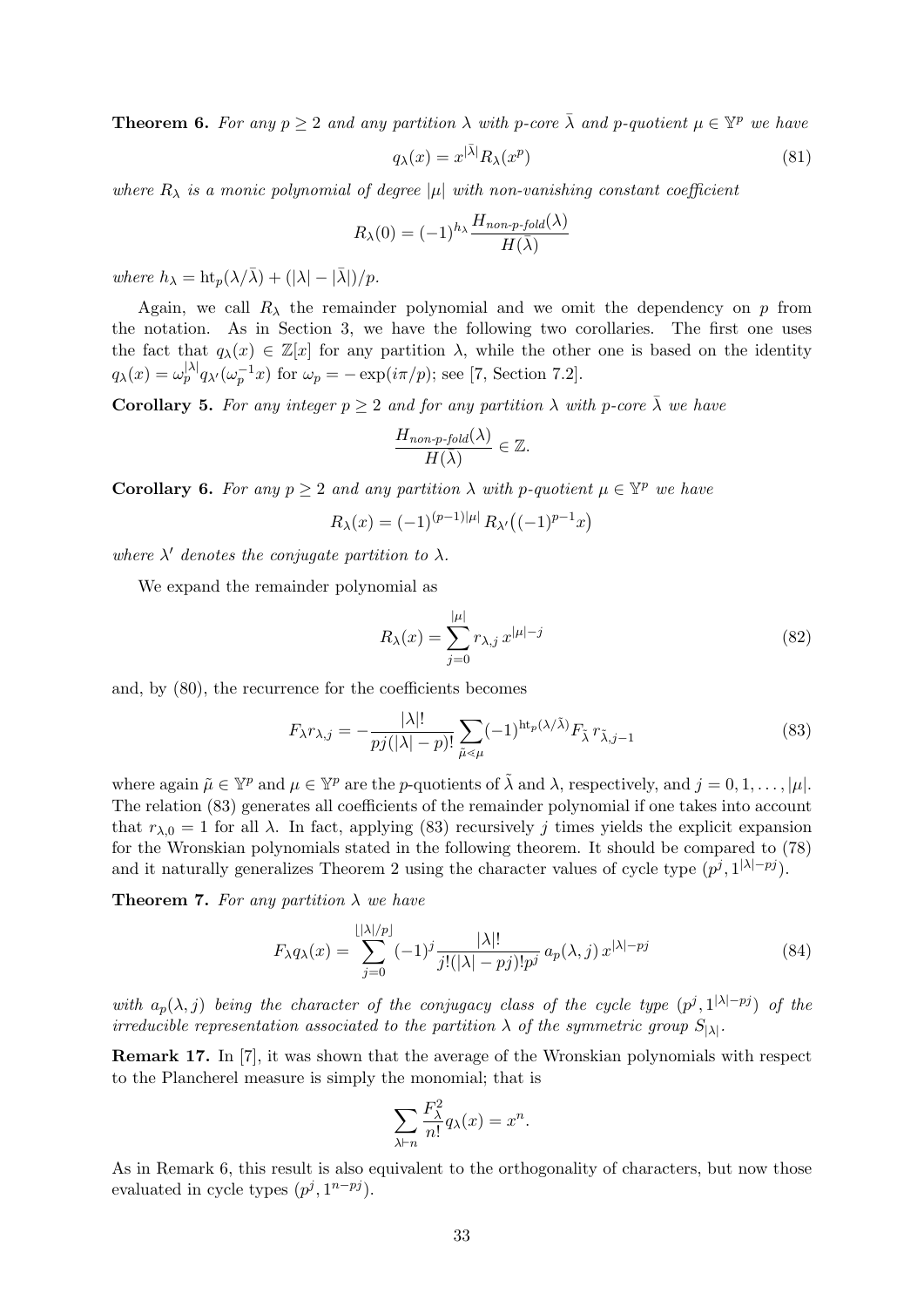Theorem 3 also has an analogue for general  $p \geq 2$ .

**Theorem 8.** Let  $\lambda$  be a partition with p-quotient  $\mu \in \mathbb{Y}^p$ . Then the coefficients of the remainder polynomial  $R_{\lambda}$ , defined in (81) and (82), are given by

$$
r_{\lambda,j} = (-1)^j \binom{|\mu|}{j} \sum_{\tilde{\mu} < j\mu} (-1)^{\text{ht}_p(\lambda/\tilde{\lambda})} \frac{F_{\tilde{\mu}}^{(p)} F_{\mu/\tilde{\mu}}^{(p)}}{F_{\mu}^{(p)}} \frac{H_{non\text{-}p\text{-}fold}(\lambda)}{H_{non\text{-}p\text{-}fold}(\tilde{\lambda})} \tag{85}
$$

for  $j = 0, 1, \ldots, |\mu|$ , and where the partition  $\tilde{\lambda}$  has p-quotient  $\tilde{\mu} \in \mathbb{Y}^p$  and the same p-core as  $\lambda$ .

Remark 18. In this section, we have shown how the results from the previous section extend from  $p = 2$  to  $p \ge 2$ . However, for  $p = 1$ , all the results trivialize. Namely, if  $p = 1$ , the exponential generating function (76) defines  $q_n(x) = (x - 1)^n$  for all  $n \ge 0$ . This then leads to the fact that  $q_{\lambda}(x) = (x-1)^{|\lambda|}$  for all  $\lambda$ . Everything trivializes since the 1-core of every partition is the empty partition, and the 1-quotient is the partition itself. For example, the coefficients in (85) are the coefficients of the binomial expansion of  $(x - 1)^{|\lambda|}$  when  $p = 1$ .

## 8 Conclusion and further research

In this paper we have given a combinatorial interpretation for the coefficients of Wronskian Hermite polynomials with the core and quotient representation of a partition as the main ingredient. The framework elaborates the fact that the polynomial properties are directly related to aspects of the associated partition. We believe that this is further evidence that the use of partitions is the most convenient and elegant way to treat these polynomials, and their natural generalizations.

An open problem for Wronskian Hermite polynomials concerns the multiplicity of the zeros. Veselov conjectured that all zeros not at the origin must be simple [24], and it was known that the multiplicity at the origin is a triangular number. The latter statement is now proven by Theorem 1. Moreover, Veselov's conjecture is now equivalent to stating that the remainder polynomial  $R_{\lambda}$  has simple zeros. A possible way of approaching the conjecture is by showing that the *discriminant* of  $R_{\lambda}$  is always non-zero. We believe that it is natural to study this question in terms of cores and quotients. According to Theorem 4, we have that for a fixed quotient  $(\mu, \nu)$ , the coefficients of He<sub> $\Phi(\mu, \nu, k)$ </sub> are polynomials in k, where k is the length of the core. This means that for a fixed quotient, the discriminant of  $R_{\Phi(\mu,\nu,k)}$  is also polynomial in k, and therefore has finitely many zeros. Numerical evidence suggests that the values of  $k$  where the discriminant of  $R_{\Phi(\mu,\nu,k)}$  is zero are non-integer values, and so the truth of this statement for every quotient  $(\mu, \nu)$  would prove Veselov's conjecture. In fact, we believe that the values of k where the discriminant of  $R_{\Phi(\mu,\nu,k)}$  is zero precisely coincide with the values of k where the Wronskian involving Laguerre polynomial (57) has non-simple zeros, based on Proposition 5 and Corollary 4. A possible starting point is the work of [51] where the author derived explicit expressions for the discriminant of Yablonskii-Vorobiev and other polynomials related to rational solutions of Painlevé equations. However, these solutions are always associated to specific choices of partitions and the method in [51] does not naively extend to all Wronskian Hermite polynomials.

In Section 7, we showed that many of the results that hold for Wronskian Hermite polynomial extend to the Wronskian polynomials associated to polynomial sequences satisfying (76). However, we have not generalized all results available for the Hermite  $p = 2$  case. In principle, this is due to the fact that a description of a partition in terms of a 2-core and a 2-quotient is significantly easier than the description in terms of a  $p$ -core and a  $p$ -quotient. First of all, a 2core is described by the one parameter  $k$  that we used throughout this article; a  $p$ -core depends on  $p-1$  parameters, that one might suitably label  $k_1, k_2, \ldots, k_{p-1}$ . At this moment, it is unclear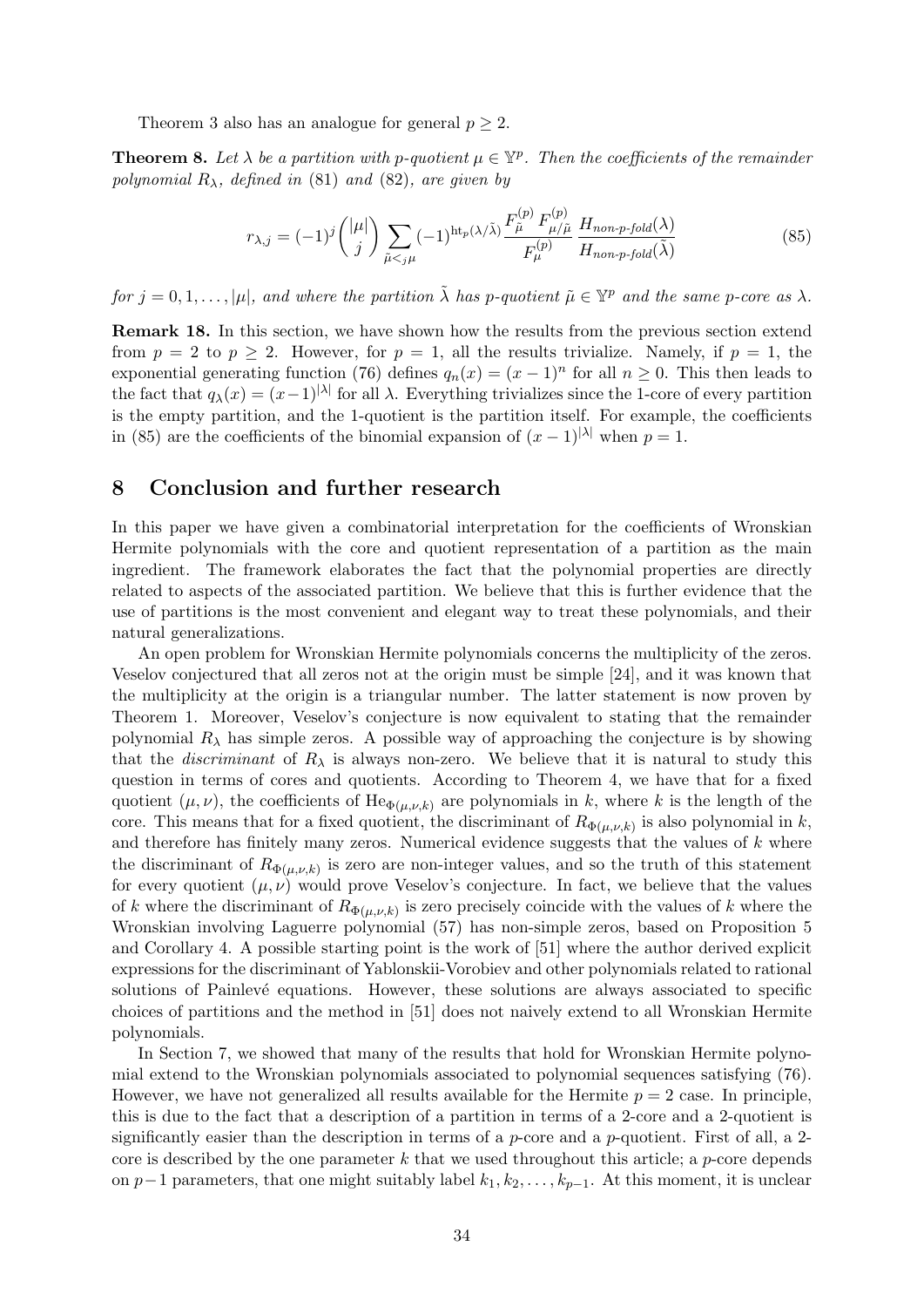how to do this precisely. Secondly, as mentioned in Section 7, the ordering of the quotient is usually only defined up to cyclic transformation. For  $p = 2$ , we fixed the ordering by requiring that  $k \geq 0$ . Many of the results we have for Wronskian Hermite polynomials depend on the specific ordering of the 2-quotient  $(\mu, \nu)$ ; for example, the asymptotic result in Theorem 5 is not symmetric in interchanging  $\mu$  and  $\nu$ . Therefore, it is expected that generalizations of these results also depend on the way the ordering is fixed. Writing down the natural way of doing this in this context is part of our future work.

Another related research problem is to describe the exact location of the zeros of the Wronksian Hermite polynomials. In Section 5.2, we observed that when the size of the core is sufficiently large, then the location of the zeros of the remainder polynomial are related to the quotient partitions in the way shown in Figure 9. More detailed studies should help us to gain an understanding of how the zeros behave as the core size increases. Again, we anticipate that cores, quotients and Maya diagrams of partitions will play a key rôle in this aspect of the story.

According to Theorem 2, the coefficients of Wronskian Hermite polynomials are connected to the characters of irreducible representations of the symmetric group. Specifically, one needs the characters evaluated in cycle types of the form  $(2^j, 1^{n-2j})$ . In Theorem 7 we showed how the characters evaluated in the cycle types  $(p^j, 1^{n-pj})$  appear in Wronskian Appell polynomials. A natural question to ask is whether Wronskians of other polynomials give information about the characters evaluated in the remaining cycle types.

# A Appendix

#### A.1 Combinatorial identity

The following identity is used in the proof of Property 3.

**Lemma 8.** Let  $x_1, x_2, \ldots, x_n$  be n pairwise different complex numbers, then

$$
\sum_{j=1}^{n} x_j (x_j - 1) \prod_{i \neq j} \frac{x_j - x_i - 2}{x_j - x_i} = \sum_{j=1}^{n} (x_j - n + j)(x_j - n - j + 1).
$$
 (86)

Proof. As a preliminary step we find that expanding the right-hand side of (86) gives

$$
\sum_{j=1}^{n} (x_j - n + j)(x_j - n - j + 1) = \sum_{j=1}^{n} (x_j^2 + (1 - 2n)x_j) + \frac{2}{3}n^3 - n^2 + \frac{1}{3}n.
$$
 (87)

We approach by induction on n and show that the left-hand side of  $(86)$  equals the right-hand side of (87). For  $n = 1$  the equality is trivial and so we take  $n > 1$ . We claim that the left-hand side of (86) equals

$$
x_n^2 + (1 - 2n)x_n + 2(n - 1)^2 - 2\sum_{i=1}^{n-1} x_i + \sum_{j=1}^{n-1} x_j (x_j - 1) \prod_{\substack{i=1 \ i \neq j}}^{n-1} \frac{x_j - x_i - 2}{x_j - x_i} \tag{88}
$$

such that the required result follows if we apply the induction hypothesis to the last term of (88). So we only need to prove this claim.

Extracting the last term of the sum in the left-hand side of (86) gives

$$
\sum_{j=1}^{n-1} x_j (x_j - 1) \prod_{\substack{i=1 \ i \neq j}}^n \frac{x_j - x_i - 2}{x_j - x_i} + x_n (x_n - 1) \prod_{i=1}^{n-1} \frac{x_n - x_i - 2}{x_n - x_i}.
$$
 (89)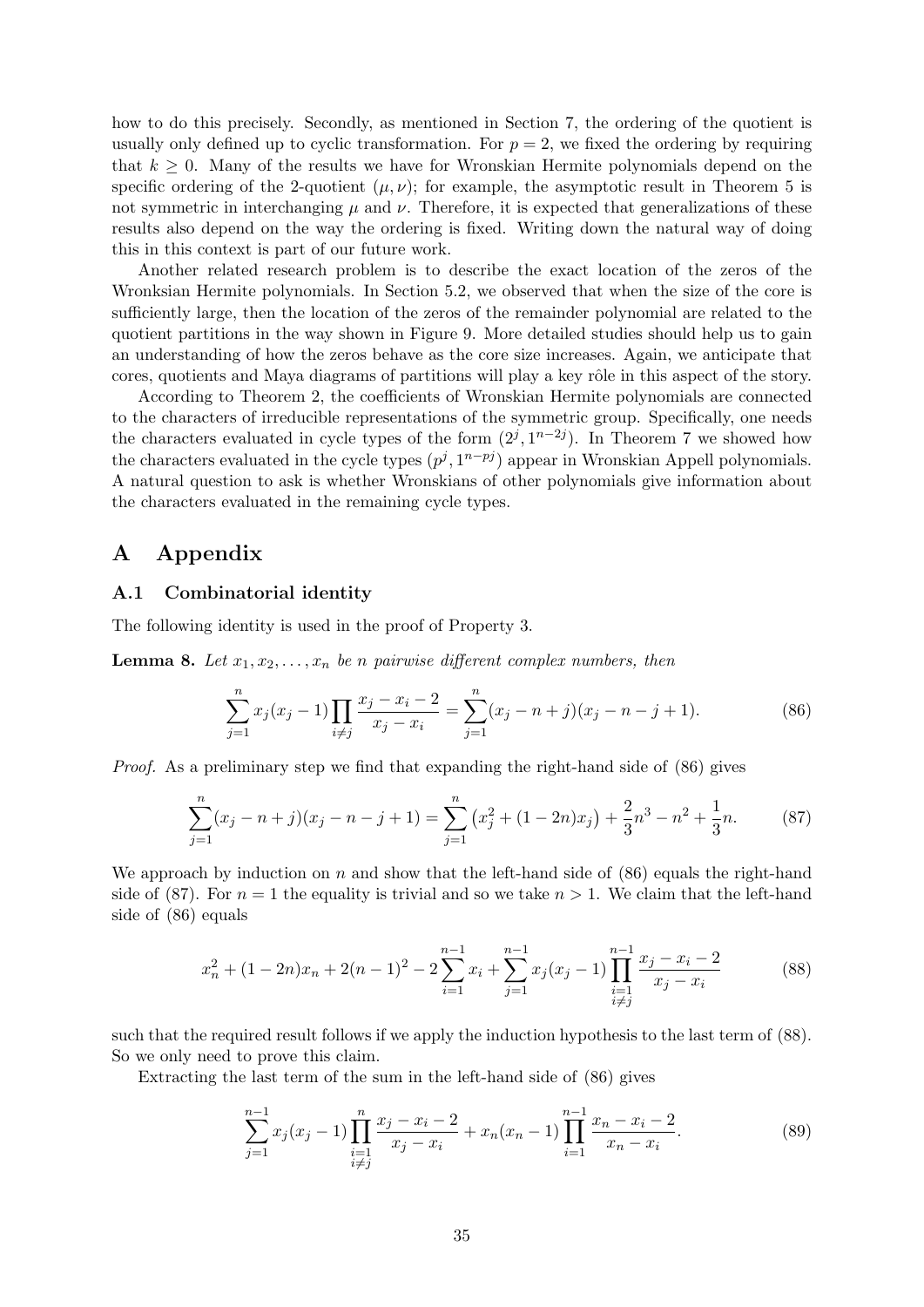We now consider  $x_n$  as a variable and derive the partial fractal decomposition of the last term in (89) in the form

$$
x_n(x_n - 1) \prod_{i=1}^{n-1} \frac{x_n - x_i - 2}{x_n - x_i} = Bx_n^2 + Cx_n + D + \sum_{j=1}^{n-1} \frac{A_j}{x_n - x_j}
$$
(90)

for some constants  $B, C$  and  $D$ , where

$$
A_j = x_j(x_j - 1) \frac{\prod_{i=1}^{n-1} x_j - x_i - 2}{\prod_{\substack{i=1 \ i \neq j}}^{n-1} x_j - x_i} = -2x_j(x_j - 1) \prod_{\substack{i=1 \ i \neq j}}^{n-1} \frac{x_j - x_i - 2}{x_j - x_i}
$$
(91)

for  $j = 1, 2, \ldots, n-1$ . Adding the term  $i = n$  to the last product of (91) and using the equality

$$
\frac{-2}{x_j - x_n - 2} = 1 - \frac{x_j - x_n}{x_j - x_n - 2}
$$

yields

$$
A_j = (x_j - x_n)x_j(x_j - 1) \left( \prod_{\substack{i=1 \\ i \neq j}}^n \frac{x_j - x_i - 2}{x_j - x_i} - \prod_{\substack{i=1 \\ i \neq j}}^{n-1} \frac{x_j - x_i - 2}{x_j - x_i} \right)
$$

for  $j = 1, 2, ..., n - 1$ . To derive the constants B, C and D in (90), we expand the product

$$
\prod_{i=1}^{n-1} \frac{x_n - x_i - 2}{x_n - x_i} = 1 - 2 \sum_{i=1}^{n-1} \frac{1}{x_n - x_i} + 4 \sum_{1 \le i < j \le n-1} \frac{1}{(x_n - x_i)(x_n - x_j)} + O\left(x_n^{-3}\right)
$$

such that after some elementary calculations we find that

$$
B = 1,
$$
  $C = 1 - 2n,$   $D = 2(n - 1)^2 - 2\sum_{i=1}^{n-1} x_i.$ 

Therefore we have that the partial fraction decomposition is given by

$$
x_n(x_n - 1) \prod_{i=1}^{n-1} \frac{x_n - x_i - 2}{x_n - x_i} = x_n^2 + (1 - 2n)x_n + 2(n - 1)^2 - 2 \sum_{i=1}^{n-1} x_i
$$
  
+ 
$$
\sum_{j=1}^{n-1} x_j(x_j - 1) \prod_{\substack{i=1 \ i \neq j}}^{n-1} \frac{x_j - x_i - 2}{x_j - x_i} - \sum_{j=1}^{n-1} x_j(x_j - 1) \prod_{\substack{i=1 \ i \neq j}}^{n} \frac{x_j - x_i - 2}{x_j - x_i}.
$$
 (92)

Hence the claim follows from plugging (92) into (89) to obtain (88).

#### A.2 Leading coefficients of Wronskian Appell polynomials

In this section we extend the result of Proposition 3 to Wronskian Appell polynomials [7]. An Appell sequence  $(A_n)_{n=0}^{\infty}$  is a polynomial sequence satisfying  $A'_n = nA_n$  for all  $n \ge 1$  and  $A_0 \equiv 1$ . From this definition it immediately follows that there is a set of constants  $(z_j)_{j=0}^{\infty}$  with  $z_0 = 1$ such that

$$
A_n(x) = \sum_{j=0}^n \binom{n}{j} z_j x^{n-j}
$$

 $\Box$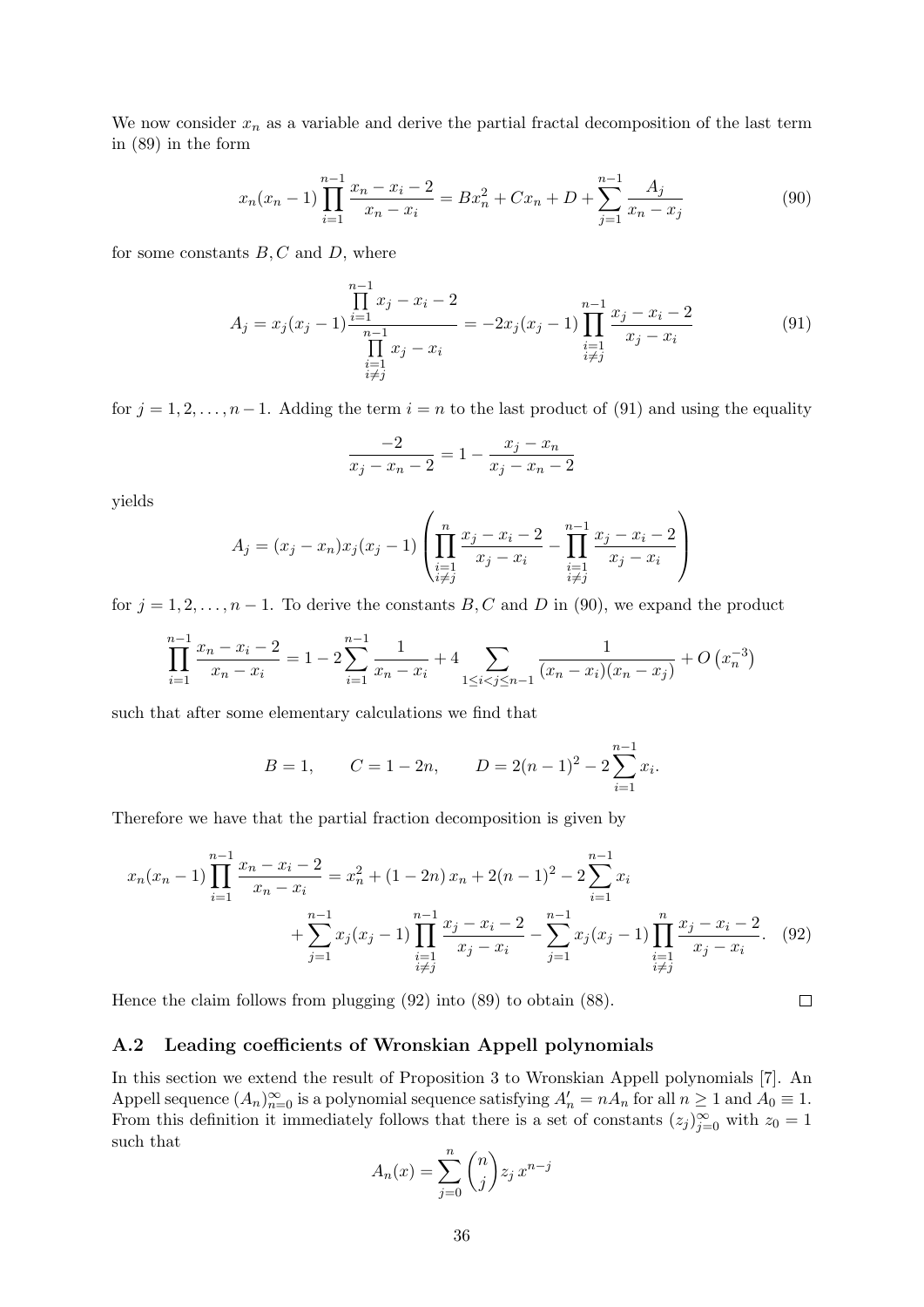for all  $n \geq 0$ . In particular,  $A_n(0) = z_n$ . Wronskian Appell polynomials are then defined by

$$
A_{\lambda}(x) := \frac{\mathrm{Wr}[A_{n_1}, A_{n_2}, \dots, A_{n_{\ell(\lambda)}}]}{\Delta(n_{\lambda})}
$$

for any partition  $\lambda$ . This is in line with the definition of Wronskian Hermite polynomials (1). In the Hermite setting we have  $z_1 = 0$  and  $z_2 = -1$ . We give an explicit expression for the first three coefficients of Wronskian Appell polynomials in terms of the above constants  $z_1$  and  $z_2$ , which agree with the results for Wronskian Hermite polynomials in Section 4 when we set  $z_1 = 0$ and  $z_2 = -1$ .

**Proposition 7.** For any partition  $\lambda \vdash n$  we have

$$
A_{\lambda}(x) = x^{n} + {n \choose 1} z_{1} x^{n-1} + \left( c(\lambda)(z_{2} - z_{1}^{2}) + {n \choose 2} z_{1}^{2} \right) x^{n-2} + O(x^{n-3})
$$
(93)

where the content  $c(\lambda)$  is defined in (40).

*Proof.* For any partition  $\lambda \vdash n$  we denote the subleading and subsubleading coefficients of  $A_{\lambda}$ by  $a_{\lambda,1}$  and  $a_{\lambda,2}$ , respectively. In other words, we have

$$
A_{\lambda}(x) := x^{n} + a_{\lambda,1}x^{n-1} + a_{\lambda,2}x^{n-2} + O(x^{n-3})
$$
\n(94)

and we recall that  $A_{\lambda}$  is a monic polynomial by definition. Trivially, the derivative is

$$
A'_{\lambda}(x) = nx^{n-1} + (n-1)a_{\lambda,1}x^{n-2} + (n-2)a_{\lambda,2}x^{n-3} + O(x^{n-4}).
$$
\n(95)

We now prove (93) by induction on  $n := |\lambda|$ . A simple calculation from the definition gives

$$
A_{\emptyset}(x) = 1
$$
  
\n
$$
A_{(1)}(x) = x + z_1
$$
  
\n
$$
A_{(1,1)}(x) = x + z_1
$$
  
\n
$$
A_{(1,1)}(x) = x^2 + 2z_1x + 2z_1^2 - z_2
$$

and so (93) holds for  $n \leq 2$ . Therefore take  $n > 2$ , assume that the identity is true for all partitions  $\mu$  such that  $|\mu| < n$ , and let  $\lambda \vdash n$ . The derivative of the Wronskian Appell polynomial is given by

$$
F_{\lambda}A_{\lambda}'(x) = n \sum_{\mu \le \lambda} F_{\mu}A_{\mu}(x)
$$
\n(96)

for all  $\lambda$ , see [7, Theorem 5.1]. We plug (95) into the left-hand side of (96) and (94) for every  $\mu$ on the right-hand side of (96), then match the coefficients of the leading terms to obtain

$$
F_{\lambda}(n-1) a_{\lambda,1} = n \sum_{\mu \ll \lambda} F_{\mu} a_{\mu,1}, \qquad F_{\lambda}(n-2) a_{\lambda,2} = n \sum_{\mu \ll \lambda} F_{\mu} a_{\mu,2}.
$$

We now apply the induction hypothesis, which says that for every  $\mu \ll \lambda$  we have

$$
a_{\mu,1} = (n-1)z_1 \qquad \qquad a_{\mu,2} = c(\mu)(z_2 - z_1^2) + \binom{n-1}{2}z_1^2
$$

to obtain

$$
F_{\lambda}a_{\lambda,1} = nz_1 \sum_{\mu \leq \lambda} F_{\mu}, \qquad F_{\lambda}a_{\lambda,2} = \frac{n}{n-2}(z_2 - z_1^2) \sum_{\mu \leq \lambda} F_{\mu}c(\mu) + {n \choose 2} z_1^2 \sum_{\mu \leq \lambda} F_{\mu}.
$$

The result follows immediately from the combinatorial identities

$$
\sum_{\mu \le \lambda} F_{\mu} = F_{\lambda}, \qquad \sum_{\mu \le \lambda} F_{\mu} c(\mu) = \frac{n-2}{n} F_{\lambda} c(\lambda). \tag{97}
$$

 $\Box$ 

The first identity is trivial while the second one is proven in Corollary 7.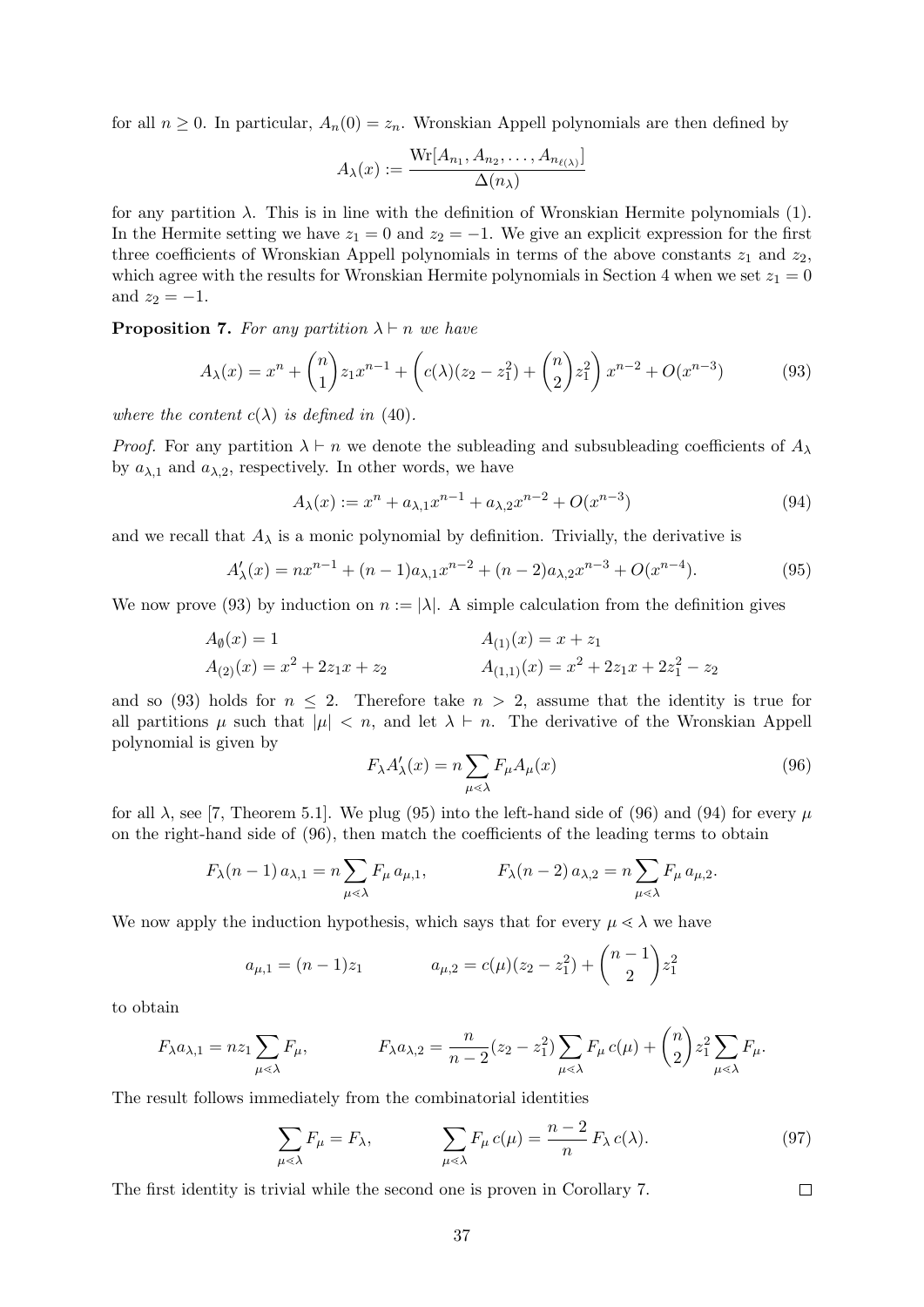All that is now left to prove is the second identity in (97). This identity follows from the following result.

**Lemma 9.** For any partition  $\lambda$  we have

$$
F_{\lambda} c(\lambda) = \binom{|\lambda|}{2} (F_{\lambda/(2)} - F_{\lambda/(1,1)})
$$
\n(98)

where  $c(\lambda)$  is defined in (40).

*Proof.* For any partition  $\lambda$ , the associated Wronskian Appell polynomial is given by

$$
F_{\lambda}A_{\lambda}(x)=\sum_{j=0}^{|\lambda|}{\binom{|\lambda|}{j}}\sum_{\mu\vdash j}F_{\mu}\,F_{\lambda/\mu}\,z_{\mu}\,x^{|\lambda|-j}
$$

where  $z_{\mu} := A_{\mu}(0)$ , see [7, Section 5.1]. For Hermite polynomials we have  $z_1 = 0$  and  $z_2 = -1$ . If we therefore specify to Wronskian Hermite polynomials, the coefficient corresponding to  $x^{|\lambda|-2}$ equals

$$
\binom{|\lambda|}{2} \left(-F_{\lambda/(2)} + F_{\lambda/(1,1)}\right)
$$

because  $z_{(2)} = -1$  and  $z_{(1,1)} = 1$ . In terms of the remainder polynomial, this coefficient is by definition equal to  $F_{\lambda}r_{\lambda,1}$ . However, by Proposition 3 we know that  $r_{\lambda,1} = -c(\lambda)$ . Combining both expressions yields the result. П

Corollary 7. For any partition  $\lambda$  we have

$$
|\lambda| \sum_{\mu \lessdot \lambda} F_{\mu} c(\mu) = (|\lambda| - 2) F_{\lambda} c(\lambda)
$$

where  $c(\lambda)$  is defined in (40).

*Proof.* Applying (98) to all partitions  $\mu \ll \lambda$  yields

$$
|\lambda| \sum_{\mu \leq \lambda} F_{\mu} c(\mu) = |\lambda| \binom{|\lambda| - 1}{2} \sum_{\mu \leq \lambda} (F_{\mu/(2)} - F_{\mu/(1,1)}).
$$

Since trivially  $\sum_{\mu\lessdot\lambda} F_{\mu/\nu} = F_{\lambda/\nu}$  for any  $\nu$ , we therefore obtain

$$
|\lambda| \sum_{\mu \le \lambda} F_{\mu} c(\mu) = |\lambda| \binom{|\lambda| - 1}{2} (F_{\lambda/(2)} - F_{\lambda/(1,1)}) = (|\lambda| - 2) F_{\lambda} c(\lambda)
$$

where to obtain the last equality we again used (98).

### Acknowledgements

We would like to thank Roger Behrend, Chris Bowman, Peter Clarkson, Matthew Fayers, Arno Kuijlaars, Ana Loureiro, Rowena Paget, Walter Van Assche and Mark Wildon for useful conversations. NB thanks the University of Kent, and TCD thanks Australia National University and its Mathematical Sciences Research Visitor Program and KU Leuven for hospitality during this project. The project was partially supported by London Mathematical Society Research in Pairs grant 41848 and by the London Mathematical Society Joint Research group Orthogonal Polynomials, Special Functions and Operator Theory and Applications. NB and MS are supported in part by the long term structural funding-Methusalem grant of the Flemish Government, and by EOS project 30889451 of the Flemish Science Foundation (FWO). MS is also supported by the Belgian Interuniversity Attraction Pole P07/18, and by FWO research grant G.0864.16.

 $\Box$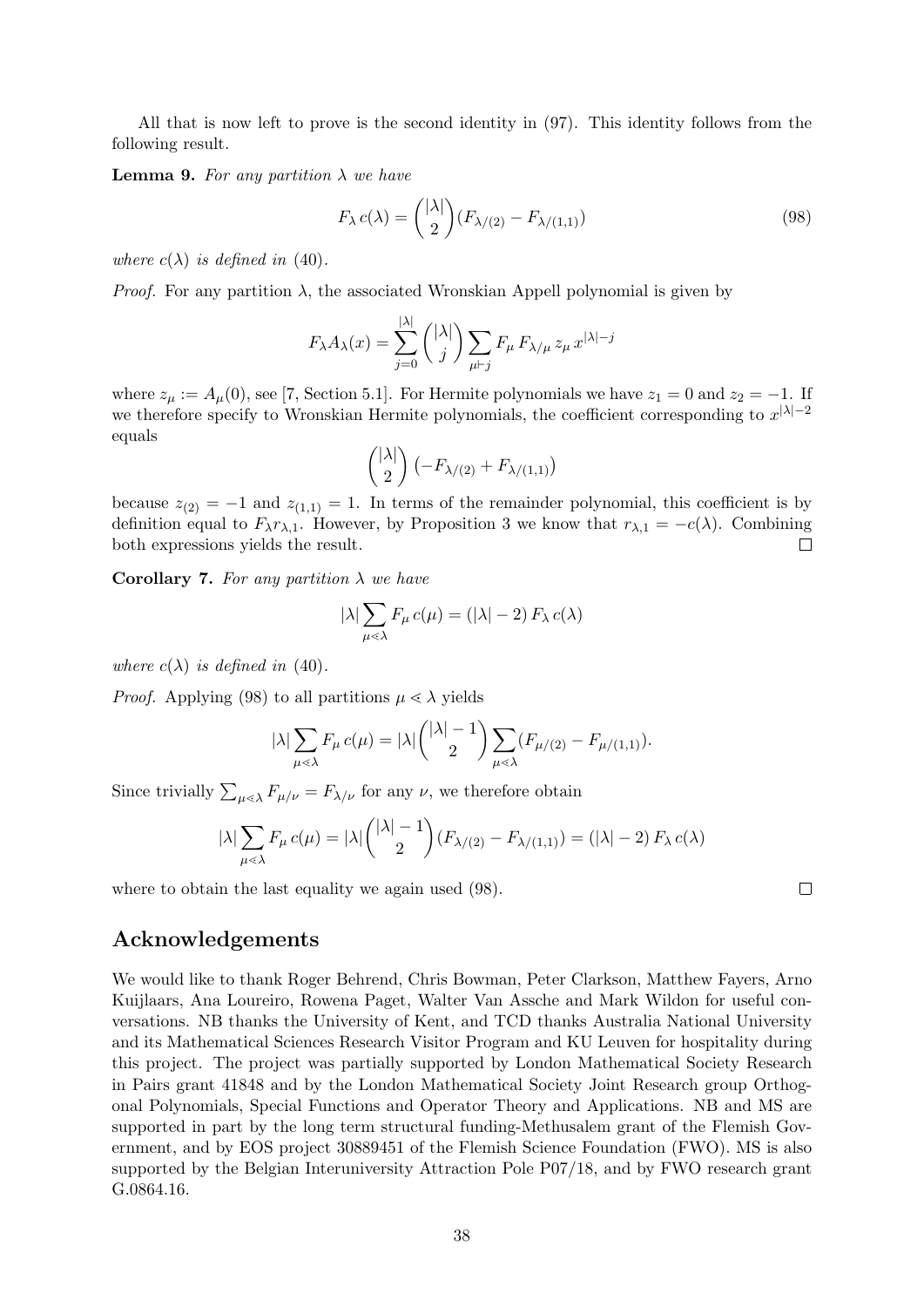# References

- [1] Adler V.E., A modification of Crum's method, *[Theoretical and Mathematical Physics](https://doi.org/10.1007/BF01035458)* 101 (1994), 1381– 1386.
- [2] Airault H., Rational solutions of Painlevé equations, *[Studies in Applied Mathematics](https://doi.org/10.1002/sapm197961131)* **61** 1979, 31–53.
- [3] Bassom A.P., Clarkson P.A., Hicks A.C., Bäcklund transformations and solution hierarchies for the fourth Painlevé equation, *[Studies in Applied Mathematics](https://doi.org/10.1002/sapm19959511)* 95 (1995), 1–71.
- [4] Ben Cheikh Y., Zaghouani A., d-Orthogonality via generating functions, [Journal of Computational and](https://doi.org/10.1016/j.cam.2005.01.051) [Applied Mathematics](https://doi.org/10.1016/j.cam.2005.01.051) 199 (2007), 2-22.
- [5] Bessenrodt C., Gramain J., Olsson J.B., Generalized hook lengths in symbols and partitions [Journal of](https://www.doi.org/10.1007/s10801-011-0338-9) [Algebraic Combinatorics](https://www.doi.org/10.1007/s10801-011-0338-9) 36 (2012), 309-332, [arXiv:1101.5067.](https://arxiv.org/abs/1101.5067)
- [6] Bonneux N., Exceptional Jacobi polynomials, [Journal of Approximation Theory](https://doi.org/10.1016/j.jat.2018.11.002) 239 (2019), 72-112, [arXiv:1804.01323.](https://arxiv.org/abs/1804.01323)
- [7] Bonneux N., Hamaker Z., Stembridge J., Stevens M., Wronskian Appell Polynomials and Symmetric Functions, [Advances in Applied Mathematics](https://doi.org/10.1016/j.aam.2019.101932) 111 (2019), 101932, [arXiv:1812.01864.](https://arxiv.org/abs/1812.01864)
- [8] Bonneux N., Kuijlaars A.B.J., Exceptional Laguerre polynomials, [Studies in Applied Mathematics](https://doi.org/10.1111/sapm.12204) 141 (2018), 547–595, [1708.03106.](https://arxiv.org/abs/1708.03106)
- [9] Bonneux N., Stevens M., Recurrence relations for Wronskian Hermite polynomials, [Symmetry Integrability](https://doi.org/10.3842/SIGMA.2018.048) [and Geometry: Methods and Applications](https://doi.org/10.3842/SIGMA.2018.048) 14 (2018), 048, 29 pages, [arXiv:1801.07980.](https://arxiv.org/abs/1801.07980)
- [10] Buckingham R., Large-degree asymptotics of rational Painlevé-IV functions associated to generalized Hermite polynomials, [International Mathematics Research Notices](https://doi.org/10.1093/imrn/rny172) rny172 (2018), [arXiv:1706.09005.](https://arxiv.org/abs/1706.09005)
- [11] Carr N., Dorey P.E., Dunning C., in preparation (2020).
- [12] Clarkson P.A., On rational solutions of the fourth Painlevé equation and its Hamiltonian, In [Group The](https://bookstore.ams.org/crmp-39)[ory and Numerical Analysis](https://bookstore.ams.org/crmp-39), number 39, CRM Proceedings & Lecture Notes, pages 103118, American Mathematical Society, 2005.
- [13] Clarkson P.A., Special polynomials associated with rational solutions of the Painlevé equations and applications to soliton equations, [Computational Methods and Function Theory](https://doi.org/10.1007/BF03321618) 6 (2006), 329-401.
- [14] Clarkson P.A., The fourth Painlevé equation and associated special polynomials, [Journal of Mathematical](https://doi.org/10.1063/1.1603958) [Physics](https://doi.org/10.1063/1.1603958) 44 (2003), 5350–5374.
- [15] Clarkson P.A., Rational solutions of the Boussinesq equation, [Analysis and Applications](https://doi.org/10.1142/S0219530508001250) 6 (2008), 349–369.
- [16] Clarkson P.A., Dowie E., Rational solutions of the Boussinesq equation and applications to rogue waves, [Transactions of Mathematics and its Applications](https://doi.org/10.1093/imatrm/tnx003) 1 (2017), 1–26.
- [17] Clarkson P.A., Gómez-Ullate D., Grandati Y, and Milson R., Rational solutions of higher order Painlevé systems I, preprint, [arXiv:1811.09274.](https://arxiv.org/abs/1811.09274)
- [18] Curbera G.P., Durán A.J., Invariance properties of Wronskian type determinants of classical and classical discrete orthogonal polynomials, [Journal of Mathematical Analysis and Applications](https://doi.org/10.1016/j.jmaa.2019.01.078) 474 (2019), 748–764, [arXiv:1612.07530.](https://arxiv.org/abs/1612.07530)
- [19] Dehaye P-O., Integrality of hook ratios, [Discrete Mathematics & Theoretical Computer Science](https://dmtcs.episciences.org/3022) Proceedings vol. AR FPSAC (2012), 85–98, [arXiv:1111.5959.](https://arxiv.org/abs/1111.5959)
- [20] Duistermaat J.J., Grünbaum F.A., Differential equations in the spectral parameter, [Communications in](https://link.springer.com/article/10.1007/BF01206937) [Mathematical Physics](https://link.springer.com/article/10.1007/BF01206937) 103 (1986), 177–240.
- [21] Durán A.J., Exceptional Charlier and Hermite orthogonal polynomials, [Journal of Approximation Theory](https://doi.org/10.1016/j.jat.2014.03.004) 182 (2014), 29–58, [arXiv:1309.1175.](https://arxiv.org/abs/1309.1175)
- [22] Durán A.J., Exceptional Meixner and Laguerre orthogonal polynomials, *[Journal of Approximation Theory](https://doi.org/10.1016/j.jat.2014.05.009)* 184 (2014), 176–208, [arXiv:1310.4658.](https://arxiv.org/abs/1310.4658)
- [23] Durán A.J., Pérez M., Admissibility condition for exceptional Laguerre polynomials, [Journal of Mathemat](https://doi.org/10.1016/j.jmaa.2014.11.035)[ical Analysis and Applications](https://doi.org/10.1016/j.jmaa.2014.11.035) 424 (2015), 1042–1053, [arXiv:1409.4901.](https://arxiv.org/abs/1409.4901)
- [24] Felder G., Hemery A.D., Veselov A.P., Zeros of Wronskians of Hermite polynomials and Young diagrams, [Physica D: Nonlinear Phenomena](https://doi.org/10.1016/j.physd.2012.08.008) 241 (2012), 2131–2137, [arXiv:1005.2695.](https://arxiv.org/abs/1005.2695)
- [25] García-Ferrero M., Gómez-Ullate D., Oscillation theorems for the Wronskian of an arbitrary sequence of eigenfunctions of Schrödingers equation, [Letters in Mathematical Physics](https://doi.org/10.1007/s11005-015-0751-4)  $105$  (2015), 551–573, [arXiv:1408.0883.](https://arxiv.org/abs/1408.0883)
- [26] Gómez-Ullate D., Grandati Y., Milson R., Durfee rectangles and pseudo-Wronskian equivalences for Hermite polynomials, [Studies in Applied Mathematics](https://doi.org/10.1111/sapm.12225), 141 (2018), 596–625, [arXiv:1612.05514.](https://arxiv.org/abs/1612.05514)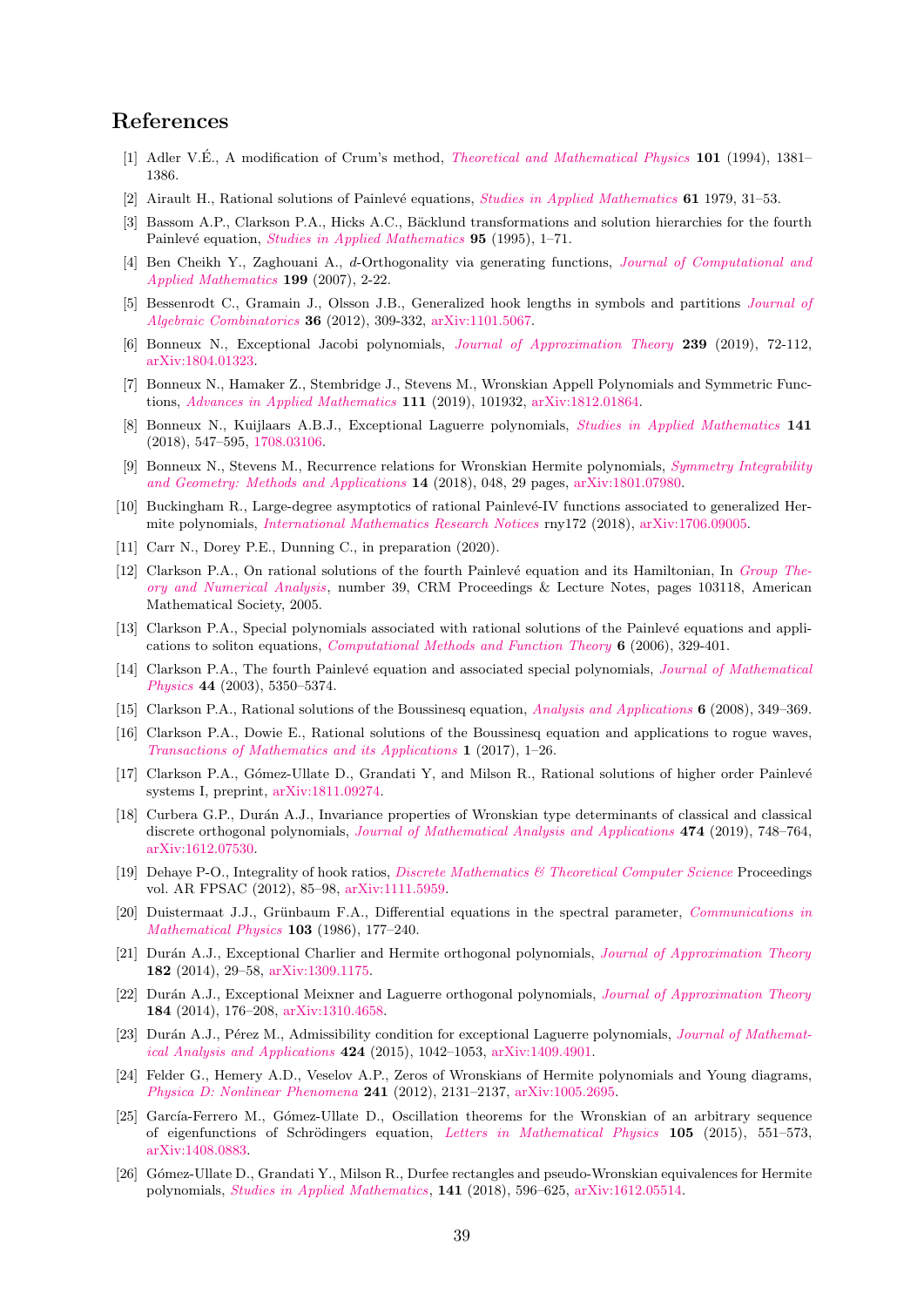- [27] Gómez-Ullate D., Grandati Y., Milson R., Extended Krein-Adler theorem for the translationally shape invariant potentials, [Journal of Mathematical Physics](https://doi.org/10.1063/1.4871443) 55 (2014), 043510, [arXiv:1309.3756.](https://arxiv.org/abs/1309.3756)
- [28] Gómez-Ullate D., Grandati Y., Milson R., Rational extensions of the quantum harmonic oscillator and exceptional Hermite polynomials, [Journal of Physics A: Mathematical and Theoretical](https://doi.org/10.1088/1751-8113/47/1/015203) 47 (2014), 015203, 27 pages, [arXiv:1306.5143.](https://arxiv.org/abs/1306.5143)
- [29] G´omez-Ullate D., Grandati Y., Milson R., Shape invariance and equivalence relations for pseudo-Wronskians of Laguerre and Jacobi polynomials, [Journal of Physics A: Mathematical and Theoretical](https://doi.org/10.1088/1751-8121/aace4b) 51 (2018), 345201, 30 pages, [arXiv:1802.05460.](https://arxiv.org/abs/1802.05460)
- [30] Gómez-Ullate D., Kamran N., Milson R., An extended class of orthogonal polynomials defined by a Sturm-Liouville problem, [Journal of Mathematical Analysis and Applications](https://doi.org/10.1016/j.jmaa.2009.05.052) 359 (2009), 352–367, [arXiv:0807.3939.](https://arxiv.org/abs/0807.3939)
- [31] G´omez-Ullate D., Kasman A., Kuijlaars A.B.J., Milson R., Recurrence relations for exceptional Hermite polynomials, *[Journal of Approximation Theory](https://doi.org/10.1016/j.jat.2015.12.003)* 204 (2016), 1–16, [arXiv:1506.03651.](https://arxiv.org/abs/1506.03651)
- [32] Grandati Y., Exceptional orthogonal polynomials and generalized Schur polynomials, [Journal of Mathe](https://doi.org/10.1063/1.4891923)[matical Physics](https://doi.org/10.1063/1.4891923) 55 (2014), 083509, [arXiv:1311.4530.](https://arxiv.org/abs/1311.4530)
- [33] Haese-Hill W.A., Hallnäs M.A., Veselov A.P., Complex exceptional orthogonal polynomials and quasiinvariance, [Letters in Mathematical Physics](https://doi.org/10.1007/s11005-016-0828-8) 106 (2016), 583–606, [arXiv:1509.07008.](https://arxiv.org/abs/1509.07008)
- [34] Kajiwara K., Ohta Y., Determinant structure of the rational solutions for the Painlevé IV equation, *[Journal](https://doi.org/10.1088/0305-4470/31/10/017)* [of Physics A: Mathematical and General](https://doi.org/10.1088/0305-4470/31/10/017) 31 (1998), 2431–2446, [arXiv:solv-int/9709011.](https://arxiv.org/abs/solv-int/9709011)
- [35] Karlin S., Szegö G., On certain determinants whose elements are orthogonal polynomials, *[Journal d'Analyse](https://doi.org/10.1007/BF02786848)* Mathématique 8 (1960), 1–157.
- [36] Krein M.G., On a continuous analogue of a Christoffel formula from the theory of orthogonal polynomials, [Doklady Akademii Nauk SSSR](http://mi.mathnet.ru/dan21822) 113 (1957), 970–973.
- [37] Kuijlaars A.B.J, Milson R., Zeros of Exceptional Hermite polynomials, *[Journal of Approximation Theory](https://doi.org/10.1016/j.jat.2015.07.002)* 200 (2015), 28–39, [arXiv:1412.6364.](https://arxiv.org/abs/1412.6364)
- [38] Macdonald I.G., Symmetric Functions and Hall Polynomials, [Oxford Mathematical Monographs](https://global.oup.com/academic/product/symmetric-functions-and-hall-polynomials-9780198504504), Oxford University Press, Oxford, Second edition, 1995.
- [39] Marquette I., Quesne C., Two-step rational extensions of the harmonic oscillator: exceptional orthogonal polynomials and ladder operators, [Journal of Physics A: Mathematical and Theoretical](https://doi.org/10.101088/1751-8113/46/15/155201) 46 (2013), 155201, [arXiv:1212.3474.](https://arxiv.org/abs/1212.3474)
- [40] Masoero D., Roffelsen P., Poles of Painlevé IV rationals and their distribution, [Symmetry Integrability and](https://doi.org/10.3842/SIGMA.2018.002) [Geometry: Methods and Applications](https://doi.org/10.3842/SIGMA.2018.002) 14 (2018), 002, 49 pages, [arXiv:1707.05222.](https://arxiv.org/abs/1707.05222)
- [41] Masoero D., Roffelsen P., Roots of generalised Hermite polynomials when both parameters are large, preprint, [arXiv:1907.08552.](https://arxiv.org/abs/1907.08552)
- [42] Murata Y., Rational solutions of the second and the fourth Painlevé equations, Funkcialaj Ekvacioj 28 (1985), 1–32.
- [43] Nath R., Advances in the theory of cores and simultaneous core partitions, [The American Mathematical](https://doi.org/10.4169/amer.math.monthly.124.9.844) [Monthly](https://doi.org/10.4169/amer.math.monthly.124.9.844) 124 (2017), 844–861.
- [44] Noumi M., Painlevé equations through Symmetry, [Translations of Mathematical Monographs](https://doi.org/10.1090/mmono/223), Volume 223, American Mathematical Society, 2004.
- [45] Noumi M., Yamada Y., Symmetries in the fourth Painlevé equation and Okamoto polynomials, [Nagoya](https://doi.org/10.1017/S0027763000006899) [Mathematical Journal](https://doi.org/10.1017/S0027763000006899) 153 (1999), 53–86.
- [46] Novokshenov V.Yu., Shchelkonogov A.A., Double scaling limit in the Painlevé IV equation and asymptotics of the Okamoto polynomials, [Spectral Theory and Differential Equations: V. A. Marchenkos 90th](https://doi.org/10.1090/trans2/233/12) [Anniversary Collection](https://doi.org/10.1090/trans2/233/12) 233 (2014), 199–210, American Mathematical Society Translations: Series 2.
- [47] Oblomkov A.A., Monodromy-free Schrödinger operators with quadratically increasing potentials, [Theoret](https://doi.org/10.1007/BF02557204)[ical and Mathematical Physics](https://doi.org/10.1007/BF02557204) 121 (1999), 1574–1584.
- [48] Odake S., Sasaki R., Infinitely many shape invariant potentials and new orthogonal polynomials, [Physics](https://doi.org/10.1016/j.physletb.2009.08.004) [Letters B](https://doi.org/10.1016/j.physletb.2009.08.004) 679 (2009), 414–417, [arXiv:0906.0142.](https://arxiv.org/abs/0906.0142)
- [49] Okamoto K., Studies on the Painlevé equations III. Second and fourth painlevé equations,  $P_{II}$  and  $P_{IV}$ , [Mathematische Annalen](http://www.doi.org/10.1007/BF01458459) 275 (1986), 221-255.
- [50] Quesne C., Exceptional orthogonal polynomials, exactly solvable potentials and supersymmetry, *[Journal of](https://doi.org/10.1088/1751-8113/41/39/392001)* [Physics A: Mathematical and Theoretical](https://doi.org/10.1088/1751-8113/41/39/392001) 41 (2008), 392001, [arXiv:0807.4087.](https://arxiv.org/abs/0807.4087)